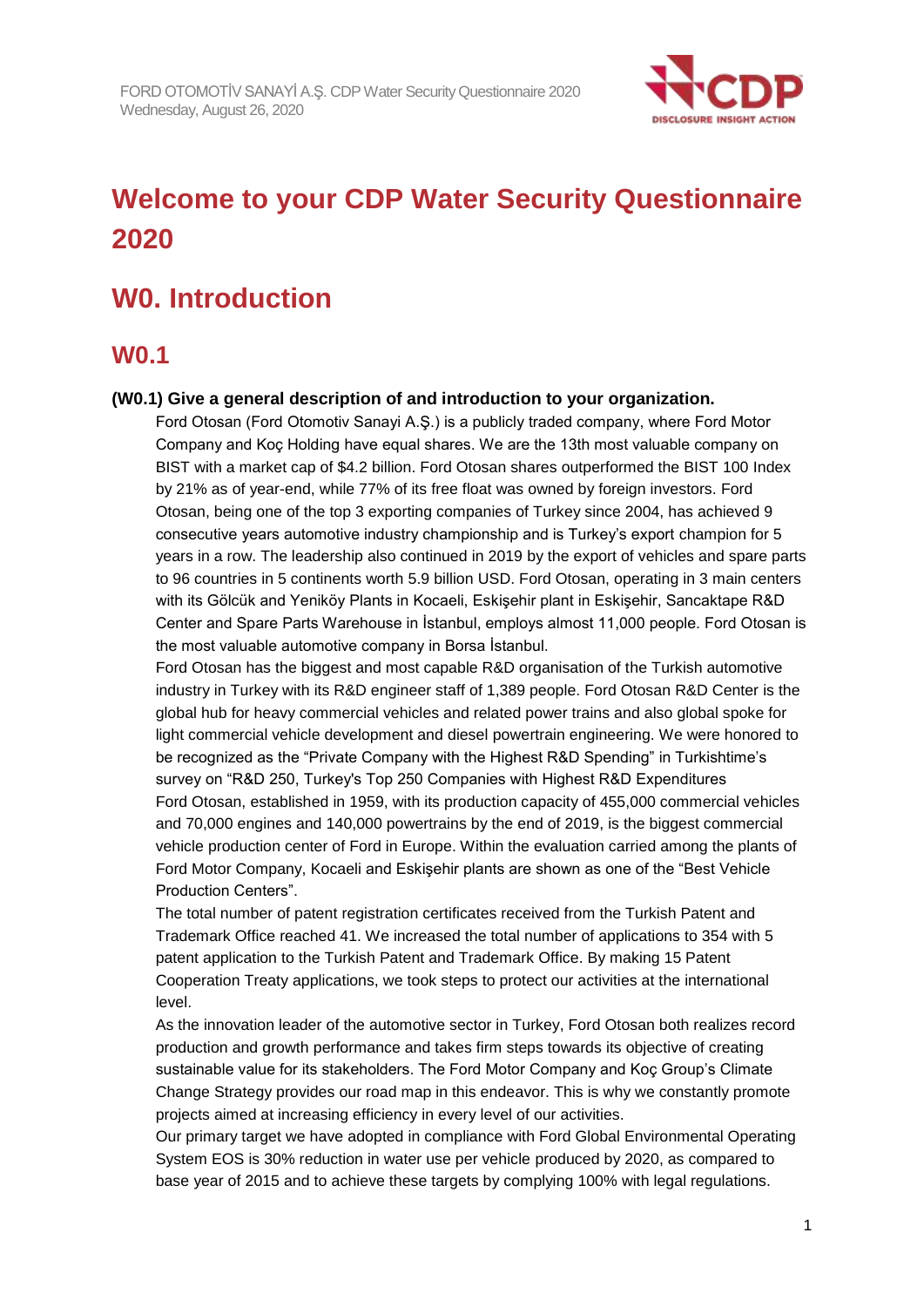

Besides the issues of energy and environment, we also earnestly track other impacts generated across our operations and actualize impact reducing works within the context of our environment friendly production understanding. Therefore, issues such as water management, responsible material consumption, waste management and biodiversity are approached within the scope of the management of the environmental impacts of our operations, also as part of our risk management model, pursuant to Ford Otosan Environment and Energy Policy. In our days, water confronts us as a primary environmental issue alongside energy and climate. Particularly considering that the need for clean water resources will increase in relation to the increasing population in coming years, the efficient use of water resources is a matter both of responsible corporate citizenship and of prudent management understanding. In accordance, we primarily strive to reduce our water consumption amount and in parallel to reduce our need for fresh water resources by increasing the amount of recycling and reusing. We monitor our water consumption in line with our targets. In 2019, by installing an aerator on all taps in our plant, we saved 25% of the water consumed in each tap. The water withdrawal per produced vehicle decreased by about 4% as against the previous year, to the level of 3.01 m3/vehicle. Our target is to reduce this value to 2.41 m3/vehicle in 2021.

Gölcük Plant, with its Industry 4.0 focused activities, named a "Lighthouse Factory" by World Economic Forum (WEF), in the reporting year.

As a result of our successful sustainability performance, we are listed in Borsa Istanbul Sustainability Index, one of the significant indexes consisting of responsible investors, and FTSE 4Good Emerging Indexes. Furthermore, we disclose our performance to the public by participating in climate and water programs of Carbon Disclosure Project (CDP).

# **W0.2**

### **(W0.2) State the start and end date of the year for which you are reporting data.**

|                | <b>Start date</b> | End date          |
|----------------|-------------------|-------------------|
| Reporting year | January 1, 2019   | December 31, 2019 |

# **W0.3**

**(W0.3) Select the countries/areas for which you will be supplying data.**

**Turkey** 

# **W0.4**

**(W0.4) Select the currency used for all financial information disclosed throughout your response.**

USD

## **W0.5**

**(W0.5) Select the option that best describes the reporting boundary for companies, entities, or groups for which water impacts on your business are being reported.**

Companies, entities or groups over which operational control is exercised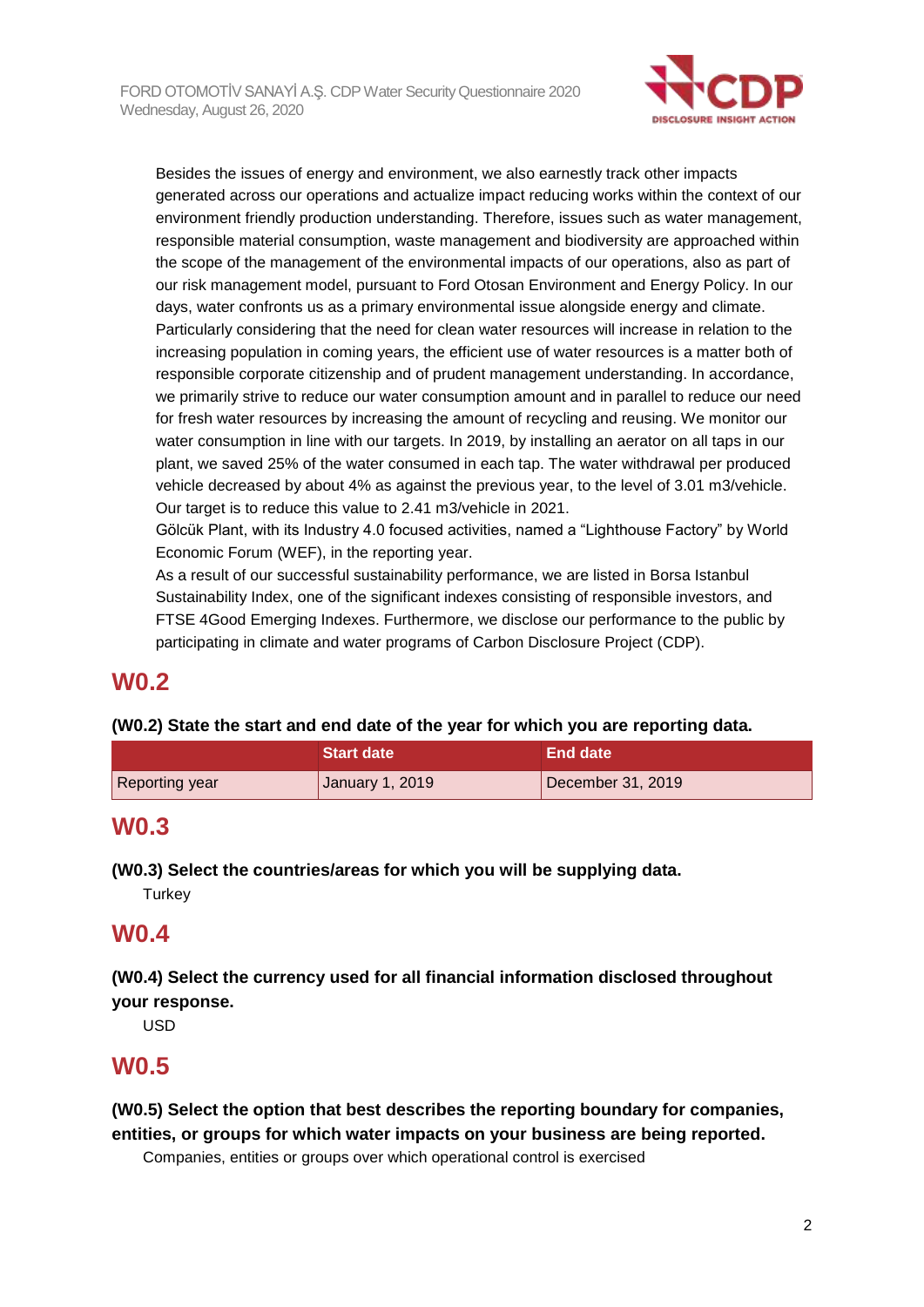

# **W0.6**

**(W0.6) Within this boundary, are there any geographies, facilities, water aspects, or other exclusions from your disclosure?**

No

# **W1. Current state**

# **W1.1**

**(W1.1) Rate the importance (current and future) of water quality and water quantity to the success of your business.**

|                                                                                                 | <b>Direct use</b><br>importance<br>rating | <b>Indirect use</b><br>importance<br>rating | <b>Please explain</b>                                                                                                                                                                                                                                                                                                                                                                                                                                                                                                                                                                                                                                                                                                                                                                                                                                                                                                                                               |
|-------------------------------------------------------------------------------------------------|-------------------------------------------|---------------------------------------------|---------------------------------------------------------------------------------------------------------------------------------------------------------------------------------------------------------------------------------------------------------------------------------------------------------------------------------------------------------------------------------------------------------------------------------------------------------------------------------------------------------------------------------------------------------------------------------------------------------------------------------------------------------------------------------------------------------------------------------------------------------------------------------------------------------------------------------------------------------------------------------------------------------------------------------------------------------------------|
| <b>Sufficient</b><br>amounts of good<br>quality freshwater<br>available for use                 | Vital                                     | Important                                   | Water quality and quantity has a vital importance<br>for our direct operations. The direct use of water<br>resources is vital for our operations' continuity<br>such as vehicle painting in manufacturing<br>processes, machining of power train components,<br>cooling towers, wash services. As a large<br>purchaser of parts, materials, components, the<br>indirect use of water has an importance for<br>operations and services performed by our<br>suppliers in current and future conditions.<br>Pollution or salinization of the water resources<br>may pose some risks in water availability causing<br>increases in the operational costs. For this reason,<br>in our operations we prefer using water efficiently.<br>Reducing water usage by monitoring water<br>quantity and quality is always in our concern<br>during our activities. Total Water Withdrawal (m3):<br>1,109,034 Fresh Water Consumption per<br>Produced Vehicle (m3/vehicle) : 3.01 |
| Sufficient<br>amounts of<br>recycled,<br>brackish and/or<br>produced water<br>available for use | Important                                 | Important                                   | This is important for our facility to reduce water<br>scarcity risk and to ensure that there is enough<br>water for all needs. For current conditions, there is<br>no any urgent need for recycled or produced<br>water both for direct and indirect use. For future<br>conditions; quality and quantity of water may be<br>affected by pollution or salinization, which may<br>increase the need for recycled water.<br>For this reason, we prefer to use water efficiently<br>in our operations. We enable the recovery of                                                                                                                                                                                                                                                                                                                                                                                                                                        |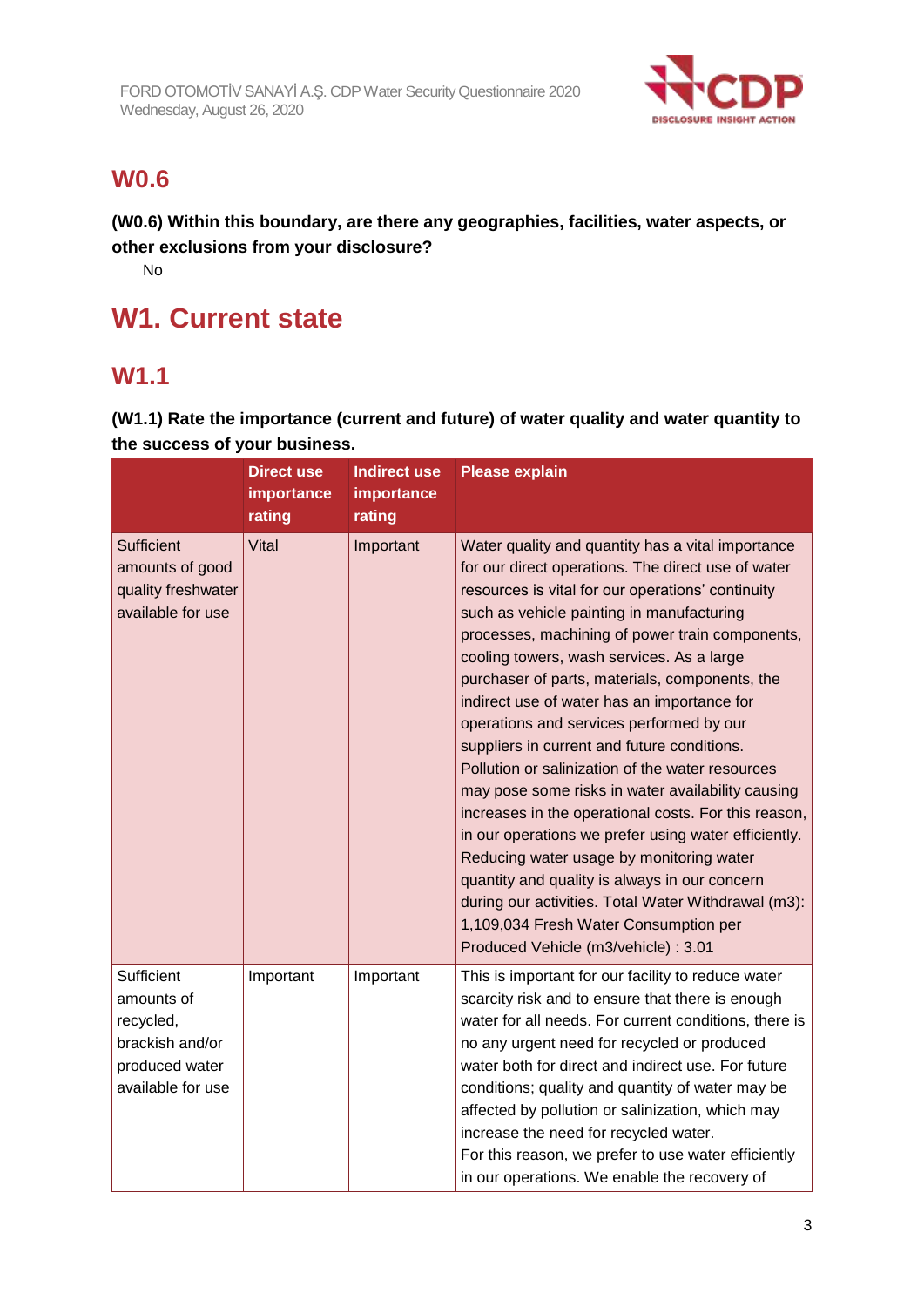

| wastewater through water management. To this       |
|----------------------------------------------------|
| end, we have performed feasibility work for the    |
| recycle/reuse of the waste water at wastewater     |
| treatment facility for our production processes in |
| Gölcük Factory. Wastewater treatment               |
| performance has a great importance during our      |
| operations Total Water Withdrawal (m3):            |
| 1,109,134                                          |
| Fresh Water Consumption per Produced Vehicle       |
| (m3/vehicle): 3.01                                 |
| For future conditions we are planning to assess    |
| indirect use of water for our supply chain.        |
|                                                    |

# **W1.2**

### **(W1.2) Across all your operations, what proportion of the following water aspects are regularly measured and monitored?**

|                                          | $%$ of<br>sites/facilities/operations | <b>Please explain</b>                                                                                                                                                                                                                                                                                                                                             |
|------------------------------------------|---------------------------------------|-------------------------------------------------------------------------------------------------------------------------------------------------------------------------------------------------------------------------------------------------------------------------------------------------------------------------------------------------------------------|
| Water withdrawals -<br>total volumes     | 100%                                  | 100% of water is withdrawn from our 13<br>underground extraction wells. Water withdrawals<br>are measured and monitored 100% by flow<br>meters and cross-checked by bills.<br>The daily water consumption is under control<br>through the use of new lower flow rate faucets<br>mounted in 2018 and 2019.                                                         |
| Water withdrawals -<br>volumes by source | 100%                                  | Water is vital for our operations and we have a<br>company-wide target set out for water<br>withdrawal covering all of our operations in the<br>facilities which are located in Marmara and<br>Sakarya basins.<br>We prefer to identify water stress areas by using<br>WRI Aqueduct "Global Water Risk Mapping<br>Atlas" which enables to map future water risks. |
| <b>Water withdrawals</b><br>quality      | 76-99                                 | The process water used in production have to<br>meet operational quality standards, for this<br>reason it is measured and analysed in the labs<br>of Ford Otosan facilities. TDS, conductivity, Mn,<br>Fe, NH3, are analysed as quality parameters.<br>Monthly monitoring frequency is in place.                                                                  |
| Water discharges -<br>total volumes      | 100%                                  | Wastewater is discharged into the municipal<br>sewer system, ending by municipal treatment<br>plant.<br>100% of discharged total volumes is monitored                                                                                                                                                                                                             |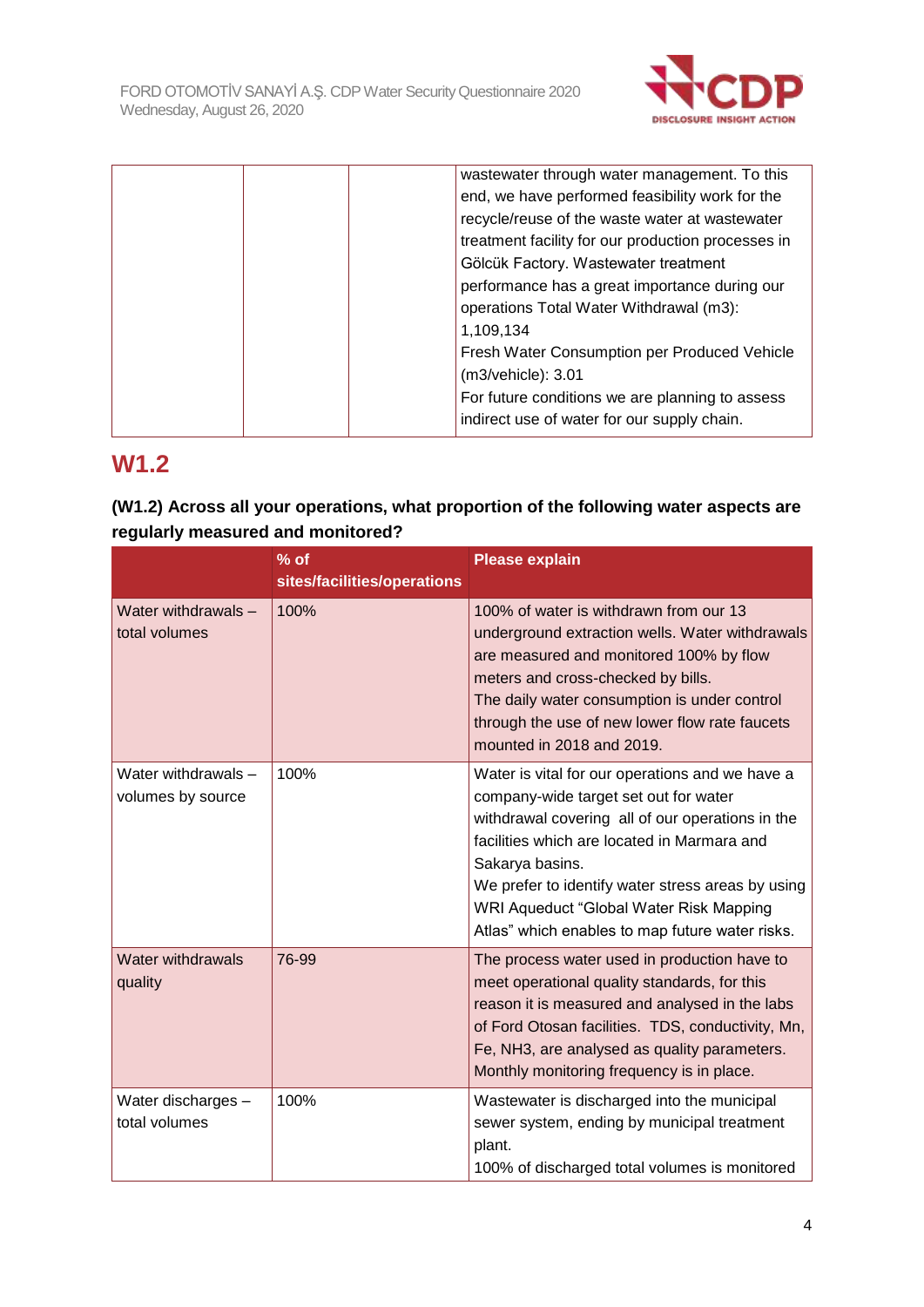

|                                                                 |              | by continuous flow meters, it is cross-checked<br>by the bills. The data is entered monthly into a<br>corporate database, to evaluate consumption<br>trends and reduction targets.                                                                                                                                                                                                                                                                                                                                                                                                                                                                                                                                                                                                                                                                                                                                                                                                                                            |
|-----------------------------------------------------------------|--------------|-------------------------------------------------------------------------------------------------------------------------------------------------------------------------------------------------------------------------------------------------------------------------------------------------------------------------------------------------------------------------------------------------------------------------------------------------------------------------------------------------------------------------------------------------------------------------------------------------------------------------------------------------------------------------------------------------------------------------------------------------------------------------------------------------------------------------------------------------------------------------------------------------------------------------------------------------------------------------------------------------------------------------------|
| Water discharges -<br>volumes by<br>destination                 | 100%         | Wastewater is discharged into the municipal<br>sewer system, ending by municipal treatment<br>plant. It is monitored 100% by continuous flow<br>meters.                                                                                                                                                                                                                                                                                                                                                                                                                                                                                                                                                                                                                                                                                                                                                                                                                                                                       |
| Water discharges -<br>volumes by treatment<br>method            | 76-99        | Wastewater is discharged into the municipal<br>sewer system, ending by municipal treatment<br>plant. It is monitored 100% by continuous flow<br>meters. Water discharged from industrial<br>operations and from domestic use are monitored<br>and treated separately.<br>Treatment methods for industrial wastewater:<br>Coagulation, neutralization, sedimentation and<br>filtration. After Primary treatment, effluent is<br>further treated in activated sludge process<br>together with domestic wastewater.<br>In the reporting year, we started to use bacteria<br>instead of an oil trap to prevent the oils<br>generated during the washing process from<br>flowing into the wastewater. The bacteria<br>prevented fat accumulation and solidification.<br>Thanks to this project, we reduced waste<br>generation and saved from monthly cleaning<br>time and labor.<br>We also minimized occupational health and<br>safety risks.<br>All wastewater was treated according to Water<br>Pollution Control Legislation. |
| Water discharge<br>quality - by standard<br>effluent parameters | 76-99        | According to Water Pollution Control Legislation,<br>discharge limits have been defined in Table 18-2<br>and Table 20-7, 21-1 for the Sector<br>"Manufacturing of Road Transport Vehicles"<br>Plant effluent has been examined by an<br>authorized external company and the results<br>have been formally reported to the Legal<br>Authority.                                                                                                                                                                                                                                                                                                                                                                                                                                                                                                                                                                                                                                                                                 |
| Water discharge<br>quality - temperature                        | Not relevant | It is not a determined as a standard effluent<br>parameter by the National Legislation. It is at<br>ambient temperature level; this is not a relevant<br>metric for Ford Otosan.                                                                                                                                                                                                                                                                                                                                                                                                                                                                                                                                                                                                                                                                                                                                                                                                                                              |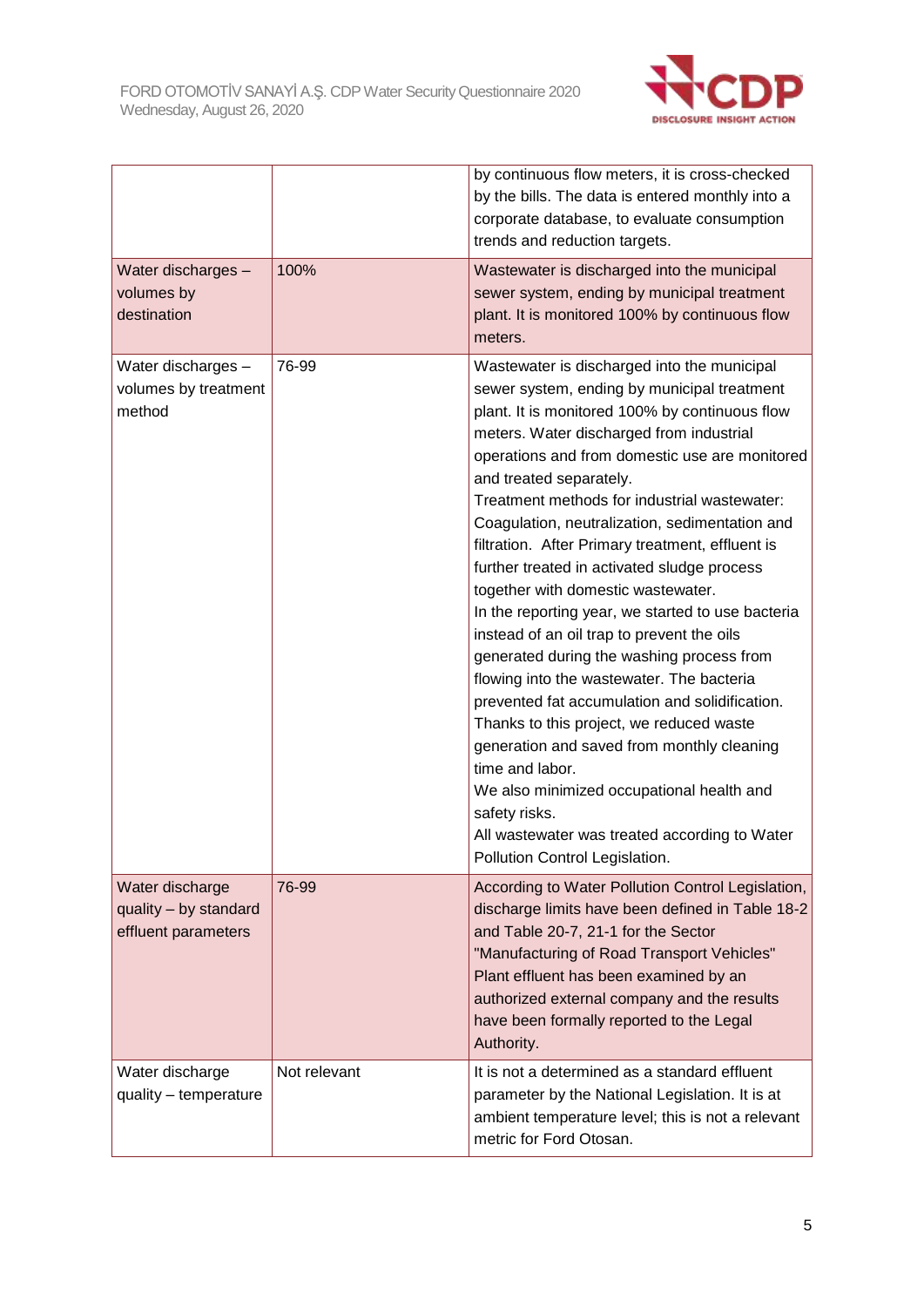

| Water consumption -<br>total volume                                                          | 100% | Here the term "water consumption" refers to<br>"water withdrawal" which is defined as "the sum<br>of all water drawn into the boundaries of the<br>organization from all sources and not<br>discharged to the same source as destination.<br>Water consumption is 100% monitored<br>by continuous flow meters, in divisions<br>to assess consumption trends and reduction<br>targets.                                                                                                                                                          |
|----------------------------------------------------------------------------------------------|------|------------------------------------------------------------------------------------------------------------------------------------------------------------------------------------------------------------------------------------------------------------------------------------------------------------------------------------------------------------------------------------------------------------------------------------------------------------------------------------------------------------------------------------------------|
| Water<br>recycled/reused                                                                     | 100% | Water recycled/reused is monitored.<br>184,152 m3 of treated water effluent was reused<br>in processes at 2019                                                                                                                                                                                                                                                                                                                                                                                                                                 |
| The provision of fully-<br>functioning, safely<br>managed WASH<br>services to all<br>workers | 100% | Our Code of Human Rights, Basic Working<br>Conditions, and Corporate Responsibility<br>requires Ford Otosan to provide a safe and<br>healthy work environment for all employees at<br>100% of our sites. At existing facilities, human<br>rights assessments are performed, and these<br>include checking on the provision of WASH<br>services to all workers. Human rights<br>assessments are completed on four facilities per<br>year.<br>WASH services are monitored 100% by<br>continuous flow meters to ensure the fully-<br>functioning. |

# **W1.2b**

**(W1.2b) What are the total volumes of water withdrawn, discharged, and consumed across all your operations, and how do these volumes compare to the previous reporting year?**

|                      | <b>Volume</b><br>(megaliters/year) | <b>Comparison</b><br>with previous<br>reporting year | <b>Please explain</b>                                                                                                                                                                                                                                                                                                                                                                                                                                |
|----------------------|------------------------------------|------------------------------------------------------|------------------------------------------------------------------------------------------------------------------------------------------------------------------------------------------------------------------------------------------------------------------------------------------------------------------------------------------------------------------------------------------------------------------------------------------------------|
| Total<br>withdrawals | 1,109,034                          | Lower                                                | Water management process and water<br>withdrawal values are publicly available in our<br>2019 Sustainability Report (*In the Report water<br>withdrawal is referred to as water consumption).<br>Water withdrawal during the reporting period<br>has decreased by 5.39 % compared to previous<br>year. The reasons for this decrease is:<br>The wastewater recovery facility in Yeniköy was<br>commissioned.<br>Reduction was achieved by preventing |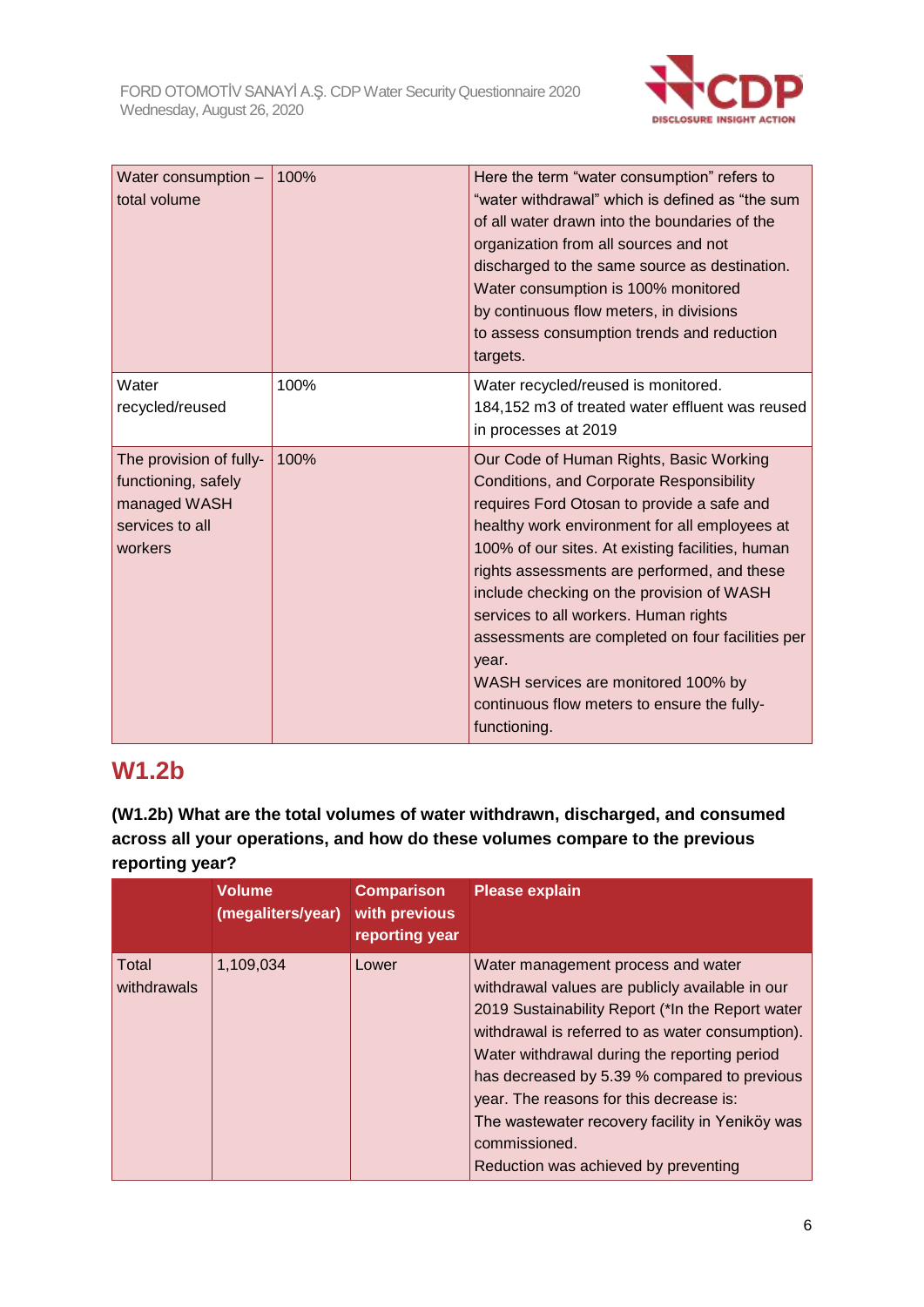

|                     |         |                | groundwater leaks.                                                                                                                                     |
|---------------------|---------|----------------|--------------------------------------------------------------------------------------------------------------------------------------------------------|
|                     |         |                | The depths, pipe properties, filling materials,                                                                                                        |
|                     |         |                | pipe diameters of our factory-wide underground                                                                                                         |
|                     |         |                | water lines were examined and our ongoing                                                                                                              |
|                     |         |                | risks with the new system were checked.                                                                                                                |
|                     |         |                | Systems that can be used other than manual                                                                                                             |
|                     |         |                | detectors were investigated, trials were made                                                                                                          |
|                     |         |                | and a completely digital leak detection device                                                                                                         |
|                     |         |                | with GPS communication was investigated.                                                                                                               |
|                     |         |                | By saving 30,000 m3 of water in 1 year, both the                                                                                                       |
|                     |         |                | environment was protected and financial gain<br>was achieved.                                                                                          |
|                     |         |                | Water leaks were detected within 3 to 20<br>minutes.                                                                                                   |
|                     |         |                | Yeniköy paintshop water consumption                                                                                                                    |
|                     |         |                | improvement project was realized.                                                                                                                      |
|                     |         |                | In addition, green office work continued in all our                                                                                                    |
|                     |         |                | locations.                                                                                                                                             |
|                     |         |                | Year-to-year changes of less than 5% were                                                                                                              |
|                     |         |                | considered as "about the same".                                                                                                                        |
|                     |         |                | Year-to-year changes between 5% and 15 %                                                                                                               |
|                     |         |                | were considered as "higher"/"lower".                                                                                                                   |
|                     |         |                | Year-to-year changes over 15% were                                                                                                                     |
|                     |         |                | considered as "much higher"/"much lower".                                                                                                              |
| Total<br>discharges | 374,989 | About the same | Water discharge values are publicly available in<br>our 2019 Sustainability Report (*In the Report<br>water discharge is referred to as wastewater per |
|                     |         |                | vehicle).                                                                                                                                              |
|                     |         |                | Here the term "water discharge" refers to                                                                                                              |
|                     |         |                | industrial wastewater amount discharge from                                                                                                            |
|                     |         |                | Ford Otosan's wastewater treatment plants to                                                                                                           |
|                     |         |                | the municipal sewer system or a freshwater                                                                                                             |
|                     |         |                | destination from the boundaries of the                                                                                                                 |
|                     |         |                | organization.                                                                                                                                          |
|                     |         |                | The amount of total water discharge has                                                                                                                |
|                     |         |                | increased by 2.95% in the reporting period                                                                                                             |
|                     |         |                | compared to previous year.                                                                                                                             |
|                     |         |                | An increase is observed on the Eskişehir side.                                                                                                         |
|                     |         |                | As the wastewater coming from the paintshop                                                                                                            |
|                     |         |                | increased due to production, the treated                                                                                                               |
|                     |         |                | discharge water, also increased. In addition, the                                                                                                      |
|                     |         |                | number of employees increased from 1,446 in                                                                                                            |
|                     |         |                | 2018 to 1,632 in 2019.                                                                                                                                 |
|                     |         |                | Year-to-year changes of less than 5% were<br>considered as "about the same".                                                                           |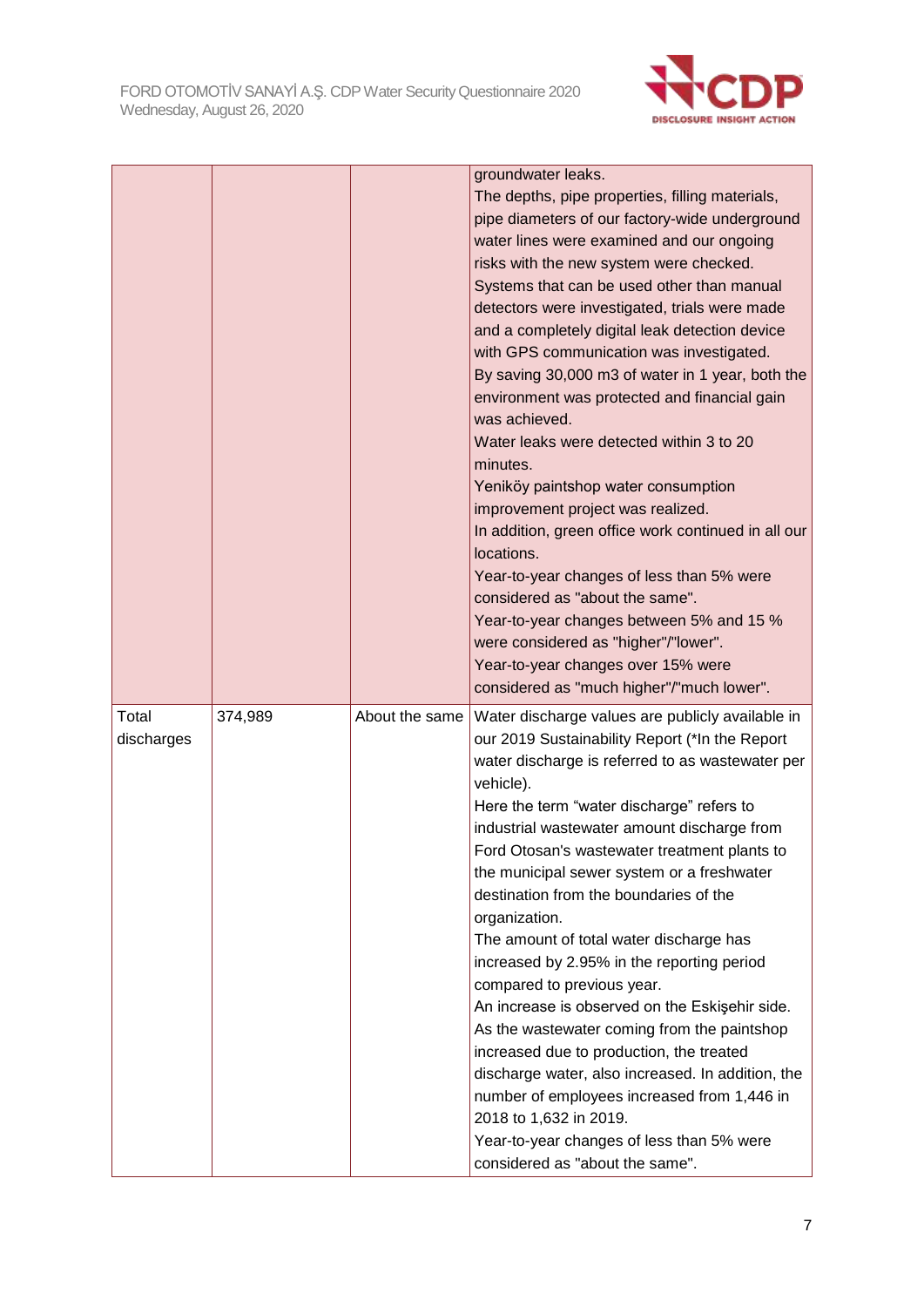

|             |           |       | Year-to-year changes between 5% and 15 %                         |
|-------------|-----------|-------|------------------------------------------------------------------|
|             |           |       | were considered as "higher"/"lower".                             |
|             |           |       | Year-to-year changes over 15% were                               |
|             |           |       | considered as "much higher"/"much lower".                        |
| Total       | 1,109,034 | Lower | Here the term "water consumption" refers to                      |
| consumption |           |       | "water withdrawal" which is defined as "the sum                  |
|             |           |       | of all water drawn into the boundaries of the                    |
|             |           |       | organization from all sources and not                            |
|             |           |       | discharged to the same source as destination.                    |
|             |           |       | Water total consumption during the reporting                     |
|             |           |       | period has decreased by 5.39% compared to                        |
|             |           |       | previous year. The reasons for this decrease is:                 |
|             |           |       | The wastewater recovery facility in Yeniköy was<br>commissioned. |
|             |           |       | Reduction was achieved by preventing                             |
|             |           |       | groundwater leaks.                                               |
|             |           |       | The depths, pipe properties, filling materials,                  |
|             |           |       | pipe diameters of our factory-wide underground                   |
|             |           |       | water lines were examined and our ongoing                        |
|             |           |       | risks with the new system were checked.                          |
|             |           |       | Systems that can be used other than manual                       |
|             |           |       | detectors were investigated, trials were made                    |
|             |           |       | and a completely digital leak detection device                   |
|             |           |       | with GPS communication was investigated.                         |
|             |           |       | By saving 30,000 m3 of water in 1 year, both the                 |
|             |           |       | environment was protected and financial gain                     |
|             |           |       | was achieved.                                                    |
|             |           |       | Water leaks were detected within 3 to 20                         |
|             |           |       | minutes.                                                         |
|             |           |       | Yeniköy paintshop water consumption                              |
|             |           |       | improvement project was realized.                                |
|             |           |       | In addition, green office work continued in all our              |
|             |           |       | locations.                                                       |
|             |           |       | Year-to-year changes of less than 5% were                        |
|             |           |       | considered as "about the same".                                  |
|             |           |       | Year-to-year changes between 5% and 15 %                         |
|             |           |       | were considered as "higher"/"lower".                             |
|             |           |       | Year-to-year changes over 15% were                               |
|             |           |       | considered as "much higher"/"much lower".                        |

## **W1.2d**

**(W1.2d) Indicate whether water is withdrawn from areas with water stress and provide the proportion.**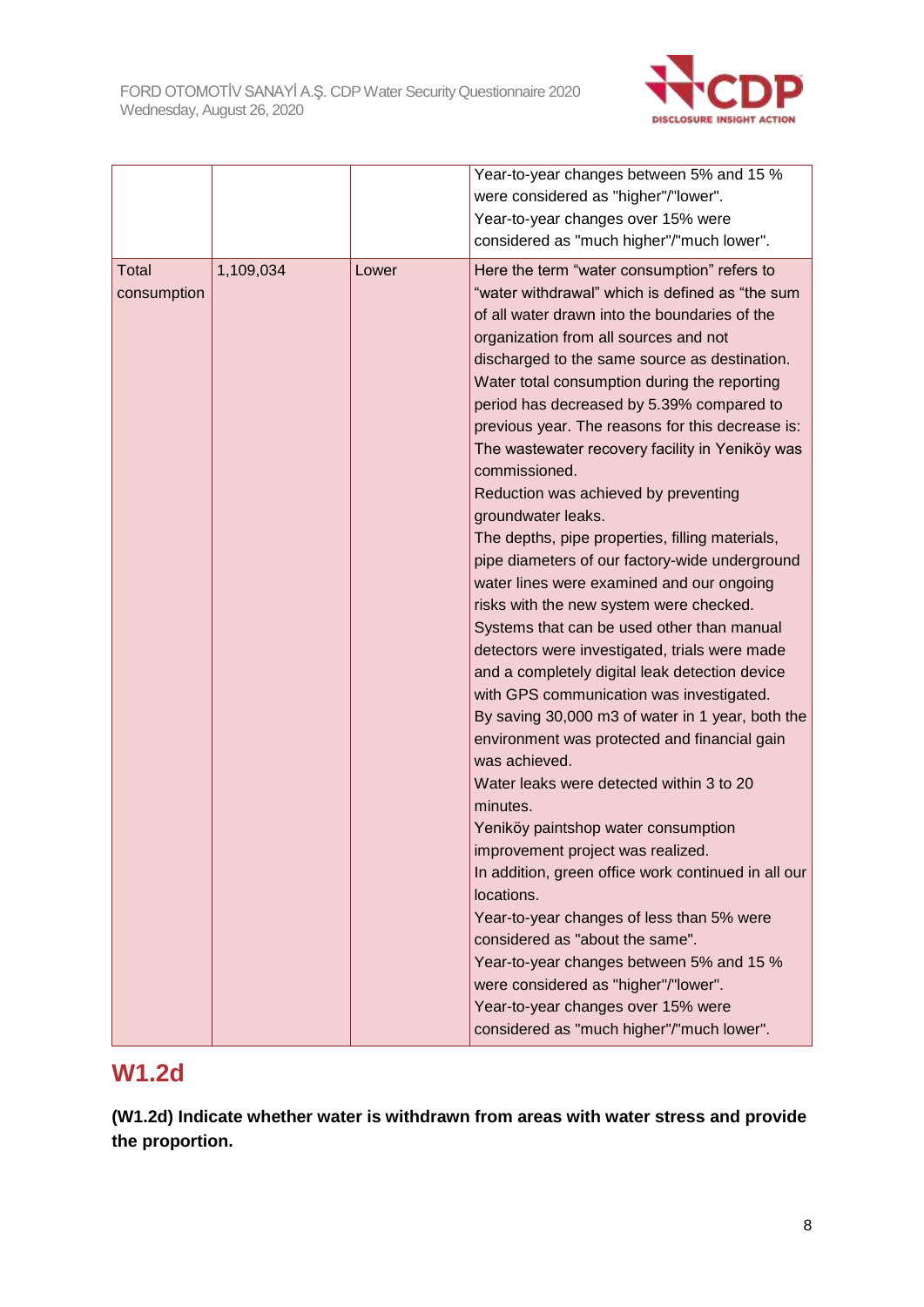

|          | <b>Withdrawals</b><br>are from<br>areas with<br>water stress | $\%$<br>withdrawn<br>from areas<br>with water<br><b>stress</b> | <b>Comparison</b><br>with previous tool<br>reporting<br>year |                        | <b>Identification Please explain</b>                                                                                                                                                                                                                                                                                                                                                                                                                                                                                                                                                                                                                                                                                                                                                                                                                                                                                                                                                                                                                                                                                                                                                                                                                                                           |
|----------|--------------------------------------------------------------|----------------------------------------------------------------|--------------------------------------------------------------|------------------------|------------------------------------------------------------------------------------------------------------------------------------------------------------------------------------------------------------------------------------------------------------------------------------------------------------------------------------------------------------------------------------------------------------------------------------------------------------------------------------------------------------------------------------------------------------------------------------------------------------------------------------------------------------------------------------------------------------------------------------------------------------------------------------------------------------------------------------------------------------------------------------------------------------------------------------------------------------------------------------------------------------------------------------------------------------------------------------------------------------------------------------------------------------------------------------------------------------------------------------------------------------------------------------------------|
| Row<br>1 | Yes                                                          | 100%                                                           | About the<br>same                                            | <b>WRI</b><br>Aqueduct | We prefer to identify water<br>stress areas by using WRI<br><b>Aqueduct "Global Water Risk</b><br>Mapping Atlas" which enables to<br>map future water risks. It is a<br>recommended tool by TCFD. In<br>addition to that tool, by using the<br>results and country wide<br>knowledge, (ref: General<br>Directorate of State Hydraulic<br>Works- DSI Turkey) we<br>determined that all of our<br>facilities are located in water<br>stressed areas. Standards and<br>water risks are being studied<br>also for all Koç Holding<br>Companies.<br>Ford Otosan's all facilities are<br>located in Marmara and Sakarya<br>basins. Marmara basin where<br>the Kocaeli and Sancaktepe<br>facilities are located is in serious<br>water stress, Sakarya basin<br>where the Eskişehir facility is<br>located is in partially water<br>stress.<br>According to WRI Aqueduct, the<br>proportion 100% has not<br>changed. We define water<br>stressed area for overall water<br>risk; as having above medium to<br>high risks (2-3 out of 5). Year-to-<br>year changes of less than 5%<br>were considered "about the<br>same".<br>Turkey is not a rich country in<br>terms of existing water potential.<br>Turkey is water stress country<br>according to annual volume of<br>water available per ca pita. |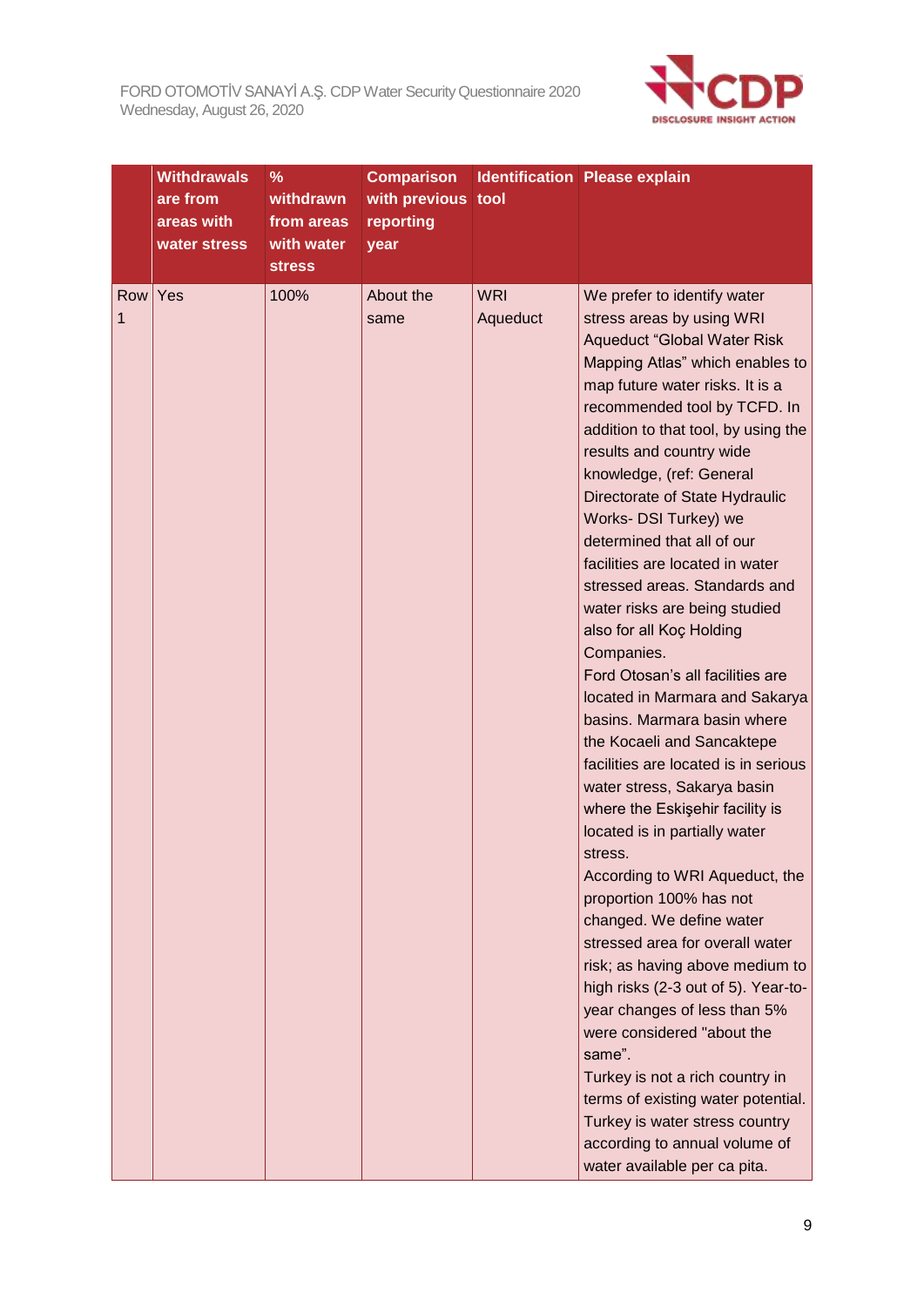

|  |  | (Rich: 8,000-10,000 m3-year/ca   |
|--|--|----------------------------------|
|  |  | pita. Water Stress:<2,000 m3-    |
|  |  | year/ca pita. Poor:<1,000 m3-    |
|  |  | year/ capita). The annual        |
|  |  | exploitable amount of water has  |
|  |  | recently been approximately      |
|  |  | 1,500 m3 per capita according    |
|  |  | to DSI data. So, the annual      |
|  |  | available amount of water per    |
|  |  | capita will be about 1,000 m3 by |
|  |  | 2030. The current population     |
|  |  | and economic growth rate will    |
|  |  | alter water consumption          |
|  |  | patterns.                        |
|  |  |                                  |

# **W1.2h**

### **(W1.2h) Provide total water withdrawal data by source.**

|                                                                                           | <b>Relevance Volume</b> | (megaliters/year) | <b>Comparison</b><br>with previous<br>reporting<br>year | <b>Please explain</b>                                                                                                                                                                                                                                                                                                                                                                   |
|-------------------------------------------------------------------------------------------|-------------------------|-------------------|---------------------------------------------------------|-----------------------------------------------------------------------------------------------------------------------------------------------------------------------------------------------------------------------------------------------------------------------------------------------------------------------------------------------------------------------------------------|
| Fresh surface water,<br>including rainwater,<br>water from wetlands,<br>rivers, and lakes | <b>Not</b><br>relevant  |                   |                                                         | We don't use water from<br>this type of source.                                                                                                                                                                                                                                                                                                                                         |
| <b>Brackish surface</b><br>water/Seawater                                                 | <b>Not</b><br>relevant  |                   |                                                         | We don't use water from<br>this type of source.                                                                                                                                                                                                                                                                                                                                         |
| Groundwater-<br>renewable                                                                 | Relevant                | 1,097.98          | Lower                                                   | Groundwater - renewable<br>withdrawal during the<br>reporting period has<br>decreased 5.31%<br>compared to previous year.<br>Year-to-year changes of<br>less than 5% were<br>considered as "about the<br>same".<br>Year-to-year changes<br>between 5% and 15 %<br>were considered as<br>"higher"/"lower".<br>Year-to-year changes over<br>15% were considered as<br>"much higher"/"much |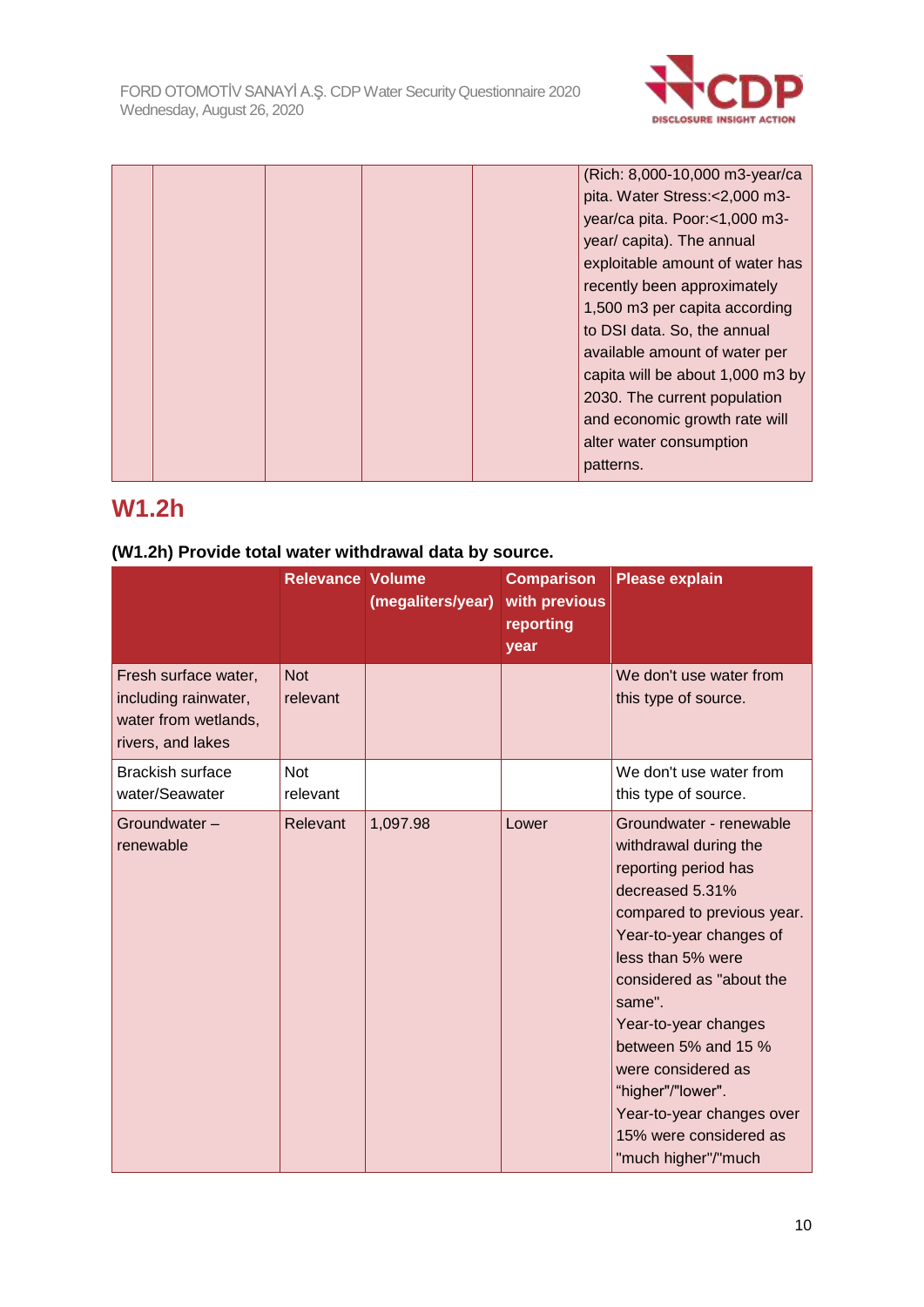

|                                 |                        |       |            | lower".                                                                                                                                                                                                                                                                                                                                                                                                                                                                                            |
|---------------------------------|------------------------|-------|------------|----------------------------------------------------------------------------------------------------------------------------------------------------------------------------------------------------------------------------------------------------------------------------------------------------------------------------------------------------------------------------------------------------------------------------------------------------------------------------------------------------|
| Groundwater - non-<br>renewable | <b>Not</b><br>relevant |       |            | We don't use water from<br>this type of source.                                                                                                                                                                                                                                                                                                                                                                                                                                                    |
| Produced/Entrained<br>water     | <b>Not</b><br>relevant |       |            | We don't use water from<br>this type of source.                                                                                                                                                                                                                                                                                                                                                                                                                                                    |
| Third party sources             | Relevant               | 11.05 | Much lower | Third party sources<br>withdrawal during the<br>reporting period has<br>decreased by 12%<br>compared to previous year.<br>The reasons for this<br>decrease is; water<br>consumption related<br>projects in all facilities.<br>Year-to-year changes of<br>less than 5% were<br>considered as "about the<br>same".<br>Year-to-year changes<br>between 5% and 15 %<br>were considered<br>as"higher"/"lower".<br>Year-to-year changes over<br>15% were considered as<br>"much higher"/"much<br>lower". |

# **W1.2i**

### **(W1.2i) Provide total water discharge data by destination.**

|                        | <b>Relevance Volume</b> | (megaliters/year) | <b>Comparison</b><br>with previous<br>reporting year | <b>Please explain</b>                                                                                                                                                                                                                                                                         |
|------------------------|-------------------------|-------------------|------------------------------------------------------|-----------------------------------------------------------------------------------------------------------------------------------------------------------------------------------------------------------------------------------------------------------------------------------------------|
| Fresh surface<br>water | Relevant                | 35.87             | Much higher                                          | The discharge of the industrial<br>wastewater treatment plant of<br>Eskişehir factory is done to<br>Sarısu River at Sakarya Basin.<br>Fresh surface water discharge<br>during the reporting period has<br>increased by 43.38% compared<br>to previous year.<br>An increase is observed on the |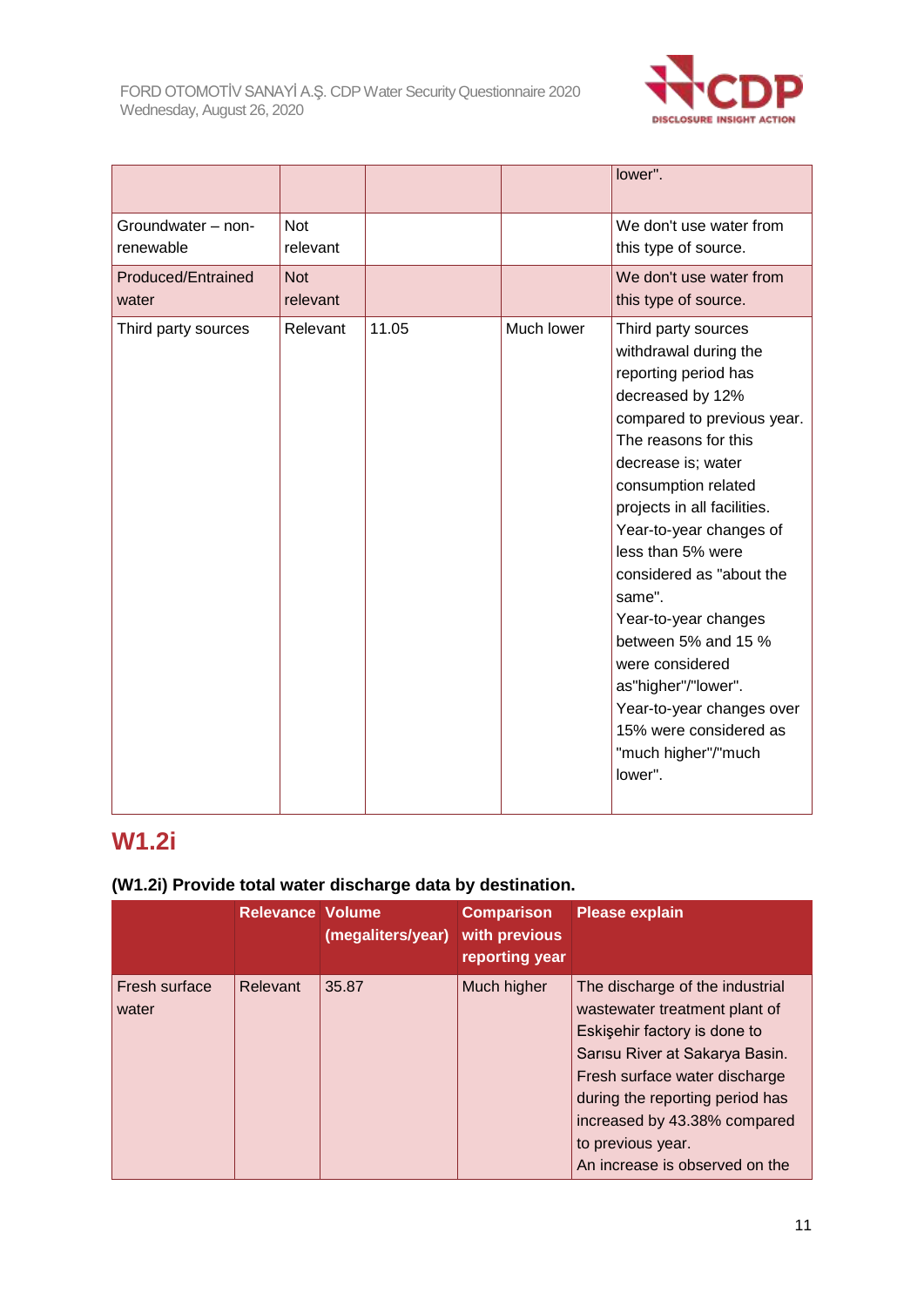

|                                              |                        |        |                   | Eskişehir side. As the wastewater<br>coming from the paintshop<br>increased due to production, the<br>treated discharge water, also<br>increased. In addition, the<br>number of employees increased<br>from 1,446 in 2018 to 1,632 in<br>2019.<br>Year-to year changes of less<br>than 5% were considered as<br>"about the same".<br>Year-to-year changes between<br>5% and 15 % were considered as<br>"higher"/"lower".<br>Year-to-year changes over 15%<br>were considered as "much<br>higher"/"much lower". |
|----------------------------------------------|------------------------|--------|-------------------|----------------------------------------------------------------------------------------------------------------------------------------------------------------------------------------------------------------------------------------------------------------------------------------------------------------------------------------------------------------------------------------------------------------------------------------------------------------------------------------------------------------|
| <b>Brackish</b><br>surface<br>water/seawater | <b>Not</b><br>relevant |        |                   | We don't discharge water into<br>this type of destination.                                                                                                                                                                                                                                                                                                                                                                                                                                                     |
| Groundwater                                  | <b>Not</b><br>relevant |        |                   | We don't discharge water into<br>this type of destination.                                                                                                                                                                                                                                                                                                                                                                                                                                                     |
| Third-party<br>destinations                  | Relevant               | 339.12 | About the<br>same | Third-party destinations<br>discharge during the reporting<br>period has decreased by 0.03%<br>compared to previous year.<br>Year-to-year changes of less<br>than 5% were considered as<br>"about the same".<br>Year-to-year changes between<br>5% and 15 % were considered as<br>"higher"/"lower".<br>Year-to-year changes over 15%<br>were considered as "much<br>higher"/"much lower".                                                                                                                      |

# **W1.4**

### **(W1.4) Do you engage with your value chain on water-related issues?**

Yes, our suppliers

Yes, our customers or other value chain partners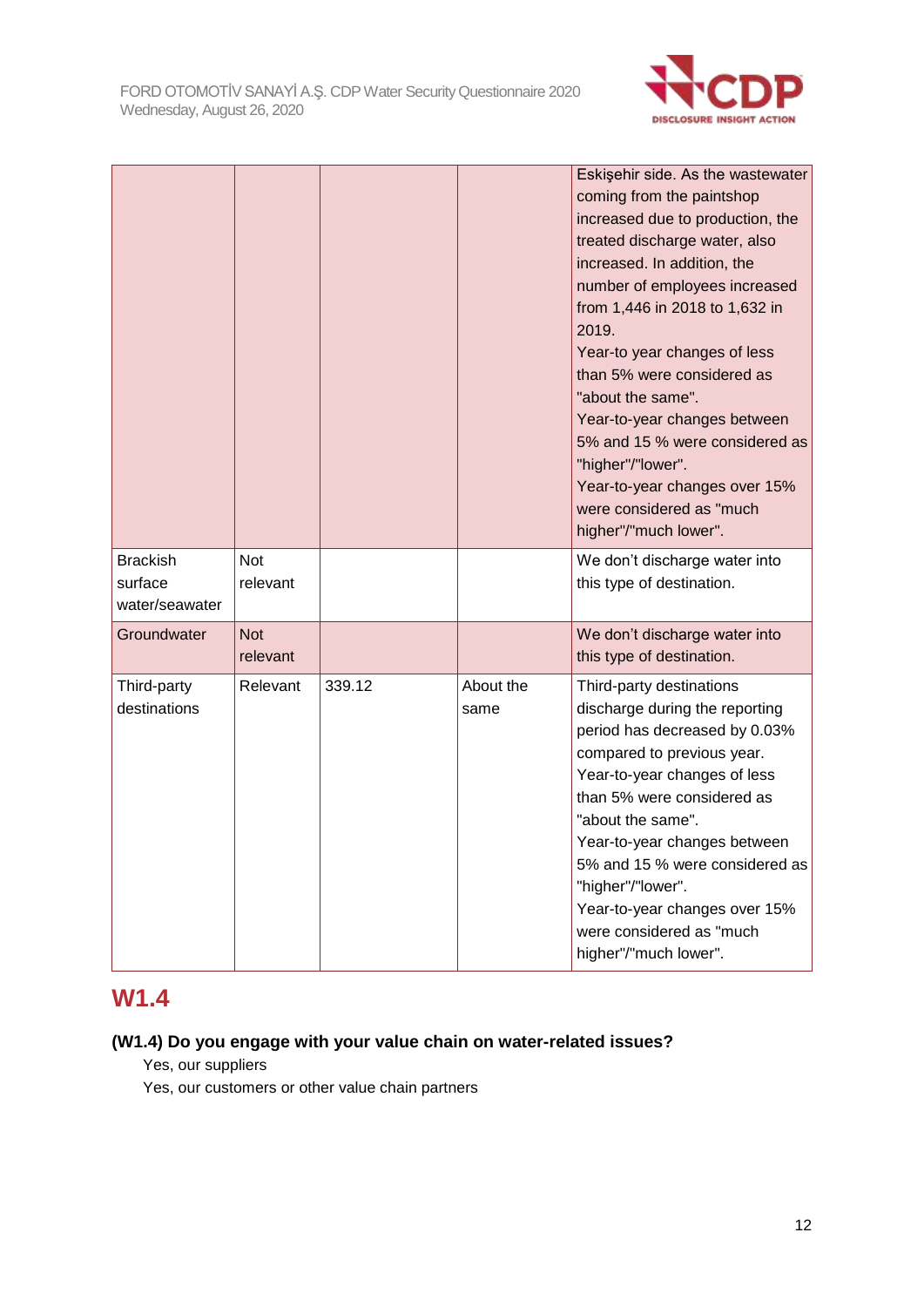

# **W1.4a**

**(W1.4a) What proportion of suppliers do you request to report on their water use, risks and/or management information and what proportion of your procurement spend does this represent?**

**Row 1**

### **% of suppliers by number**

51-75

### **% of total procurement spend**

51-75

### **Rationale for this coverage**

When it is necessary to review and update the Ford Otosan Environmental and Energy Policy, it is updated with the work of the Environmental and Energy Management Representative and the approval of the General Manager and announced to all employees, stakeholders and the public.

Through Environmental and Energy Policy, Ford Otosan takes on responsibilities on awareness-raising of its suppliers and other stakeholders as well as its operations. First of all, we monitor the compliance of our

suppliers with the quality and operational standards through comprehensive audits. We contribute to the development of our suppliers with five different audits and field visits. In 2019, Manufacturing Site Assessment (MSA) audits were performed on 110 of our vehicle parts suppliers on Q1 audits. The Supplier Identification and Evaluation Questionnaires were applied to suppliers for collecting data of their process usage water, wastewater management system.

### **Impact of the engagement and measures of success**

We perform training and development activities and realize joint projects with our suppliers in areas such as quality, supply, efficiency, human rights and the working environment, gender equality and environmental performance. We provide training to our employees as well as our subcontractors' employees on environment in order to achieve the goals we set for ourselves in terms of environment and continuously improve our performance. We provided a total of 4,952 person\*hour training to suppliers. The inspection of water related performance data for all Q1 suppliers is our measure of success.

In 2019 all related inspections were completed.

And also, suppliers need to improve their consumption figures every year in order to continue to keep Q1 certification

### **Comment**

We continue providing training to our suppliers through different channels such as conferences, in class and online training. We follow Supplier Commitment Survey in which Automotive Industry's Main Companies are assessed by the suppliers via a survey conducted by Automotive Manufacturers Association every year. We regularly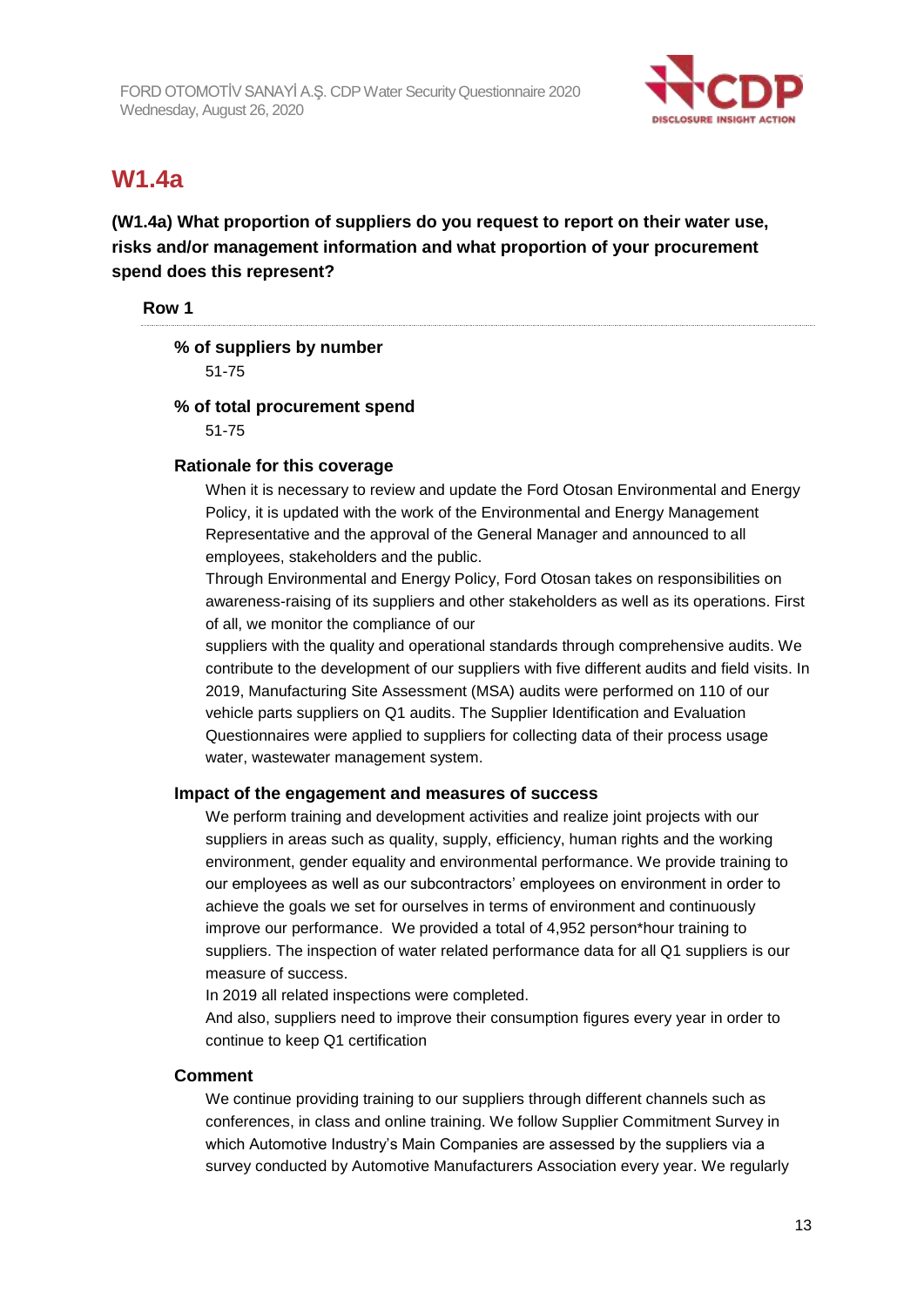

organize Supplier Commitment Workshops in order to share the survey results with suppliers and create action plans with regard to feed backs.

### **W1.4b**

**(W1.4b) Provide details of any other water-related supplier engagement activity.**

### **Type of engagement**

**Other** 

### **Details of engagement**

Other, please specify Dealer Information Meetings

#### **% of suppliers by number** 51-75

### **% of total procurement spend**

51-75

### **Rationale for the coverage of your engagement**

In our dealer meetings, we share the latest environmental information with our dealers. In the reporting year, we have informed and trained our dealers about climate change. The importance of data gathering about water use and energy consumption was shared.

### **Impact of the engagement and measures of success**

We focus on the improvement of the value chain in order to manage our operations in an integrated and effective way, and to ensure the continuity of our success. In this regard, we care about the success of our suppliers and dealers who are our main business partners. We cooperate with our business partners (Goal 17), and also contribute to their decent work and economic growth (Goal 8) by spreading our sustainability approach through audits and two-way communication Responsible dealers on environmental related issues were selected. These dealers are the focal people about environmental performance reporting covering water issues.

Complete reports received from our dealers are measure of success.

### **Comment**

The communication method with our dealers are:

- 1-Dealer meetings, Dealers Council and personal meetings
- 2- Dealer and customer satisfaction surveys
- 3- Internal publications
- 4- Dealer training.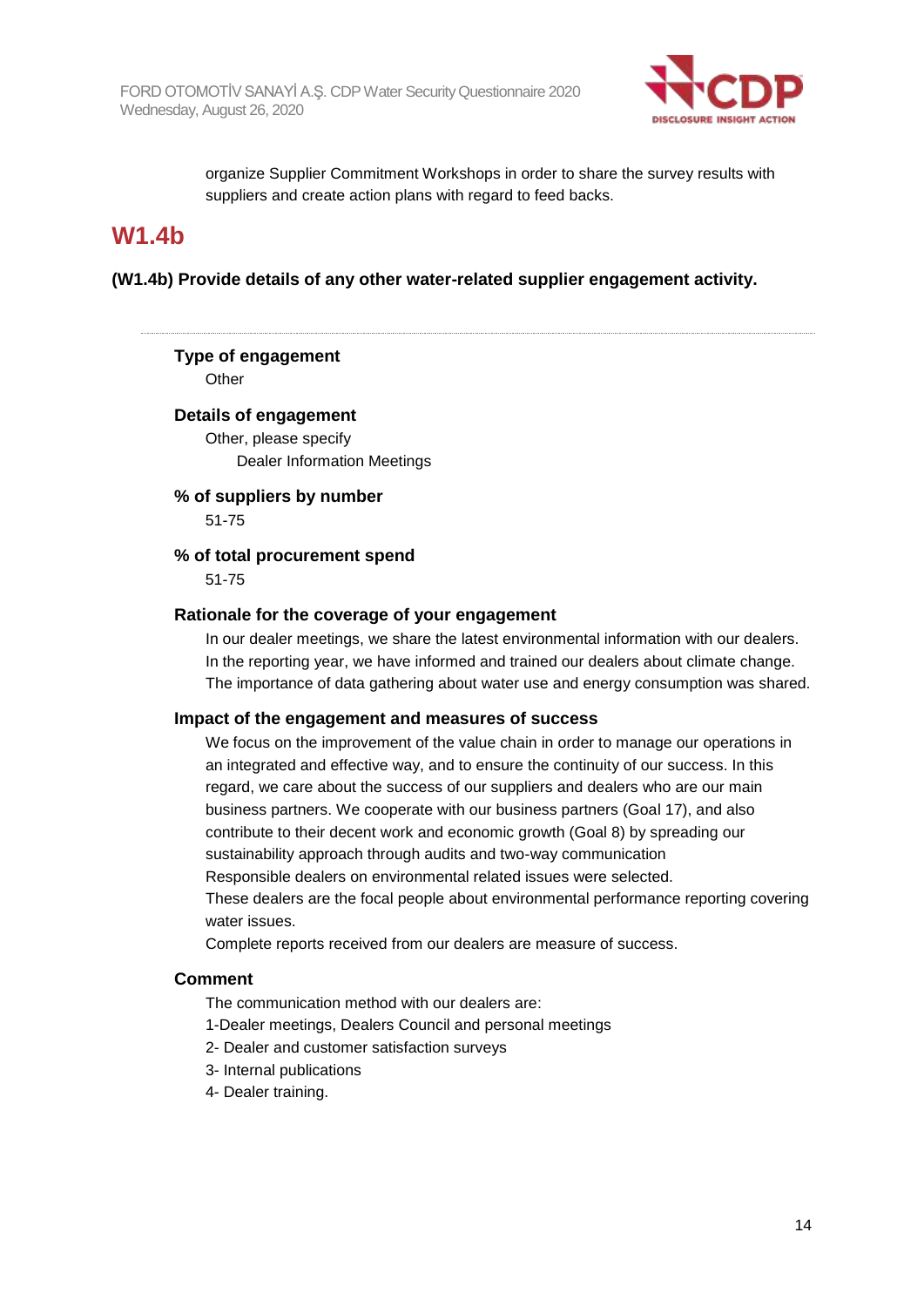

# **W1.4c**

### **(W1.4c) What is your organization's rationale and strategy for prioritizing engagements with customers or other partners in its value chain?**

 Demands and expectations of consumers in the transportation sector are shaped by global trends such as technological developments, climate crisis and demographic change. As Ford Otosan, we continue evolving together with our business partners, suppliers and dealers in the value chain to respond to changing consumer preferences and constantly increase customer satisfaction. We aim to offer our customers an experience beyond their expectations by integrating technological developments into our processes. We offer our customers a wide range of products, from electric and hybrid vehicles to low-emission petrol and diesel engine vehicles.

We design online and mobile services by taking presales, sales and aftersales processes into consideration. In 2019, we had approximately 3.6 million customers registered in our Customer Relationship Management System (CRM) system. In addition, with the Customer Experience Movement, we bring volunteer dealers and professional coaches together and support the development of the dealers in the field of customer experience. So far, 35 dealers have attended the ongoing program since 2015 and we continue the program with 13 dealers in 2020. The Common Culture Code with Ford Otosan Dealers, which is still in the preparation phase, will contribute significantly to the increase of the standards of the dealers and the adoption of the corporate culture.

We create value for our customers through our employees who assure the quality of production and our well-established R&D culture along with our environmental performance that ensures efficiency. We initiated Lean Transformation process to use our resources in the most effective way and enable efficiency while working towards strategic goals of our company. We have the goal to improve and simplify the work processes in all the departments of the company and obtain a higher quality production with less time and energy and with more qualified human resources by reorganizing our resources.

# **W2. Business impacts**

### **W2.1**

**(W2.1) Has your organization experienced any detrimental water-related impacts?** No

### **W2.2**

**(W2.2) In the reporting year, was your organization subject to any fines, enforcement orders, and/or other penalties for water-related regulatory violations?**

No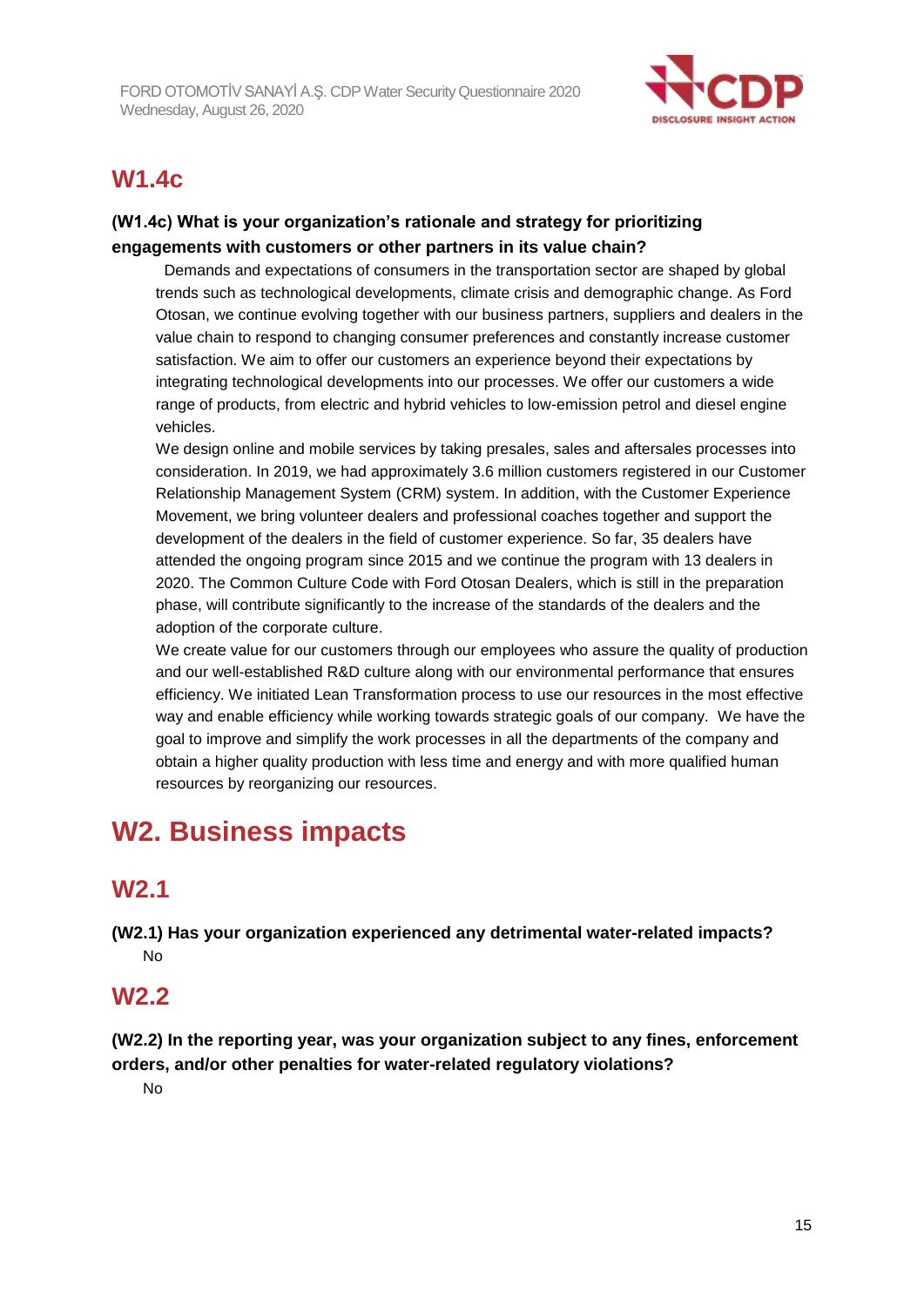

# **W3. Procedures**

# **W3.3**

**(W3.3) Does your organization undertake a water-related risk assessment?** Yes, water-related risks are assessed

## **W3.3a**

**(W3.3a) Select the options that best describe your procedures for identifying and assessing water-related risks.**

### **Direct operations**

**Coverage**

Full

### **Risk assessment procedure**

Water risks are assessed as part of other company-wide risk assessment system

### **Frequency of assessment**

Annually

### **How far into the future are risks considered?**

More than 6 years

### **Type of tools and methods used**

Tools on the market **Other** 

### **Tools and methods used**

WRI Aqueduct

Other, please specify

WRI Aqueduct Basin Management Assessment. Tübitak reports and the data generated from Turkish State Hydraulic Water Works Administration is used in this context

### **Comment**

The water consumption per vehicle was 3.01 m3 in 2019. Our goal for 2021 is 2.41 m3/vehicle. For the purpose to reach this goal, we develop projects in order to reduce and recycle the amount of water we use as part of water management. We recycle/reuse 184,152 m3 water within the production cycle in 2019 at our Kocaeli and Eskişehir factories.

### **Supply chain**

**Coverage** Partial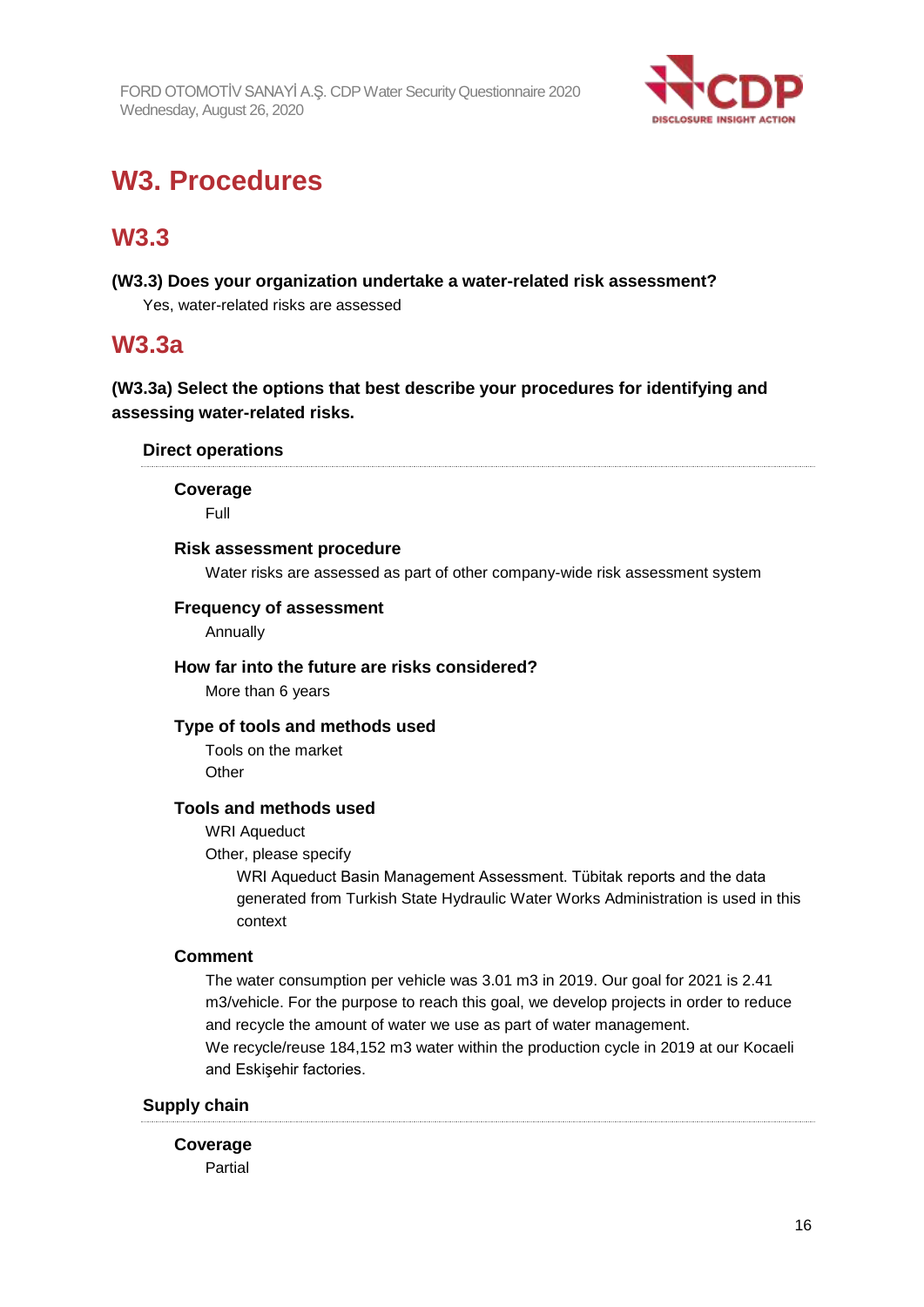

### **Risk assessment procedure**

### Other, please specify

Water related risk assessments were embedded in HSE documents of Q1 suppliers

### **Frequency of assessment**

Annually

### **How far into the future are risks considered?**

More than 6 years

### **Type of tools and methods used**

Databases

### **Tools and methods used**

Regional government databases

### **Comment**

The inspection of water related performance data for all Q1 suppliers is our measure of success. In 2019 all related audits were completed; water related risk assessments were embedded in HSE documents of Q1 suppliers.

### **Other stages of the value chain**

### **Coverage**

None

### **Comment**

Other stages of value chain will be assessed in 5 years

### **W3.3b**

### **(W3.3b) Which of the following contextual issues are considered in your organization's water-related risk assessments?**

|                                                  | <b>Relevance &amp;</b><br><i>inclusion</i> | <b>Please explain</b>                                                                                                                                                                                                                                                                                                                                                                                                                                                                                                                                                                                                                                                                                                                                                                    |
|--------------------------------------------------|--------------------------------------------|------------------------------------------------------------------------------------------------------------------------------------------------------------------------------------------------------------------------------------------------------------------------------------------------------------------------------------------------------------------------------------------------------------------------------------------------------------------------------------------------------------------------------------------------------------------------------------------------------------------------------------------------------------------------------------------------------------------------------------------------------------------------------------------|
| Water availability at a<br>basin/catchment level | Relevant,<br>always<br>included            | Water availability at a basin indicates an important basis<br>for understanding the water system, including data on<br>water use, availability, and the ability of water bodies to<br>absorb water pollution, helps bring objectivity to<br>assessment, planning and shared water budgets. Ford<br>Otosan uses underground water which may be impacted<br>by the variables in different catchment areas. This<br>contextual issue will be relevant, always included in our<br>risk management, as we set-up water intensity targets. We<br>use tools and methods offering the strongest basis for<br>establishing such targets and prioritizing challenges facing<br>local water resources. With the variables we are able to<br>develop future risk profiles. In reference WRI-Aqueduct |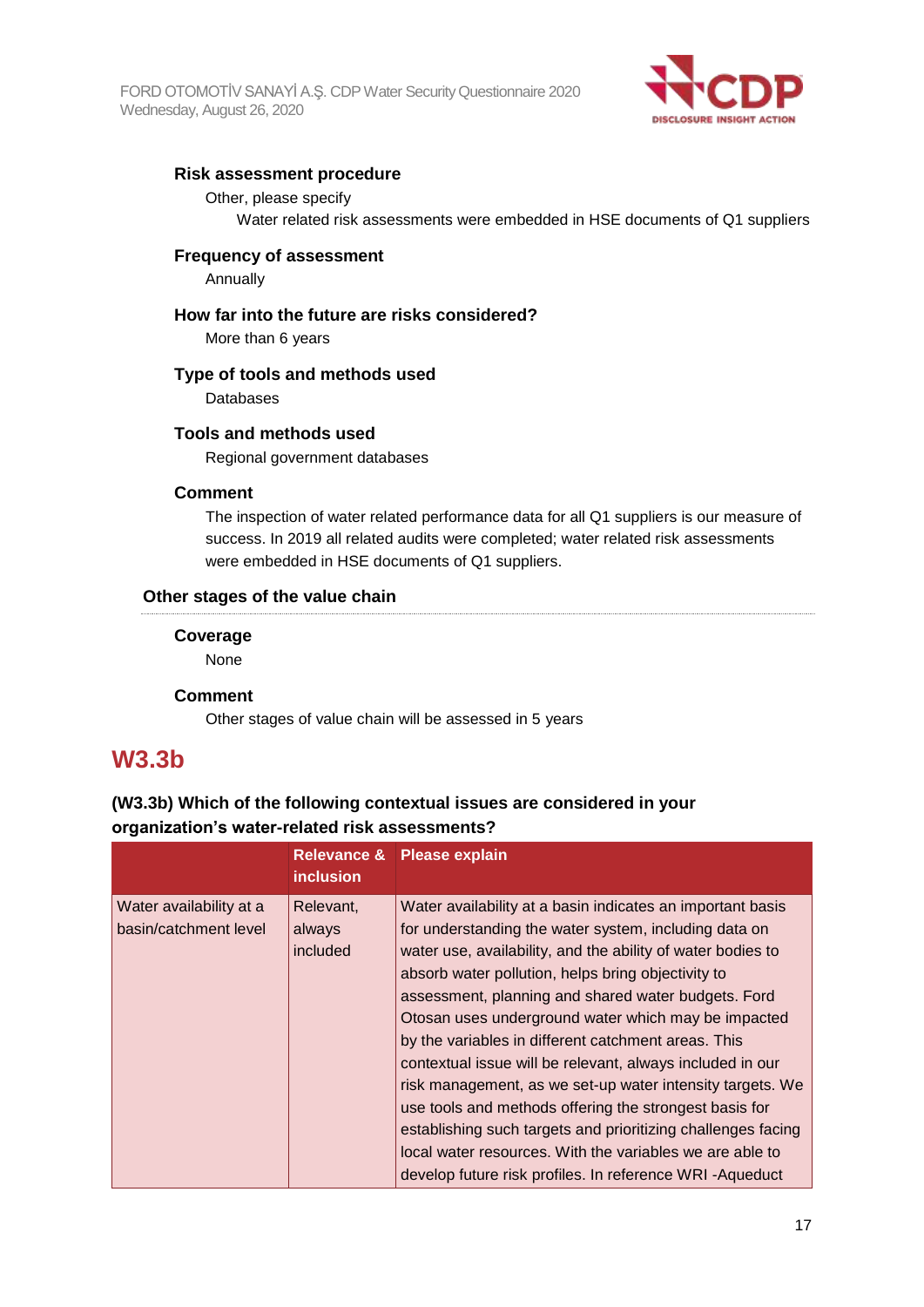

|                                                                                             |                                    | Risk Atlas we are located in a region having a profile from<br>medium to high risk exposure. We use also the data<br>generated from Turkish State Water Works Administration.                                                                                                                                                                                                                                                                                                                                                                                                                                                                                                                                                                                                                                                                                                                                                         |
|---------------------------------------------------------------------------------------------|------------------------------------|---------------------------------------------------------------------------------------------------------------------------------------------------------------------------------------------------------------------------------------------------------------------------------------------------------------------------------------------------------------------------------------------------------------------------------------------------------------------------------------------------------------------------------------------------------------------------------------------------------------------------------------------------------------------------------------------------------------------------------------------------------------------------------------------------------------------------------------------------------------------------------------------------------------------------------------|
| Water quality at a<br>basin/catchment level                                                 | Relevant,<br>always<br>included    | Water quality at a basin/catchment level is an important<br>basis for integrated water resources management (IWRM)<br>and strategic river basin planning. In automotive sector,<br>painting process has a critical operational importance<br>requiring to use good quality withdrawn water.<br>Well water analysis is regularly performed. Our facilities<br>have water discharge permits specifying discharge quality<br>parameters. Ford Otosan uses different local tools,<br>regulations and internal company knowledge for the<br>assessments.                                                                                                                                                                                                                                                                                                                                                                                   |
| <b>Stakeholder conflicts</b><br>concerning water<br>resources at a<br>basin/catchment level | Relevant,<br>always<br>included    | The implications of stakeholder conflicts over water may<br>affect our business. The local NGO's and other institutions<br>(Chamber of Industries etc.) are always incorporated in our<br>assessments. Water supply tariffs are quite critical and are<br>quite expensive. Currently, stakeholder conflicts<br>concerning water resources do not pose any problem at a<br>local level. Currently, water allocation does not pose any<br>problem.                                                                                                                                                                                                                                                                                                                                                                                                                                                                                      |
| Implications of water on<br>your key<br>commodities/raw<br>materials                        | Relevant,<br>sometimes<br>included | Current implications of water on our key commodities/raw<br>materials do not pose any problem, but for precautionary<br>purpose it is factored into water risk assessments.                                                                                                                                                                                                                                                                                                                                                                                                                                                                                                                                                                                                                                                                                                                                                           |
| Water-related regulatory<br>frameworks                                                      | Relevant,<br>always<br>included    | Water related existing and potential regulatory frameworks<br>for water withdrawals, discharges, tariff changes, water<br>costs, licences, and other water catchment plans are all<br>important and incorporated in our assessments.                                                                                                                                                                                                                                                                                                                                                                                                                                                                                                                                                                                                                                                                                                  |
| Status of ecosystems<br>and habitats                                                        | Relevant,<br>always<br>included    | We show great sensitivity for the protection of the<br>biodiversity of natural environments located within our<br>operation points and their impact areas. Since our main<br>locations of operation are situated in industrial zones and<br>we do not discharge wastewater in environments with high<br>biodiversity value, there are no habitats affected by our<br>operations that have been officially put under protection for<br>their biodiversity qualities. However, there is a 22,000 m2<br>wetland area within the Kocaeli Plants territory. Due to<br>being a location where industrial facilities have rapidly<br>increased in the last years, this land is the only place<br>where migratory birds can stop over in the Gulf of Izmit<br>region. For this reason, we isolated the land from<br>production operation areas and put it under protection,<br>considering it to be of high significance for the biodiversity |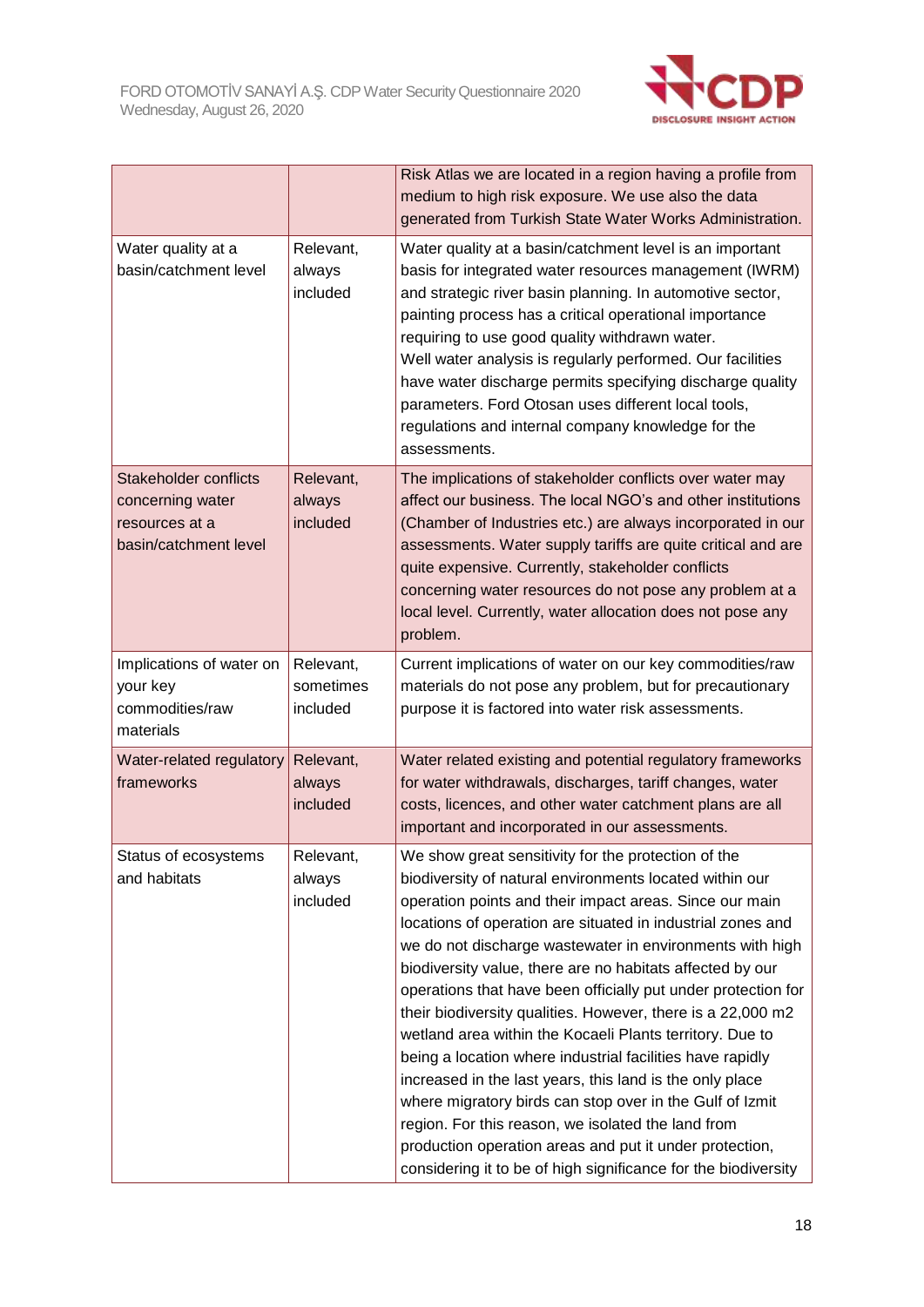

|                                                                                          |                                          | value of the region.<br>Through the project we carried out in collaboration with the<br>Nature Conservation Center, observations made in the<br>wetlands, riverbanks, seashore and other areas within the<br>factory territory helped identify all plant species and bird<br>species in the factory area. |
|------------------------------------------------------------------------------------------|------------------------------------------|-----------------------------------------------------------------------------------------------------------------------------------------------------------------------------------------------------------------------------------------------------------------------------------------------------------|
| Access to fully-<br>functioning, safely<br>managed WASH<br>services for all<br>employees | Relevant,<br>always<br>included          | Health and safety of our employees is our respect to<br>human rights. We use national and international<br>implementation guidelines for Business Action for safe<br>water, sanitation and hygiene. OHS risks are assessed in<br>relevant KPI's.                                                          |
| Other contextual issues,<br>please specify                                               | Not relevant,<br>explanation<br>provided | There is not any other contextual issue considered in the<br>reporting year.                                                                                                                                                                                                                              |

# **W3.3c**

| (W3.3c) Which of the following stakeholders are considered in your organization's |  |
|-----------------------------------------------------------------------------------|--|
| water-related risk assessments?                                                   |  |

|                  | <b>Relevance &amp;</b><br><b>inclusion</b> | <b>Please explain</b>                                                                                                                                                                                                                                                                                                                                                                                                                                                                                                                                                                                                                                                                                                                                                                                        |
|------------------|--------------------------------------------|--------------------------------------------------------------------------------------------------------------------------------------------------------------------------------------------------------------------------------------------------------------------------------------------------------------------------------------------------------------------------------------------------------------------------------------------------------------------------------------------------------------------------------------------------------------------------------------------------------------------------------------------------------------------------------------------------------------------------------------------------------------------------------------------------------------|
| <b>Customers</b> | Relevant,<br>always<br>included            | We contribute to the satisfaction of our customers which play a<br>key and pressing role with their decisions in our sustainable<br>and profitable growth. We engage with our customers in<br>multiple ways, including in-person focus groups and direct<br>surveying.<br>Fleet customers are interested in our water policy, water<br>performance and water management approach that we report<br>in our Sustainability Reports. Customers' needs are taken into<br>account during risk assessments.                                                                                                                                                                                                                                                                                                        |
| Employees        | Relevant,<br>always<br>included            | We create value for our business, through our employees who<br>assure the quality of production. Well-established R&D culture<br>that our employees internalized with our environmental best<br>available practices ensures efficiency. Employee needs are<br>taken into account during risk assessments<br>We participate in the Green Office Program of the World<br>Wildlife Fund (WWF-Turkey) with the R&D center located in<br>Sancaktepe as well as the marketing, sales and aftersales<br>offices and the Yeniköy plant. In addition, the Green Office<br>certifications were prepared upon the completion of audits at<br>Eskişehir and Kocaeli campuses.<br>We were the first automotive company taking part in WWF -<br>Turkey's Green Office Network and set a leading example for<br>our sector. |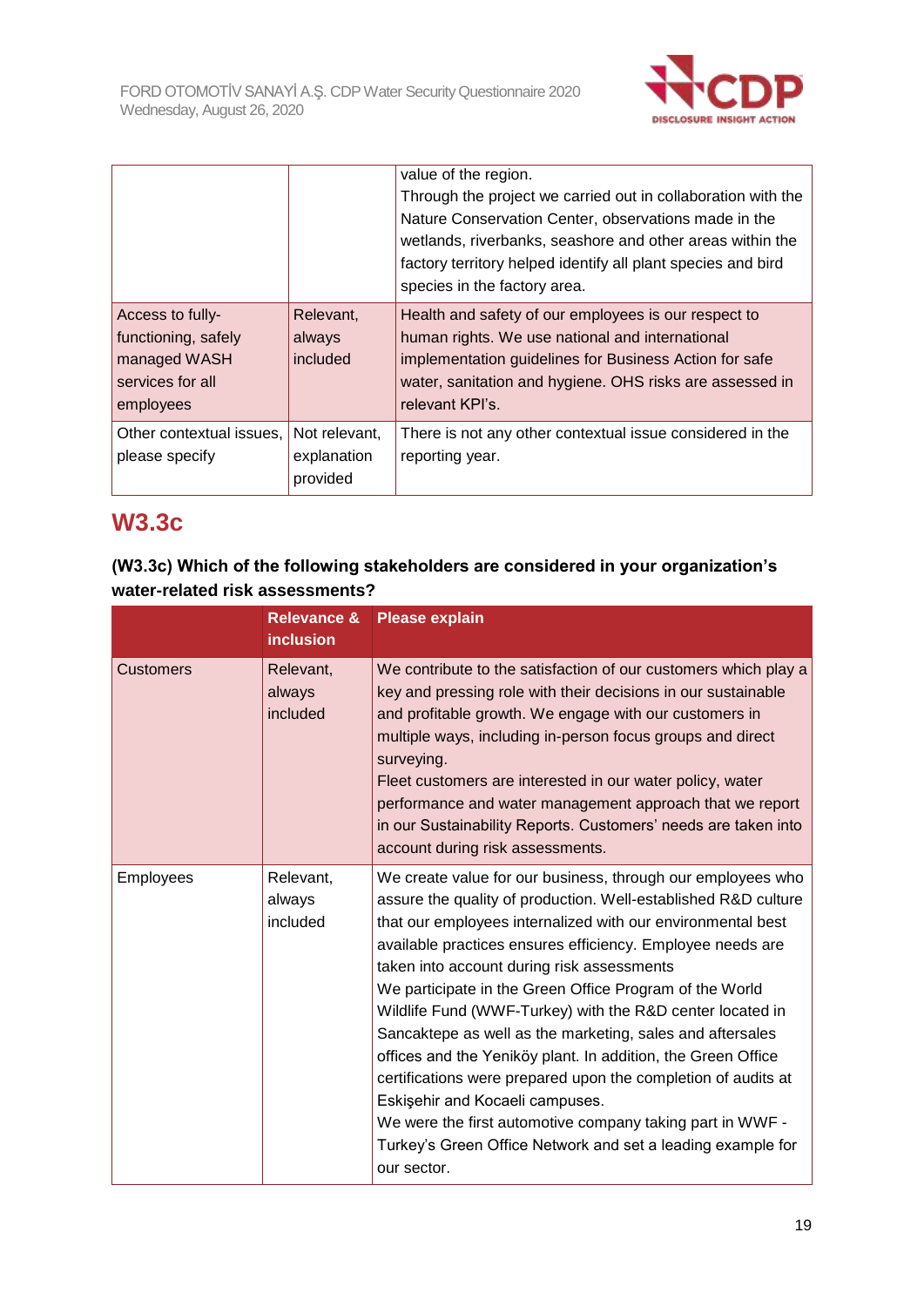

| Investors                                          | Relevant,<br>always<br>included | Investors needs are taken into account during risk<br>assessments.<br>Water related performance is reported to all stakeholders in<br>Ford Otosan's Sustainability Report, and CDP Water. In BIST<br>Sustainability Index requirements, water related performance<br>parameters are reported in disclosures.                                                                                                                                                                                                                                                                                                                                                                                                                                                                                                                                                                      |
|----------------------------------------------------|---------------------------------|-----------------------------------------------------------------------------------------------------------------------------------------------------------------------------------------------------------------------------------------------------------------------------------------------------------------------------------------------------------------------------------------------------------------------------------------------------------------------------------------------------------------------------------------------------------------------------------------------------------------------------------------------------------------------------------------------------------------------------------------------------------------------------------------------------------------------------------------------------------------------------------|
| Local communities                                  | Relevant,<br>always<br>included | Our aim is to protect the environment by preventing and<br>minimizing the environmental footprint of all our activities,<br>while providing innovative automotive products and services<br>beneficial to the community.<br>Local Communities needs are taken into account during risk<br>assessments.<br>As we share water resources with them, they are the most<br>material stakeholders for water related risk assessments.<br>All manufacturing plants have Community Relations<br>Committees which provide a point of contact for community<br>concerns.<br>As it is noted in our Environmental and Energy Policy, we aim<br>also to continuously improve and develop Environmental and<br>Energy Management Information Systems that provide access<br>to all kinds of environmental information and data in order to<br>increase our environmental and energy performance. |
| <b>NGOs</b>                                        | Relevant,<br>always<br>included | The NGO's are relevant stakeholders at local and corporate<br>level. They are always included in our risk assessments. The<br>communication methods with NGOs are: Working groups,<br>Committee and Board of Directors Memberships, joint projects<br>and initiatives, meetings and discussions. We explored<br>different future scenarios and how these would impact water<br>use in preparation for refining our current water strategy.<br>Basin wide water management approach and Kocaeli basin<br>biodiversity conservation practices are the main water related<br>stewardship. We are always in the same direction with our<br>parent company's goal which is to use no drinking water in the<br>manufacturing operations.                                                                                                                                                |
| Other water users at<br>a basin/catchment<br>level | Relevant,<br>always<br>included | Other water users in basin/ catchment level are the actors who<br>may have potential impacts of regulatory, market and<br>reputation risks on our company. Their activities are always in<br>our concern. It is always included in our risk assessment.<br>Potential conflicts are proactively managed by information and<br>consultation meetings. It is easy to manage the risks because<br>other water users are mostly our suppliers who are localized<br>around our production areas, in the same basin.                                                                                                                                                                                                                                                                                                                                                                     |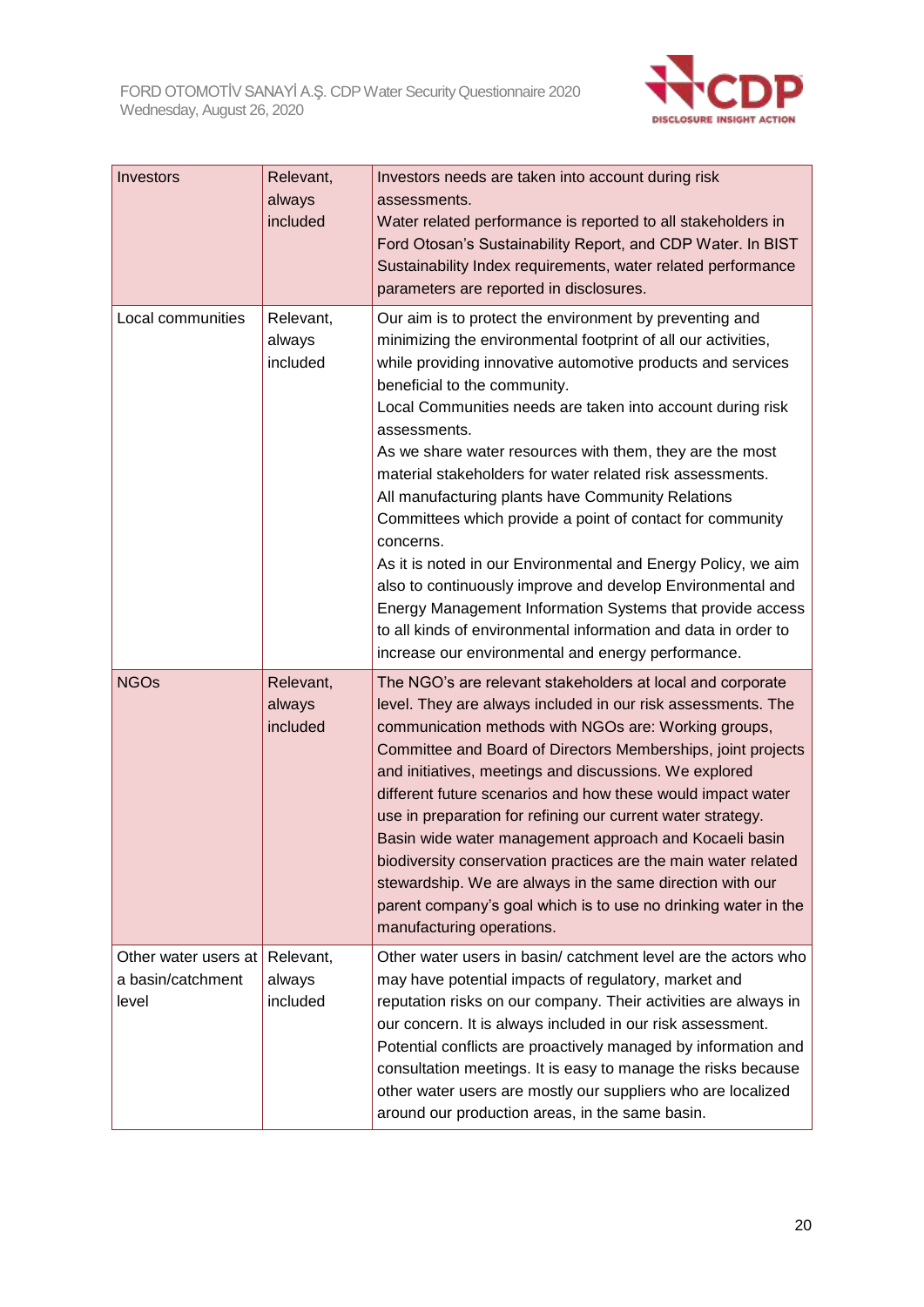

| <b>Regulators</b>                                        | Relevant,<br>always<br>included          | It is always included in our risk assessment. We are<br>committed to comply with all regulations. We monitor<br>regulations and work with national and international regulators<br>to ensure the impact minimization of our manufacturing<br>operations on local environment. In order to continuously re-<br>evaluate changing water regulations, Ford Otosan is always<br>updated and well-informed in global regulatory matters by<br>engaging directly with national and local regulators, and other<br>associations like OSD, chamber of Industry.<br>In 2019, in line with our request, a stream improvement was<br>made by DSI in order to eliminate the risk of flooding.                                                                                                                   |
|----------------------------------------------------------|------------------------------------------|-----------------------------------------------------------------------------------------------------------------------------------------------------------------------------------------------------------------------------------------------------------------------------------------------------------------------------------------------------------------------------------------------------------------------------------------------------------------------------------------------------------------------------------------------------------------------------------------------------------------------------------------------------------------------------------------------------------------------------------------------------------------------------------------------------|
| River basin<br>management<br>authorities                 | Relevant,<br>always<br>included          | This is critical for our ongoing compliance. Minimizing water<br>conflicts and ensuring water related operational continuity is<br>always included in our risk assessments. Our Company<br>manages this issue in close engagement, in annual meetings<br>with related authorities.                                                                                                                                                                                                                                                                                                                                                                                                                                                                                                                  |
| Statutory special<br>interest groups at a<br>local level | Relevant,<br>sometimes<br>included       | This is a critical issue for our ongoing compliance. It is<br>managed at local and corporate level. Ford Otosan manage<br>this issue in close engagement with related interest groups for<br>the business continuity. It is sometimes included in our risk<br>assessment                                                                                                                                                                                                                                                                                                                                                                                                                                                                                                                            |
| <b>Suppliers</b>                                         | Relevant,<br>always<br>included          | The indirect efficient use of water has a great importance for<br>us. Our goal is to teach our suppliers about the energy, water,<br>waste and air emissions reduction opportunities that we have<br>implemented across our own plants, encourage them to set<br>reduction targets and report progress annually. We encourage<br>our suppliers to implement some of these initiatives in their<br>own manufacturing facilities and to share these best practices<br>with their own suppliers, to amplify the responsibility and<br>sustainability impact further down the supply chain. In addition,<br>third-party environmental audits are conducted through.<br>The operational costs of suppliers diminish by monitoring<br>water usage amount.<br>It is always included in our risk assessment |
| Water utilities at a<br>local level                      | Relevant,<br>always<br>included          | It is always included in our risk assessment<br>At a local level, annual municipal meetings help us to<br>understand possible risk factors and other beneficial project<br>activities about water supply and discharge at local level. We<br>are able to implement local actions before the occurrence of<br>troubles.                                                                                                                                                                                                                                                                                                                                                                                                                                                                              |
| Other stakeholder,<br>please specify                     | Not relevant,<br>explanation<br>provided | We follow global water trends as part of sustainability<br>management and strengthen our work processes against<br>risks. There is no any other considered stakeholder in our                                                                                                                                                                                                                                                                                                                                                                                                                                                                                                                                                                                                                       |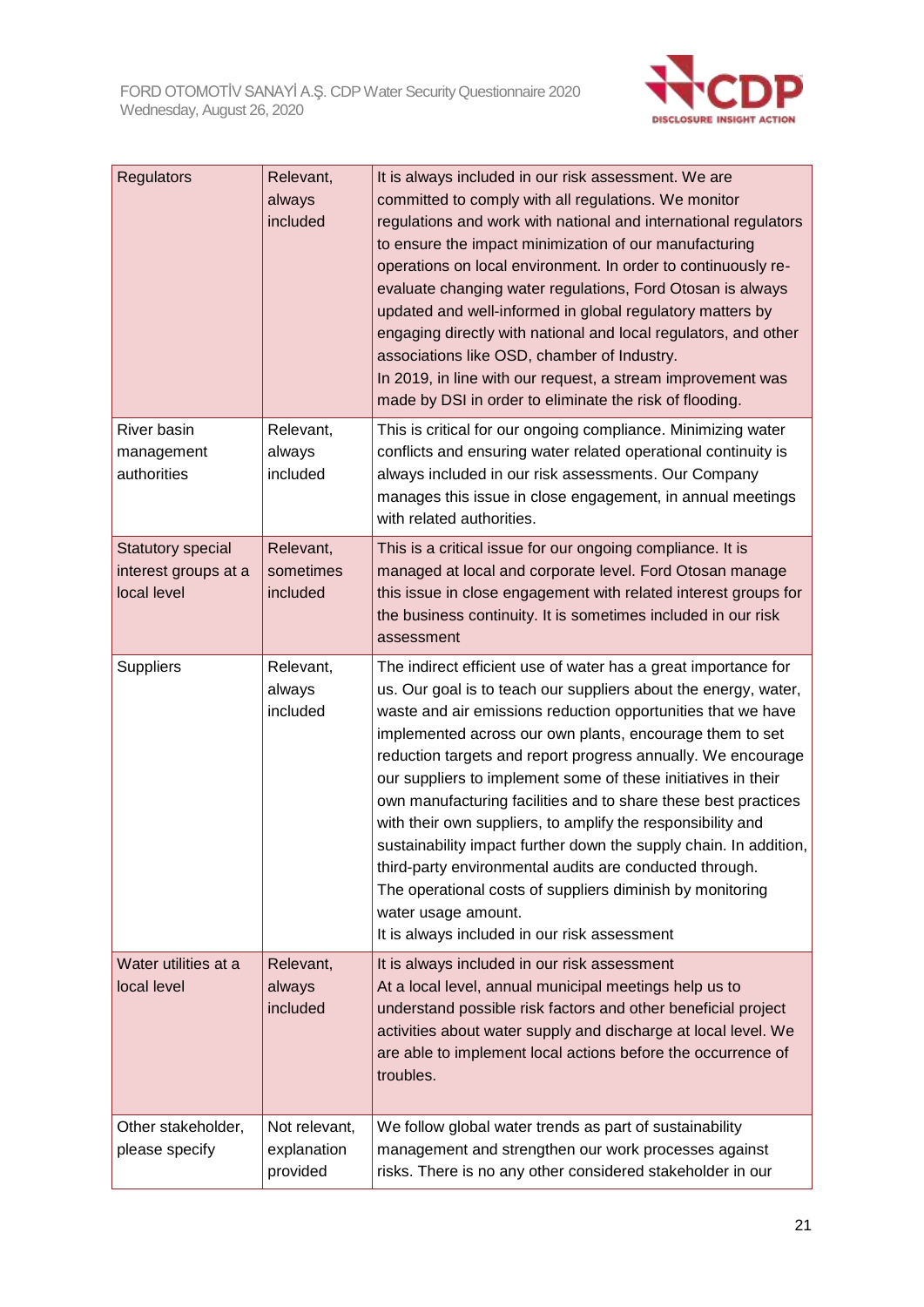

|  | organization's water related risk assessments for the reporting |
|--|-----------------------------------------------------------------|
|  | vear.                                                           |

# **W3.3d**

### **(W3.3d) Describe your organization's process for identifying, assessing, and responding to water-related risks within your direct operations and other stages of your value chain.**

For sustainable development, water is one of the important vital sources. In recent years, effective protection and management of water resources gained priority both in global and local scale. Water pollution, decrease in underground water reserves and danger in depletion of wetlands are environmental issues that emerged with dramatic developments in technology, excessive increase in population, unplanned urbanization and consumption habits. An effective and sustainable method for water resources will prevent damage to the natural balance and ensure sustainability without endangering the sustainability of other ecosystems that conduct their lives parallel to these resources, at a large extent.

Ford Otosan reviewed its operations by using Global Water Tool, Aqueduct for the purpose to determine the facilities status in basin context. This contextual issue will be relevant, always included in our risk management, as we set-up water intensity targets. We use tools and methods offering the strongest basis for establishing such targets and prioritizing challenges facing local water resources. With the variables we are able to develop future risk profiles. In reference WRI -Aqueduct Risk Atlas, we are located in a region having a profile from medium to high risk exposure. We use also the data generated from Turkish State Hydraulic Water Works Administration**.** The decisions are made based on water strategy. Ford Otosan takes into account internal knowledge through monthly meetings with Koç Group Companies. FMC water strategy lead us also to prioritize addressing water use, supplier water use and community water issues in the water-stressed regions for the long-term time horizon. In our risk procedure, we try to act by using the best available techniques in accordance with pollution prevention principle based upon Basin Management Approach. In the risk process; performing projects priority areas are determined by analyzing the current water resources. Then, studies aiming reduction at source, reuse or recovery are carried out. The examination of current environmental impacts of the location of the investment and its impact area, identification of the major environmental impacts of the project and the measures to be taken are carried out. Energy, emissions and target management, material consumption, waste management, water and waste water management and related legal issues are identified, classified and differed from other risks by The Risk Management Team at asset level. The ED&MR Committee evaluates and prioritizes asset level corporate risks and opportunities; at the end of this process company level R&O are then identified. Risk and opportunity identification, determination and prioritization methods have been defined by this team and published internally. ED&MR Committee integrates the water related risks and opportunities base on Ford Otosan Risk and Opportunity Scoring Methodology. The risks and opportunities are scored (1-5 points) covering strategic, legal/ compliance, financial, reputation, operational, technology / innovation and other external factors determined in the Risk Categories Table. Enumerated Impact points are represented by impact description. All risks are evaluated according to impact and probability criteria. The risk (R) and opportunity (O) points are scored by multiplying frequency (P) and impact point (I) for prioritization (O=P\*I).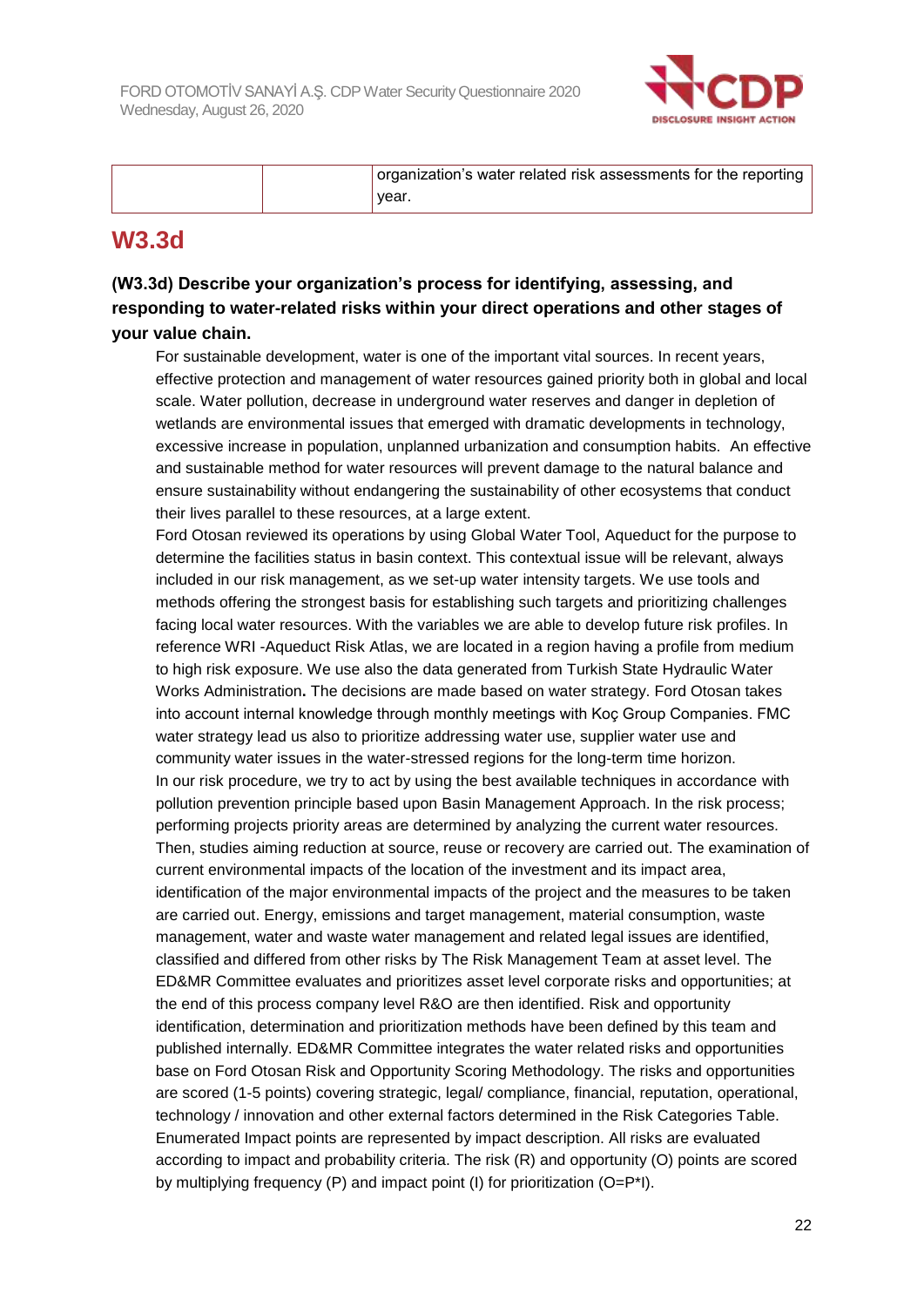

The information on contextual and stakeholder issues are collected by meetings, joint projects and initiatives, working groups, committee and board of directors' memberships. The top management has the responsibility of oversight on water related actions, the financial allocations. The follow-ups are performed in regular ECM meetings where the decisions are taken and/or revised due to risk minimization bringing about to meet business objectives. Determining the requirements of national and international regulations, the revision of new projects with regards to environment and energy, examination of energy identity file and identification of standard documents are issues dealt with as part of environmental examinations and evaluations identifying, assessing, and responding to water-related risks within our direct operations.

# **W4. Risks and opportunities**

## **W4.1**

**(W4.1) Have you identified any inherent water-related risks with the potential to have a substantive financial or strategic impact on your business?**

Yes, both in direct operations and the rest of our value chain

# **W4.1a**

### **(W4.1a) How does your organization define substantive financial or strategic impact on your business?**

We define substantive change as potential impact on our operations and cost. Quality and quantity of water for operational purposes is important for us. Regional Water Allocation for industry may have a substantive change for our operations. Water discharge regulations is another important element of this issue. Our facilities are located in water stressed areas. According to WRI -Aqueduct Risk Atlas we are located in a region having a profile from medium to high risk exposure. With our company wide internal knowledge and region base local data, we will respond water challenges with our own operations and externally in communities where we operate and throughout our supply chain. **We have defined substantial change as 1% change in our business, operation, revenues or expenditure from risk exposure.**

For example, losing production at a Ford assembly plant, which would amount to greater than 1% of total vehicle production, would have a substantive financial and strategic impact on our business.

For supply chain, we will start to utilize the Aqueduct Water Risk Atlas and their business relationship regarding Q1 requirements. The threshold for "substantive" will be identified after this process. We are planning to lead our suppliers for new partnerships for environment. With this action we will share leading practices to set reduction targets and reduce our collective environmental footprint.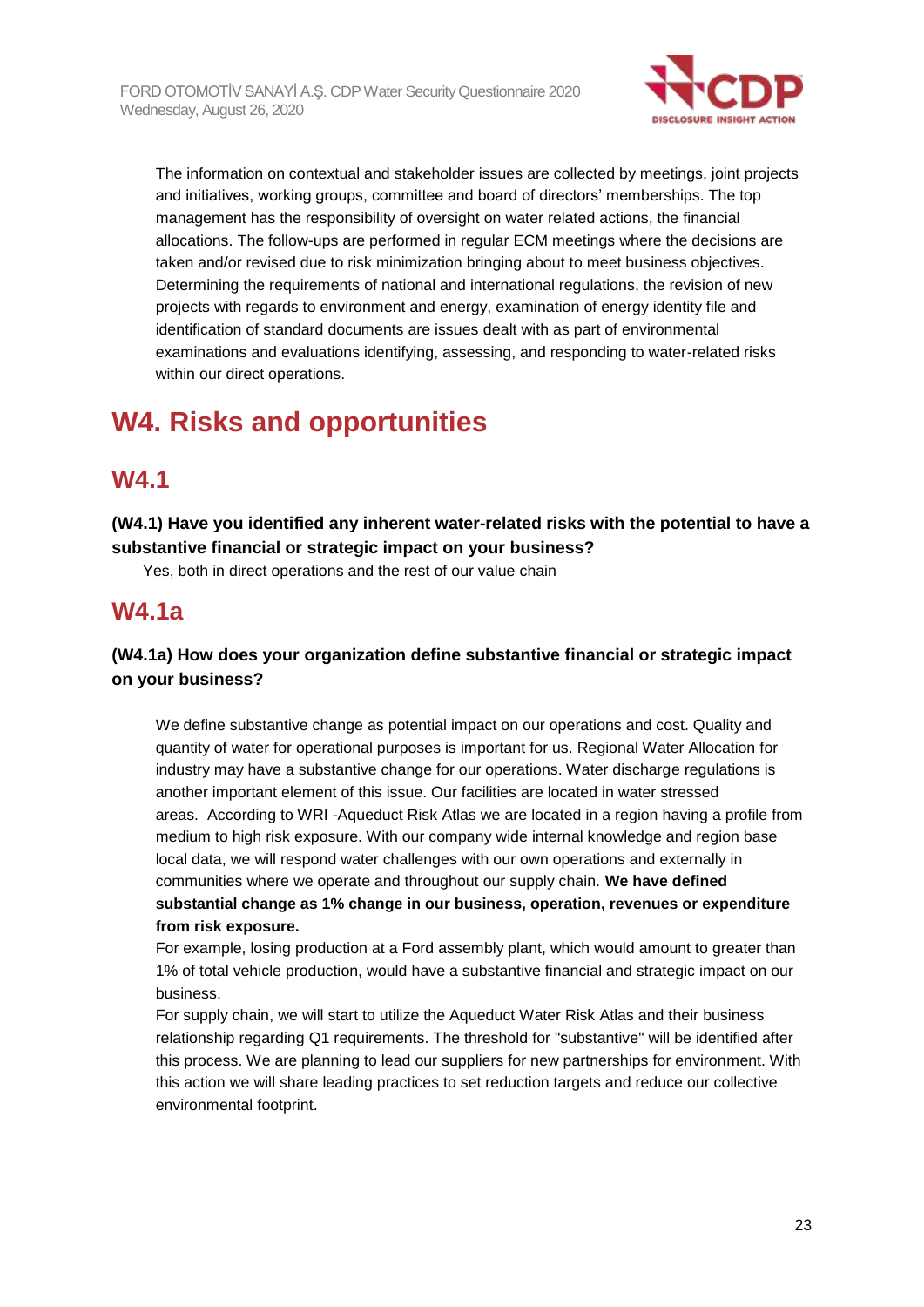

# **W4.1b**

**(W4.1b) What is the total number of facilities exposed to water risks with the potential to have a substantive financial or strategic impact on your business, and what proportion of your company-wide facilities does this represent?**

|     | <b>Total number of</b><br><b>facilities</b><br>exposed to water represents<br><b>risk</b> | % company-wide Comment<br>facilities this |                                                                                                                                                                                                       |
|-----|-------------------------------------------------------------------------------------------|-------------------------------------------|-------------------------------------------------------------------------------------------------------------------------------------------------------------------------------------------------------|
| Row |                                                                                           | 100                                       | There are Ford Otosan Kocaeli Plants (Gölcük and<br>Yeniköy Plants) and Sancaktepe R&D Center and<br>Spare Part Distribution Center at Marmara Basin.<br>Eskişehir Plant is located in Sakarya Basin. |

## **W4.1c**

**(W4.1c) By river basin, what is the number and proportion of facilities exposed to water risks that could have a substantive financial or strategic impact on your business, and what is the potential business impact associated with those facilities?**

### **Country/Area & River basin Turkey** Other, please specify Marmara Basin

**Number of facilities exposed to water risk**

3

### **% company-wide facilities this represents**

51-75

### **% company's total global revenue that could be affected**

Less than 1%

### **Comment**

Ford Otosan Kocaeli Plants (Gölcük and Yeniköy) and Sancaktepe R&D Center and Spare Part Distribution Center are located in Marmara Basin.

**Country/Area & River basin**

**Turkey** Sakarya

### **Number of facilities exposed to water risk**

1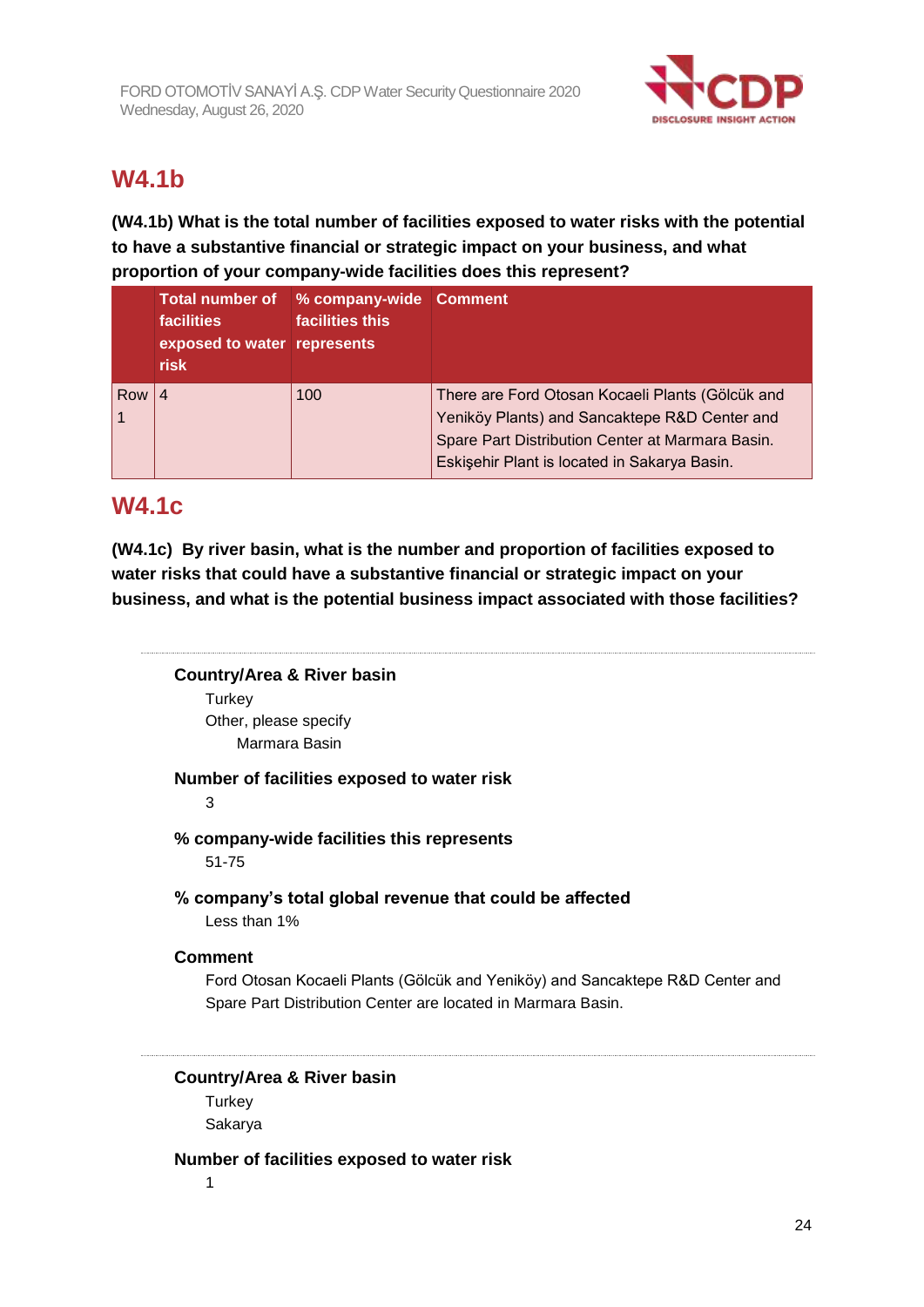

### **% company-wide facilities this represents** 1-25

### **% company's total global revenue that could be affected** Less than 1%

### **Comment**

Eskişehir (old name is İnönü ) Plant is located in Sakarya Basin.

## **W4.2**

**(W4.2) Provide details of identified risks in your direct operations with the potential to have a substantive financial or strategic impact on your business, and your response to those risks.**

### **Country/Area & River basin**

**Turkey** Other, please specify Marmara and Sakarya Basins

### **Type of risk & Primary risk driver**

Physical Increased water stress

### **Primary potential impact**

Reduction or disruption in production capacity

### **Company-specific description**

In some regions, droughts are intensifying water scarcity and thereby negatively impacting people's health and productivity.

With the existing climate change scenario, by 2030, water scarcity in water stressed areas will displace between 24 million and 700 million people. If the water scarcity increases in our water basin; the local authority could supply water to urban zone rather than industrial zone. In the production phases, Ford Otosan uses well water. In case of any water scarcity triggered by this risk driver, groundwater availability problem may occur. The control of potential extreme weather events in our sites is our first concern to ensure our business continuity. If the scarcity occurs in the regions where Ford Otosan operates, the utilities department may procure good quality water by providing treated wastewater through treatment system for Kocaeli- Gölcük Facility

### **Timeframe**

More than 6 years

**Magnitude of potential impact** Medium-high

### **Likelihood**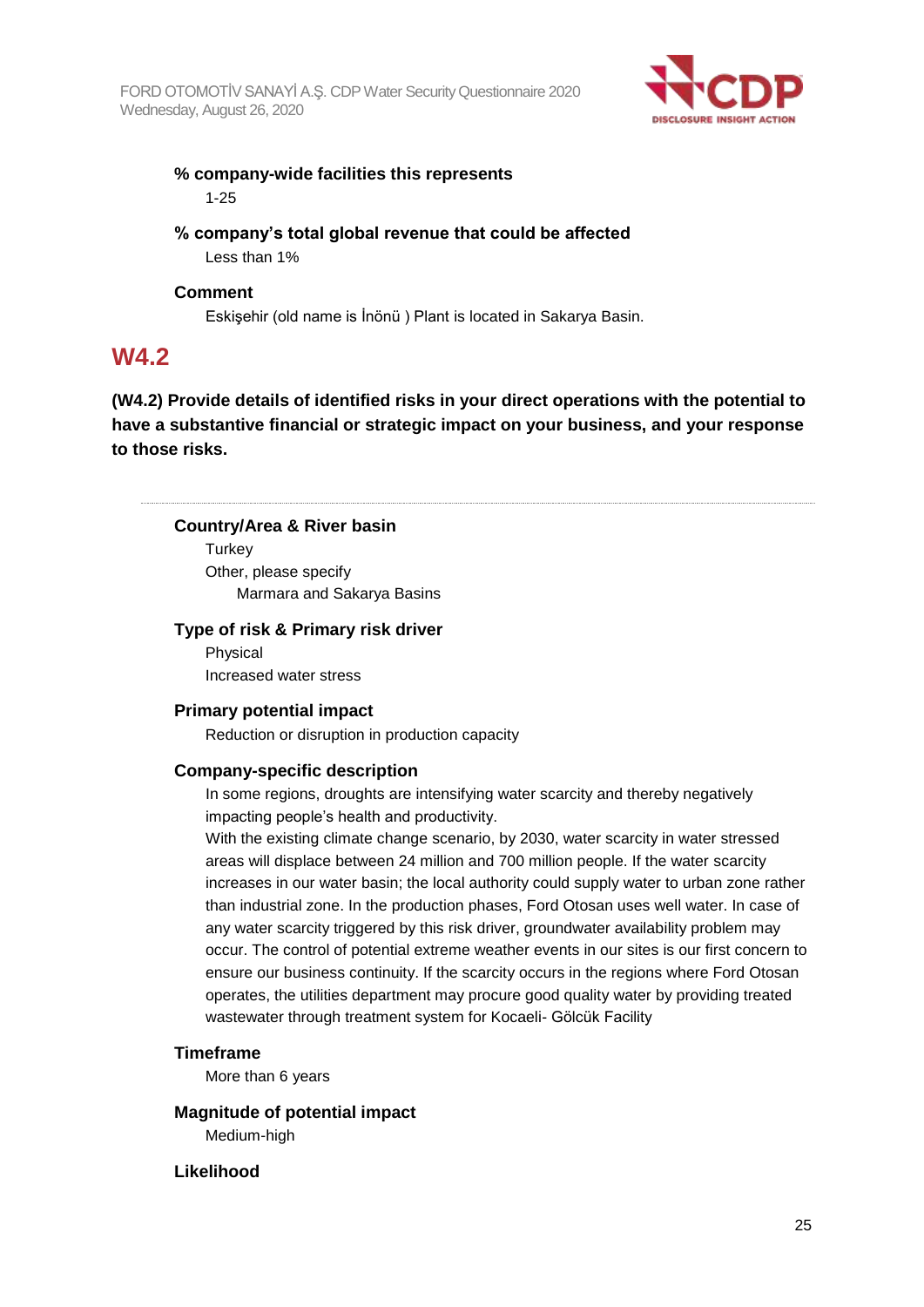

#### Likely

# **Are you able to provide a potential financial impact figure?**

Yes, a single figure estimate

### **Potential financial impact figure (currency)**

2,203,242

### **Potential financial impact figure - minimum (currency)**

### **Potential financial impact figure - maximum (currency)**

### **Explanation of financial impact**

According to the Basin Conservation Action Plans prepared by the Scientific Research Center Tubitak /Turkey, it was determined that the total drinking, use, industrial water (non-irrigation) reserve in 2030 and 2040 will be around 69% and 68% respectively. Regarding to the plans, after 2020, local authorities will develop water allocation strategies and different water management tools. The calculation was realized after the assumption of municipal water usage instead of well water. An estimation of calculation was realized for six years.

### **Primary response to risk**

Amend the Business Continuity Plan

### **Description of response**

We tackle water source, wastewater treatment and wastewater reuse with an integrated approach, our concern is to convert wastewater, treatment and discharge from a problematic point to a valuable commodity. Our mid-term plans are to explain new and progressive approaches to stakeholders and all benefit units as follows; Alignment of public policy positions with water stewardship goals Cost increase management through regulated tariff-setting process Engagement with community Engagement with other stakeholders in the river basin Infrastructure investment Infrastructure maintenance

### **Cost of response**

 $\Omega$ 

### **Explanation of cost of response**

The cost of the response is included in our companies' current responsibilities which are ongoing activities.

### **Country/Area & River basin**

**Turkey** Other, please specify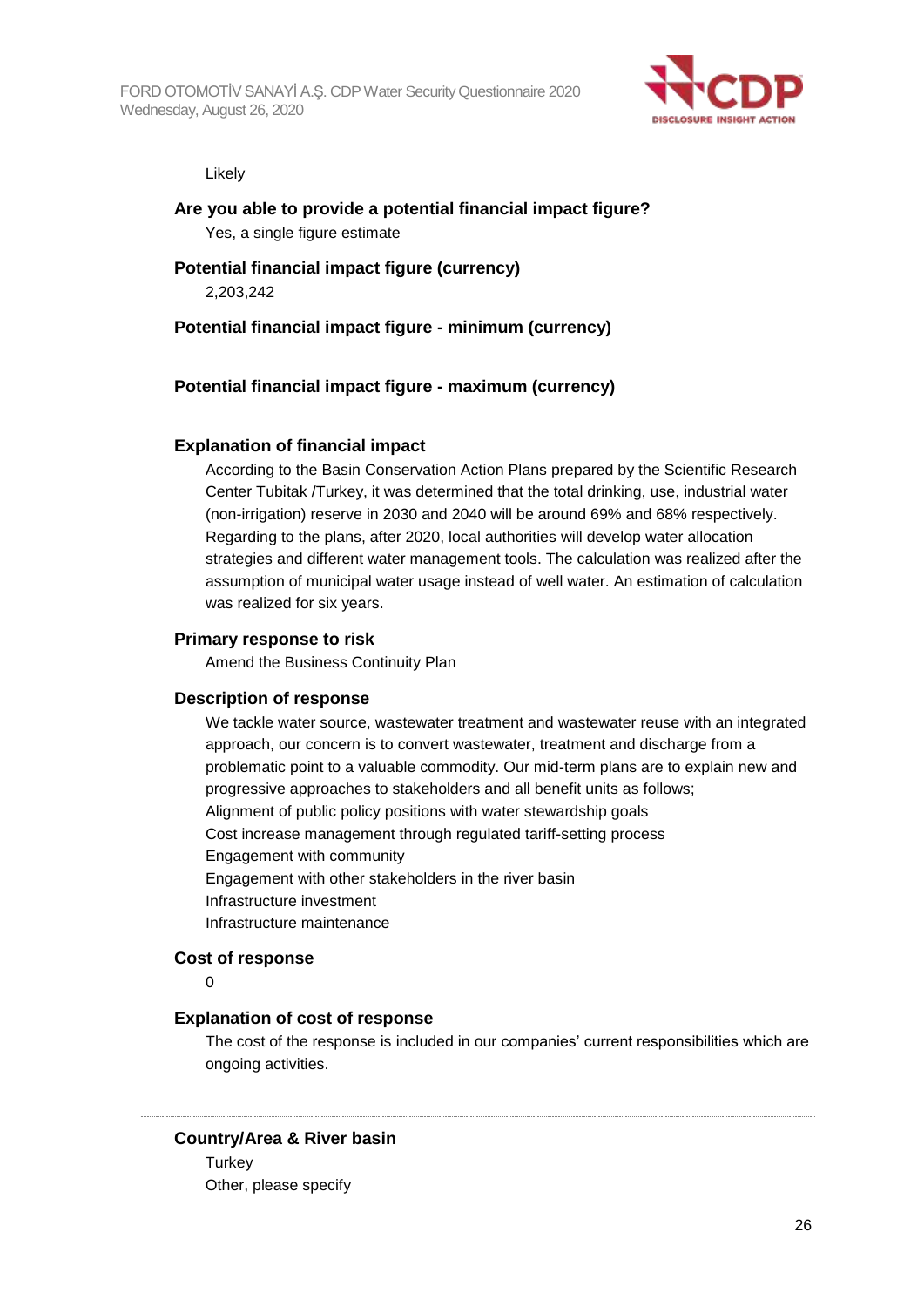FORD OTOMOTİV SANAYİ A.Ş. CDP Water Security Questionnaire 2020 Wednesday, August 26, 2020



#### Marmara Basin

#### **Type of risk & Primary risk driver**

Physical Increased water stress

#### **Primary potential impact**

Other, please specify Water Supply Disruption

#### **Company-specific description**

Water is the primary medium through which we will feel the effects of climate change. Water availability is becoming less predictable in many places, and increased incidences of flooding threaten to destroy water withdrawal points, sanitation facilities and contaminate water sources. In some regions, droughts are intensifying water scarcity and thereby negatively impacting people's health and productivity. With the existing climate change scenario, by 2030, water scarcity in some arid and semi-arid places will displace between 24 million and 700 million people. If the water scarcity increases in our water basin the local authority could supply water to urban zone rather than industrial zone.

In the production phases, Ford Otosan uses well water and municipal water as fresh water. In case of any water scarcity triggered by this risk driver, groundwater availability problem may occur. The control of potential extreme weather events in our sites is our first concern to ensure our business continuity. If the scarcity occurs in the regions where Ford Otosan operates, the utilities department may procure good quality water by providing treated wastewater through treatment system for Kocaeli- Gölcük Facility

#### **Timeframe**

More than 6 years

#### **Magnitude of potential impact**

Medium-high

#### **Likelihood**

Likely

**Are you able to provide a potential financial impact figure?** Yes, a single figure estimate

#### **Potential financial impact figure (currency)**

4,546,147

#### **Potential financial impact figure - minimum (currency)**

**Potential financial impact figure - maximum (currency)**

#### **Explanation of financial impact**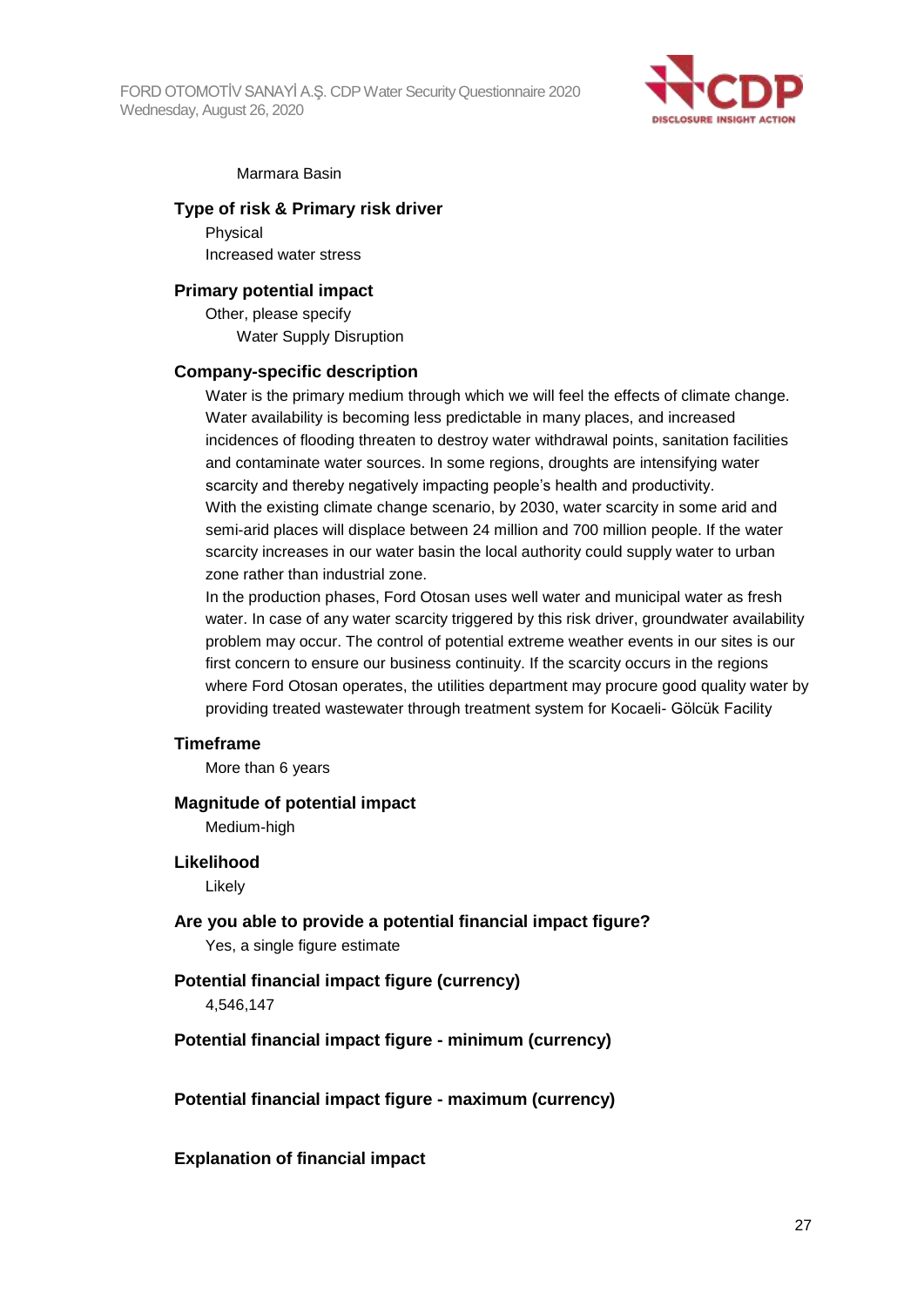

Purpose of the Project:

\*Wastewater treatment plant effluents, cooling towers blow down waters and water center sand filter backwash water are treated and recycled.

\*The recovered wastewater is converted into external water in the deionized (external) water production system, and the dye house wastewater is planned to be reused in production

If the waste water is discharged into ISU sewer system without any treatment and recovery process the cost will be 4.5 mio \$. This figure was calculated by taking into account the cumulative price increase rate of ISU for discharge water.

The expected life time of this project is 20 years.

Project Goal:

The need for alternative water resources as wells are not allowed to be drilled in Kocaeli Plants

\*Achieving 30% water saving target per vehicle until 2030

\* Fulfillment of Ford EU Global Water Target and Koç Group Environmental Strategic Water Targets

### **Primary response to risk**

Adopt water efficiency, water reuse, recycling and conservation practices

### **Description of response**

Climate Change Strategies published by Ford Motor Company and Koç Group are the themes directing our works. Feasibility works for wastewater recovery projects will be maintained as a precaution against the diminished water resources.

A budget study of 1,500,000 \$ was carried out for wastewater recovery.

This project includes water auditing, consultant and wastewater recovery turnkey project.

A 720 m3 / day recovery facility is planned. The recovery rate is 30%.

There will be 1,130-1,200 m3 / day wastewater input to the facility and 720 m3 / day will be recovered

### **Cost of response**

1,500,000

### **Explanation of cost of response**

Feasibility studies for waste water recovery project is in progress.

Cost of obtaining clean water from wastewater is our priority.

In Eskişehir plant 3 more wells have been allocated as precautionary purpose.

### **Country/Area & River basin**

**Turkey** Other, please specify Marmara Basin

### **Type of risk & Primary risk driver**

Physical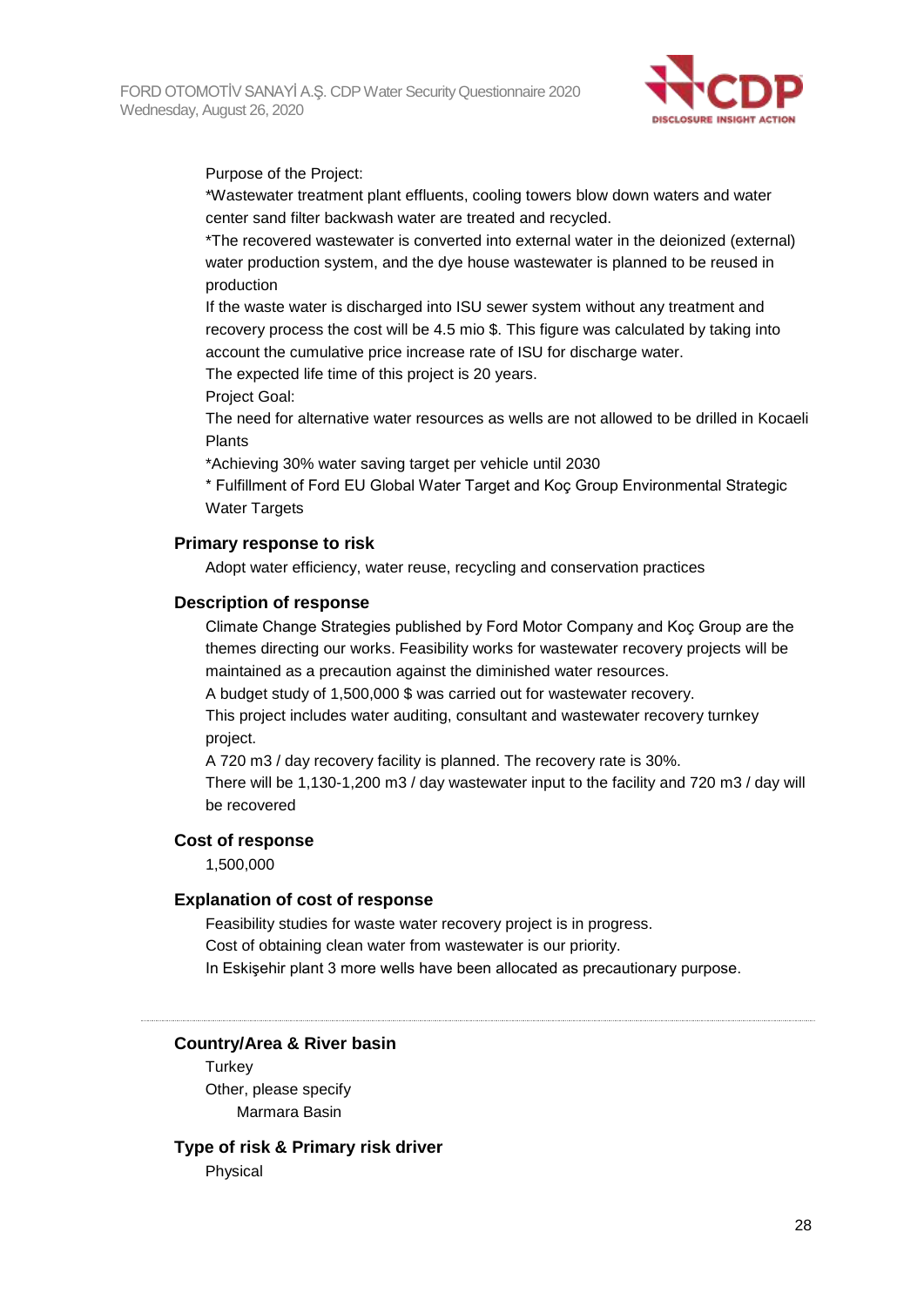

Increased water stress

### **Primary potential impact**

Reduction or disruption in production capacity

#### **Company-specific description**

If the water stress increases in our water basin the local authority could supply water to urban zone rather than industrial zone, and some withdrawal limitations may be enforced as legal sanction. In the production phases, Ford Otosan uses well water as fresh water. In case of any water shortage triggered by this risk driver, groundwater availability problem may occur. To ensure our business continuity in Marmara Region-Kocaeli plants, the utilities department may procure good quality water by withdrawing sea water which will be treated through Reverse Osmosis system.

#### **Timeframe**

More than 6 years

**Magnitude of potential impact**

Medium-high

#### **Likelihood**

Likely

- **Are you able to provide a potential financial impact figure?** Yes, a single figure estimate
- **Potential financial impact figure (currency)** 1,000,000

**Potential financial impact figure - minimum (currency)**

### **Potential financial impact figure - maximum (currency)**

### **Explanation of financial impact**

This figure represents one day long production interruption in Kocaeli Plants.

### **Primary response to risk**

Secure alternative water supply

#### **Description of response**

A feasibility study on reverse osmosis (RO) and ultra-filtration (UF) system has completed Sea water withdrawal, treatment by RO and UF, storage, distribution to process & utilities divisions could be implemented to secure alternative water supply.

### **Cost of response**

1,200,000

### **Explanation of cost of response**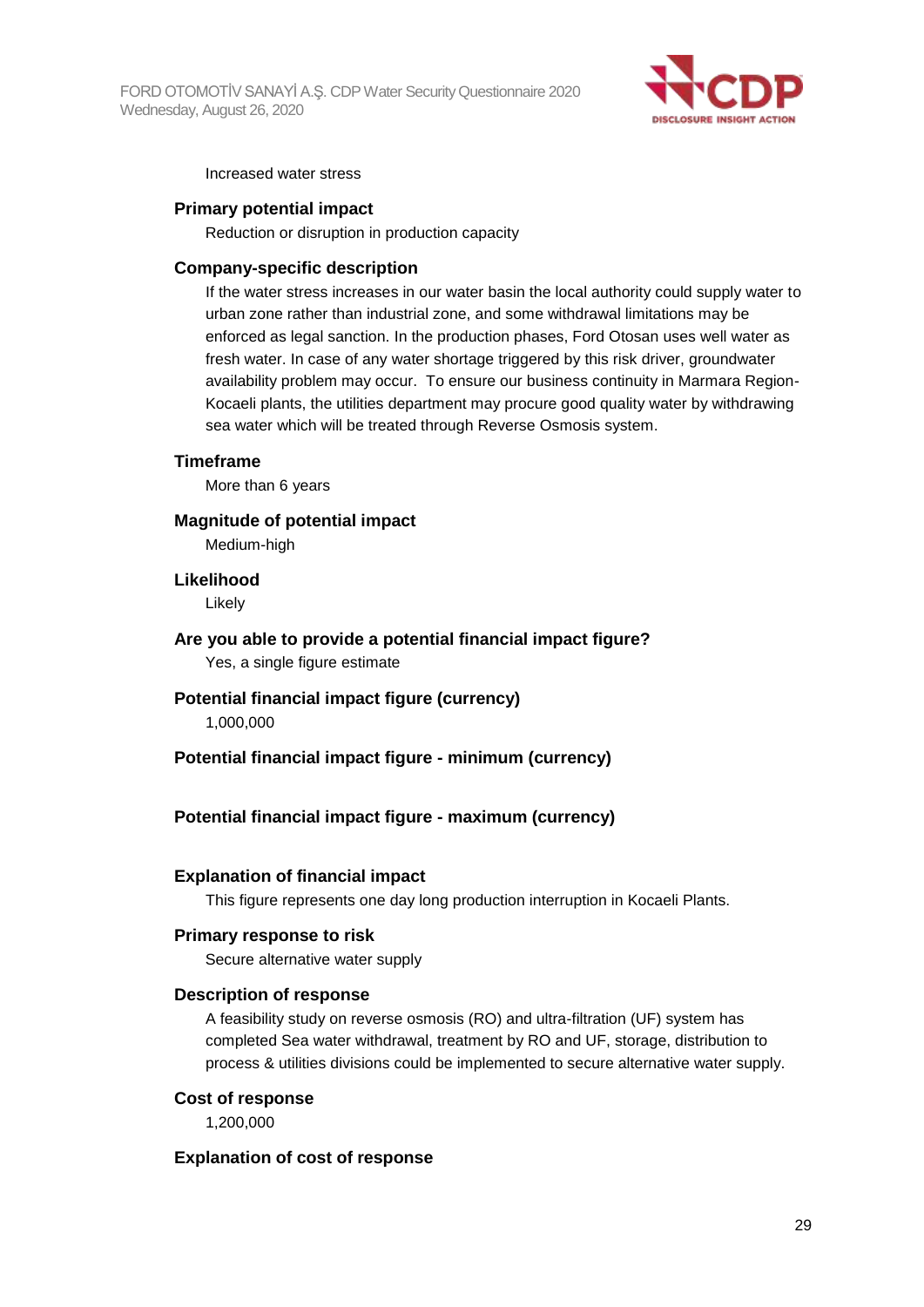

The reverse osmosis and ultra-filtration system accounted for the vast majority of the cost (1.2 million dollars) as this technology is quite expensive. This is a one-time cost.

### **W4.2a**

**(W4.2a) Provide details of risks identified within your value chain (beyond direct operations) with the potential to have a substantive financial or strategic impact on your business, and your response to those risks.**

### **Country/Area & River basin**

**Turkey** Other, please specify Marmara and Sakarya Basins

### **Stage of value chain**

Supply chain

### **Type of risk & Primary risk driver**

Physical Increased water stress

### **Primary potential impact**

Other, please specify Water Supply Disruption in our value chain: suppliers

### **Company-specific description**

We work to disseminate our sustainability understanding throughout our supply chain. We encourage our suppliers to develop systems and practices in primary sustainability fields such as quality, efficiency, human rights, working environment and environmental performance. We include these expectations in our purchasing agreements and ensure their active monitoring.

### **Timeframe**

4-6 years

**Magnitude of potential impact**

Medium

### **Likelihood**

Likely

### **Are you able to provide a potential financial impact figure?**

Yes, a single figure estimate

### **Potential financial impact figure (currency)**

 $\Omega$ 

**Potential financial impact figure - minimum (currency)**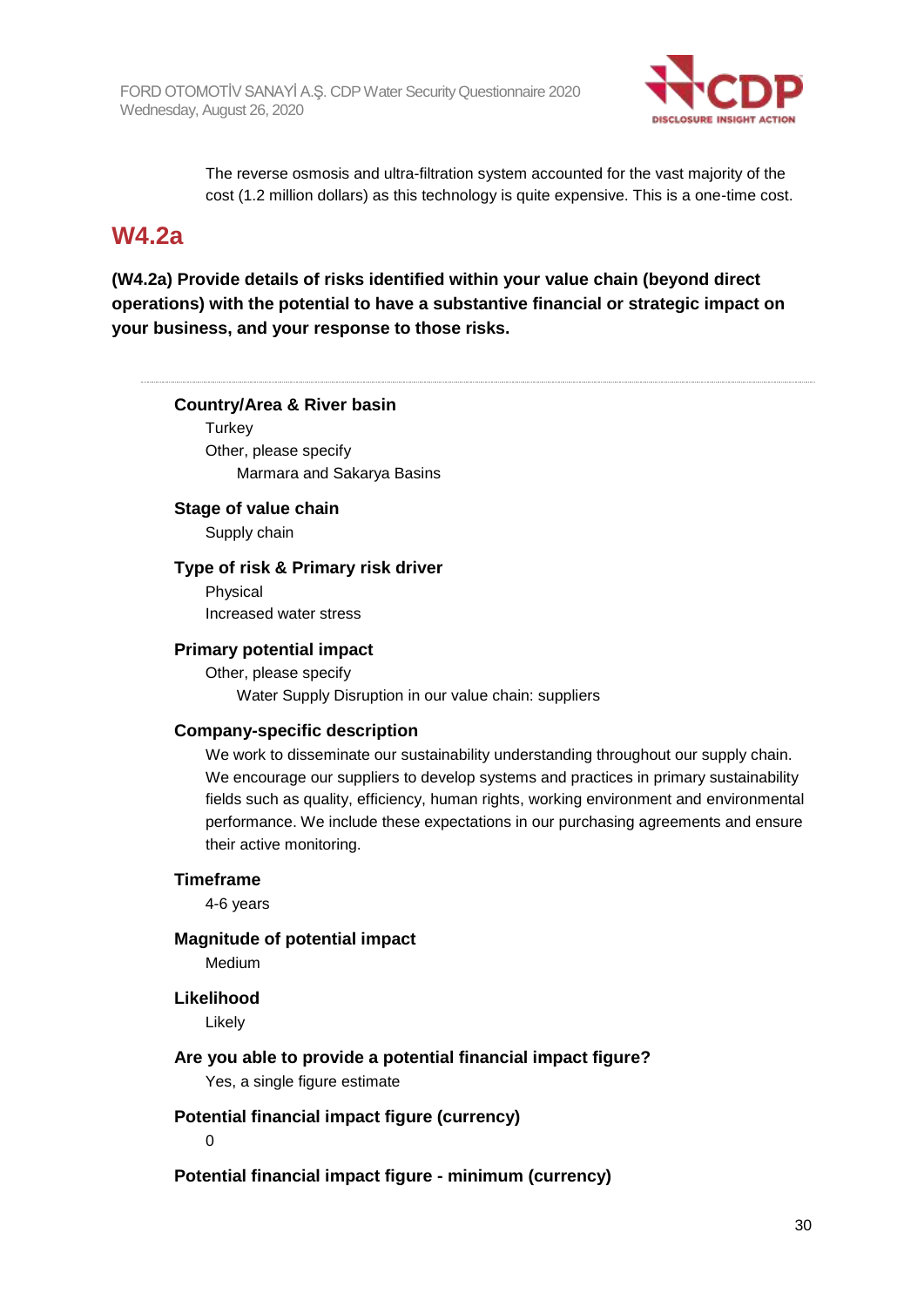

### **Potential financial impact figure - maximum (currency)**

### **Explanation of financial impact**

Potential financial impact will not occur. It is possible to shift production to other supplier sites.

In 2019, we carried out our main audits through the Q1 - Number One in Quality certification system within the scope of Ford Motor Company global capacity audits. We conducted field visits to resolve any problems and challenges suppliers face during production. We worked on auditing and performance development based on certain criteria by identifying suppliers that are open to improvement through Ford Motor Company global system. We have taken actions to prevent possible risks in areas such as natural disasters, fire and other climate related risks by visiting suppliers.

### **Primary response to risk**

Supplier engagement Work with supplier to engage with local communities

### **Description of response**

Alignment of public policy positions with water stewardship goals Cost increase management through regulated tariff-setting process Engagement with community Engagement with other stakeholders in the river basin

### **Cost of response**

 $\Omega$ 

### **Explanation of cost of response**

The cost of response is included in current Q1 activities. It is an ongoing activity which is developed with risk management strategy.

### **Country/Area & River basin**

**Turkey** Other, please specify Marmara

### **Stage of value chain**

Use phase

### **Type of risk & Primary risk driver**

Physical

Increased water stress

### **Primary potential impact**

Reduction or disruption in production capacity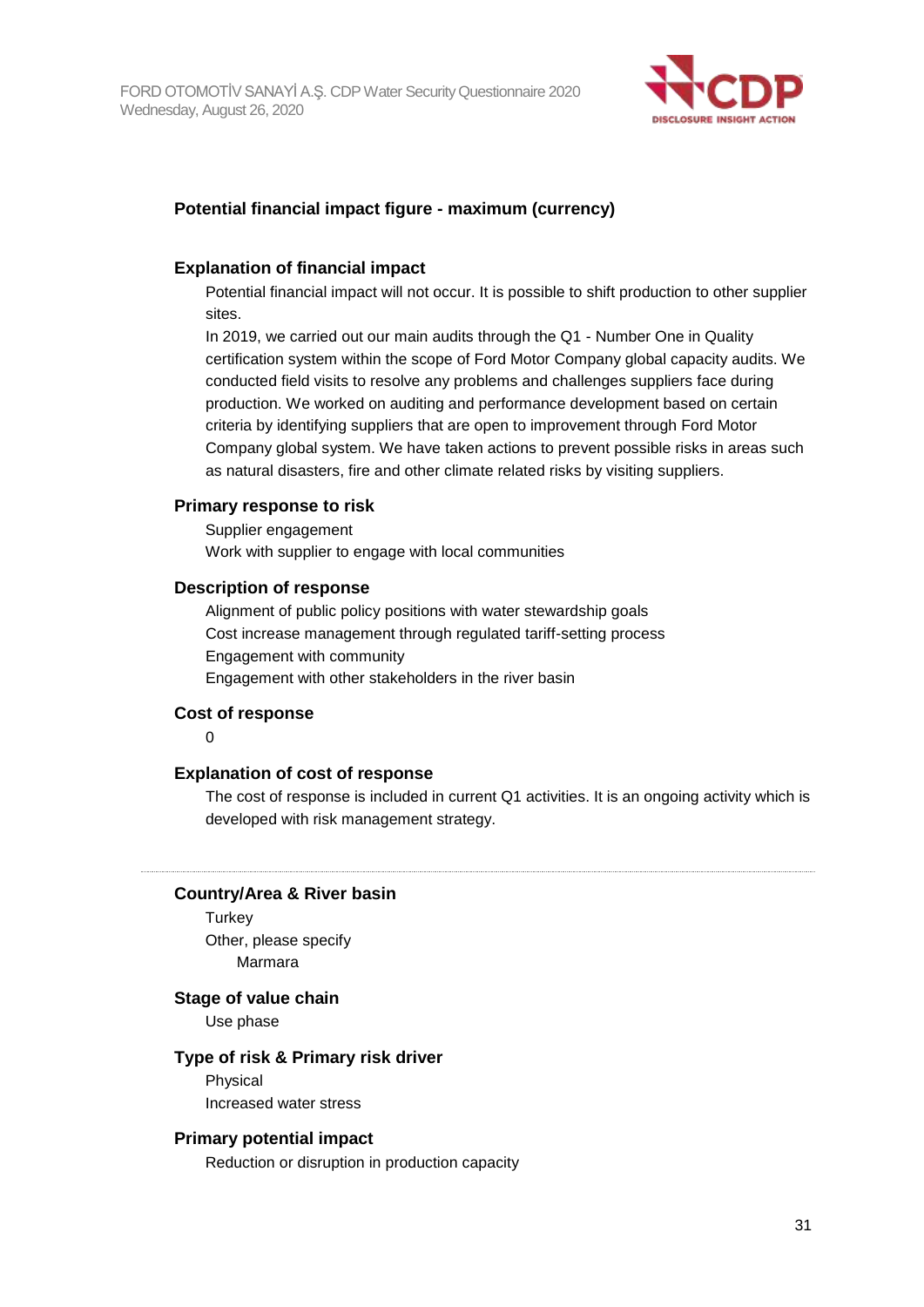

### **Company-specific description**

Current Situation: In the water production process, during the production of water from the Iron Manganese and Ultra filtration units, the waste water generated during the backwash and rinsing process is transferred to the treatment center and disposed of. Purpose of the Project: Recycling of backwash and rinsing waters, discharging them in the raw water tank and transferring them into water production.

### **Timeframe**

More than 6 years

### **Magnitude of potential impact**

Medium

### **Likelihood**

Very likely

**Are you able to provide a potential financial impact figure?**

Yes, a single figure estimate

### **Potential financial impact figure (currency)**

77,798

**Potential financial impact figure - minimum (currency)**

### **Potential financial impact figure - maximum (currency)**

### **Explanation of financial impact**

Wastewater Recovery Project to be started:

In each cycle, 125 m3 wastewater will be collected in the wastewater tank, water will be passed through the ultra filtration unit to be installed and recovered with 95.2% efficiency. It will be transferred to the raw water tank, which is the first stage of water production.

15,880 m3 of water will be saved annually. Annual savings is 19,230 \$. Calculation estimation was realized for ten years. The figure is 77,798 \$

### **Primary response to risk**

Direct operations

Improve alignment of our public policy influencing activity with our water stewardship commitments

### **Description of response**

With an investment cost of 36,865 \$, the finance approved TARR (time adjusted rate of return) account is 32%.

### **Cost of response**

36,865

### **Explanation of cost of response**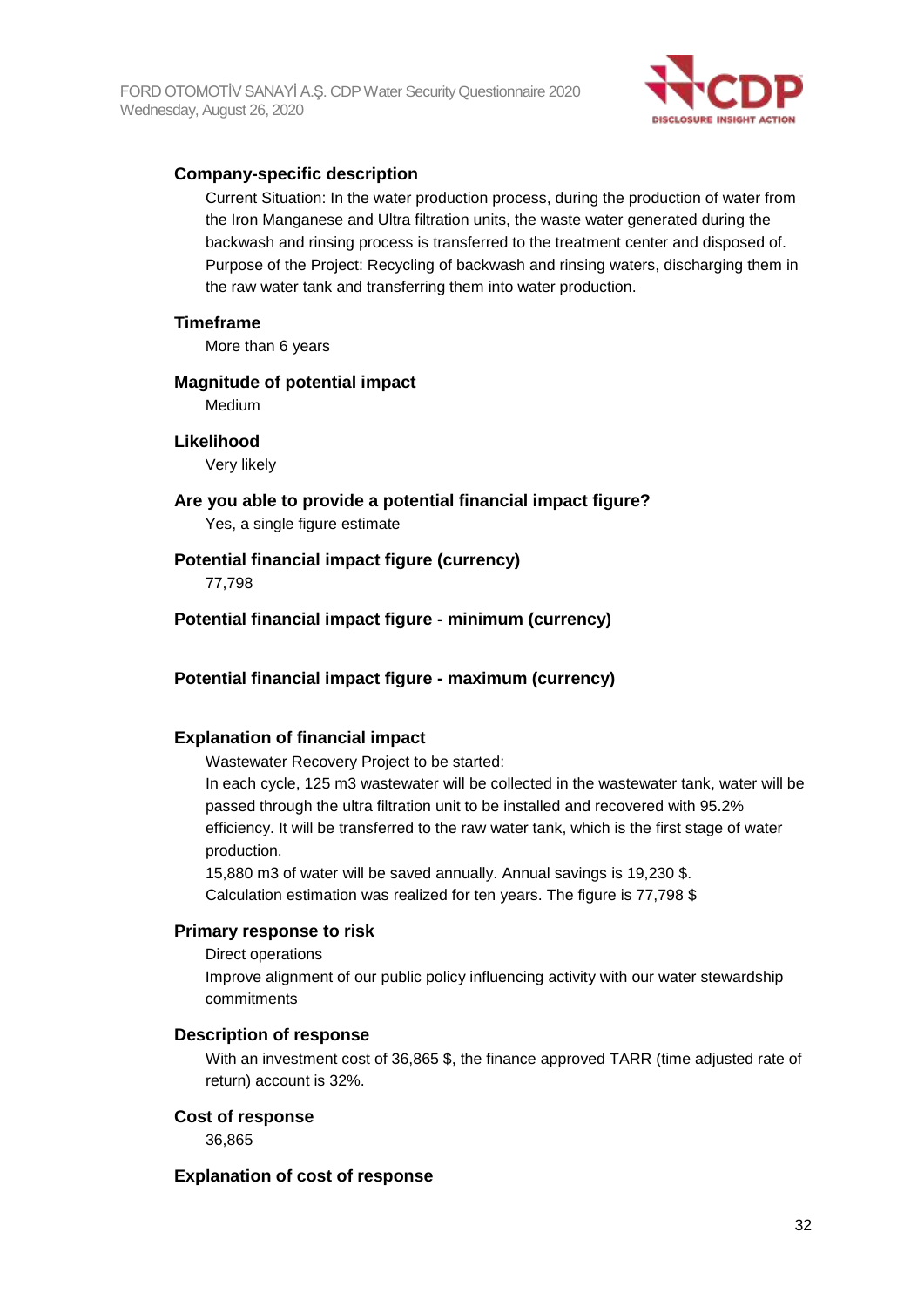

36,865 \$ represents the investment cost

## **W4.3**

### **(W4.3) Have you identified any water-related opportunities with the potential to have a substantive financial or strategic impact on your business?**

Yes, we have identified opportunities, and some/all are being realized

## **W4.3a**

**(W4.3a) Provide details of opportunities currently being realized that could have a substantive financial or strategic impact on your business.**

**Type of opportunity**

**Efficiency** 

### **Primary water-related opportunity**

Improved water efficiency in operations

### **Company-specific description & strategy to realize opportunity**

The main concern of Ford Otosan is to reduce water consumption in the production process. For this purpose we fulfilled different measures such as:

1- Increase of cooling water capacity & maintenance activities

2-Elimination of water leakages by equipment maintenance

3- Internal audits and implementation of various efficiency projects with awareness raising

4- Cleaning procedure improvements

5- Renovations in WASH activities

6-Oil-retaining bacteria project

### **Estimated timeframe for realization**

More than 6 years

### **Magnitude of potential financial impact**

High

# **Are you able to provide a potential financial impact figure?**

Yes, a single figure estimate

### **Potential financial impact figure (currency)**

**Potential financial impact figure – minimum (currency)**

**Potential financial impact figure – maximum (currency)**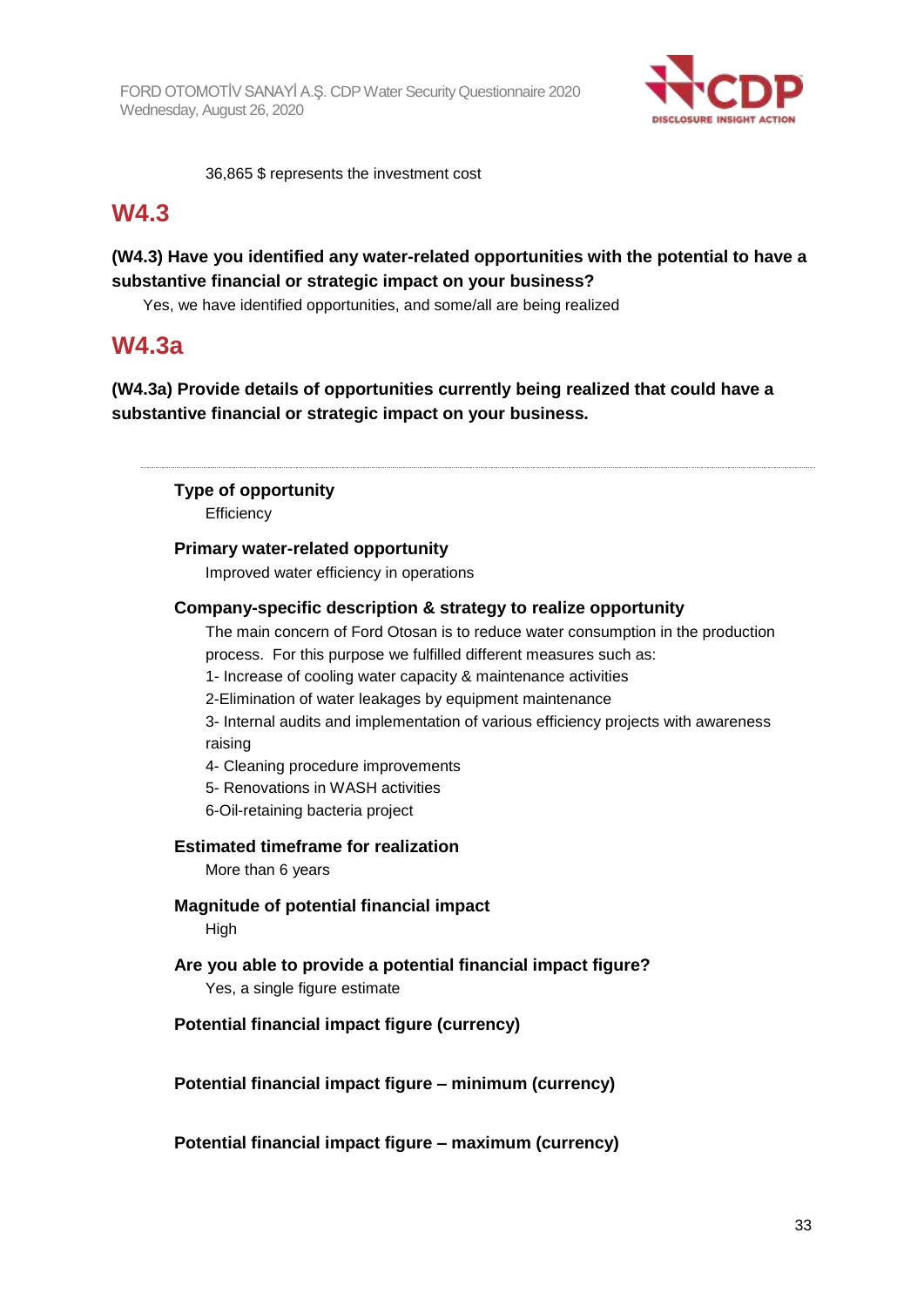

### **Explanation of financial impact**

We monitor our water consumption in line with our targets.

In 2019, by installing an aerator on all taps in our plant, we saved 25% of the water consumed in each tap.

We participate in the Green Office Program of the World Wildlife Fund (WWF-Turkey) with the R&D center located in Sancaktepe as well as the marketing, sales and after sales offices and the Yeniköy plant. In addition, the Green Office certifications were prepared upon the completion of audits at Eskişehir and Kocaeli campuses. The oil-retaining bacteria project was commissioned to separate from water the kitchen sourced oils. With this project, in total, the amount paid for cleaning and waste management decreased from \$10,000 to \$800 per year. At the same time, the project treatment plant has reduced the pollution load and the bad odor caused by decay has been eliminated. The carbon footprint of logistics activities has been reduced by increasing the number of trips, the distance traveled is 2,000 km/year shorter after the project.

### **Type of opportunity**

**Markets** 

### **Primary water-related opportunity**

Increased brand value

### **Company-specific description & strategy to realize opportunity**

We participated in the Green Office Program in collaboration with WWF - Turkey in the second half of 2016 with the purpose of raising awareness of energy conservation, efficient use of natural resources and sustainable lifestyle and speeding up the dissemination of sustainability approach within the company. We supported the program with over 1,600 employees from Sancaktepe R&D Centre and Marketing, Sales and After Sales Offices. Thus, we became the organisation participating in the program in Turkey with the highest number of employees at a single location. We made improvements in various areas such as reduction of paper, water and electricity use by e-signature method as part of the works that were led by Green Office Team that we had established within the company. Furthermore, we were the first automotive company taking part in WWF - Turkey's Green Office Network and set a leading example for our sector. The Kocaeli and Eskişehir campuses have been integrated to Turkey Green Office Network in 2019 by expanding the extent of the project. At the end of the Green Office Project, it has been received the Green Office Diploma along with the right to use the Green Office logo from WWF (World Wildlife Fund for Nature). This diploma shows that the company is environmentally sensitized and committed.

### **Estimated timeframe for realization**

1 to 3 years

### **Magnitude of potential financial impact**

Medium-high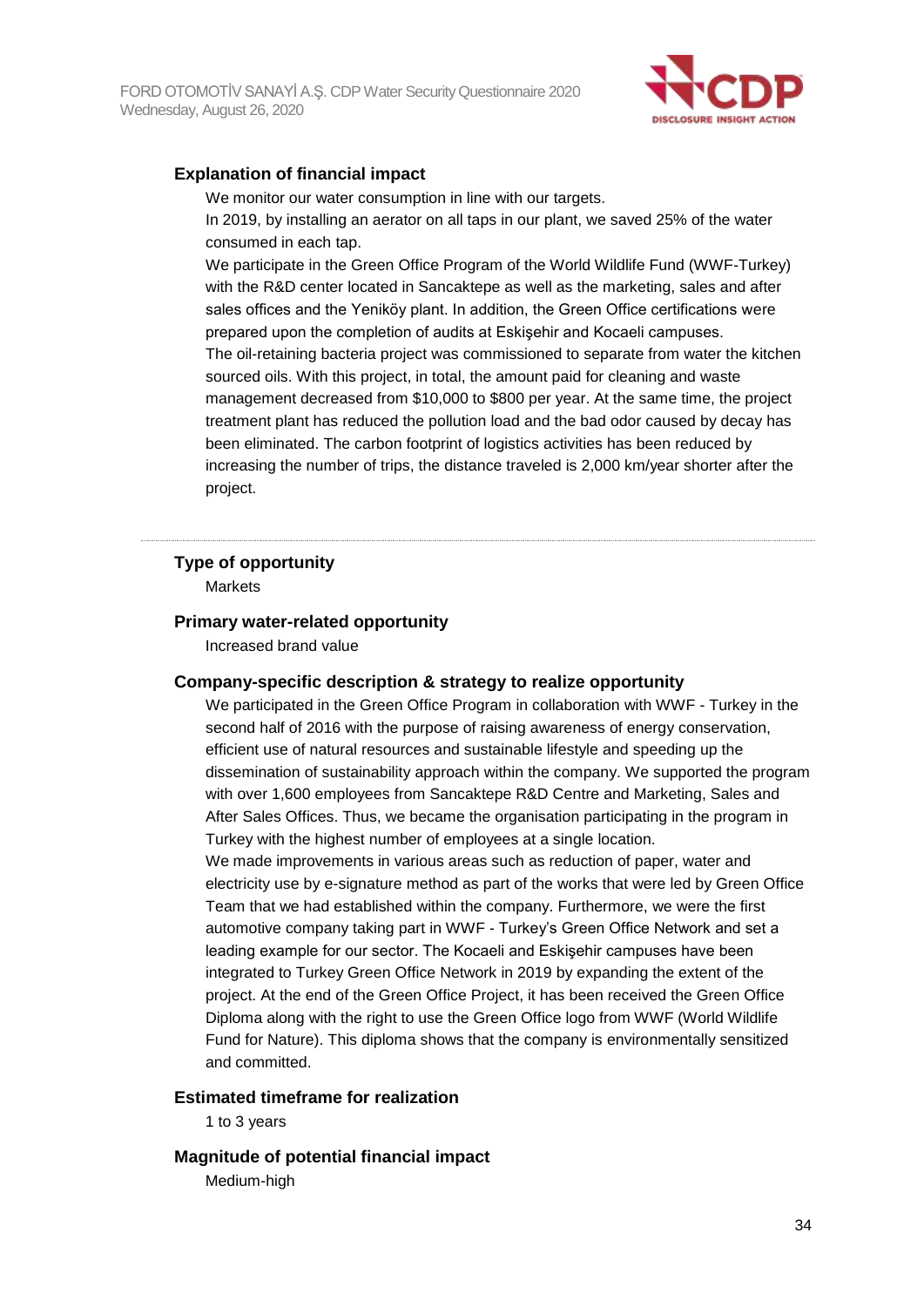

**Are you able to provide a potential financial impact figure?** No, we do not have this figure

**Potential financial impact figure (currency)**

**Potential financial impact figure – minimum (currency)**

**Potential financial impact figure – maximum (currency)**

### **Explanation of financial impact**

Within the scope of Green Office Project, the usage of water has been decreased by 4% by lowering toilet reservoir volumes, reducing tap flow rates, and placing labels on toilet reservoir about awareness. 3,528 cubic meters of utility water was saved.

# **W5. Facility-level water accounting**

## **W5.1**

**(W5.1) For each facility referenced in W4.1c, provide coordinates, water accounting data, and a comparison with the previous reporting year.**

**Facility reference number** Facility 1

**Facility name (optional)** Gölcük Plant (from Kocaeli Plants)

### **Country/Area & River basin**

**Turkey** Other, please specify Marmara

### **Latitude**

40.717352

**Longitude** 29.851182

**Located in area with water stress**

Yes

**Total water withdrawals at this facility (megaliters/year)**

737.54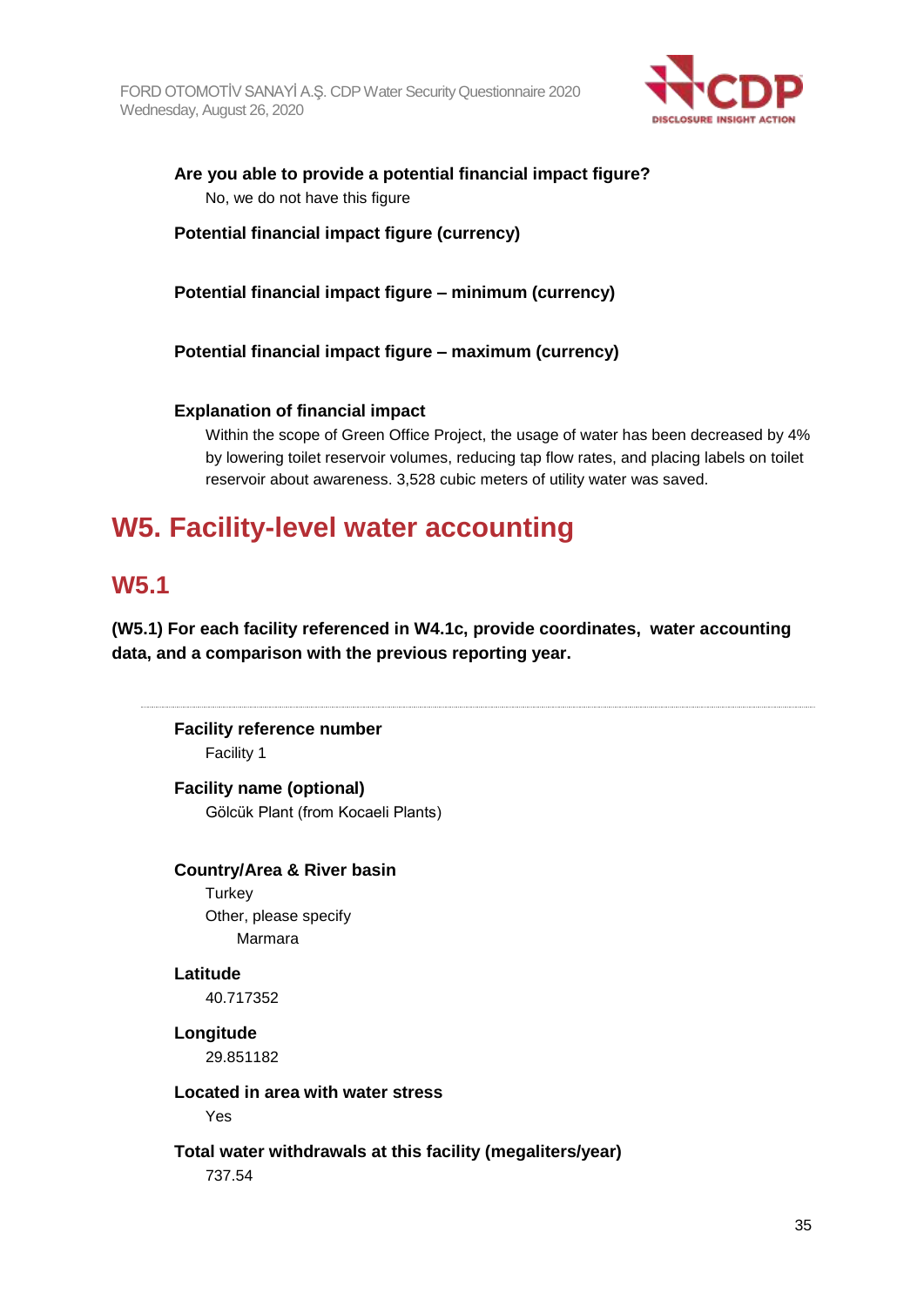

**Comparison of total withdrawals with previous reporting year** Lower **Withdrawals from fresh surface water, including rainwater, water from wetlands, rivers and lakes**  $\Omega$ **Withdrawals from brackish surface water/seawater**  $\Omega$ **Withdrawals from groundwater - renewable** 737.54 **Withdrawals from groundwater - non-renewable**  $\Omega$ **Withdrawals from produced/entrained water**  $\Omega$ **Withdrawals from third party sources**  $\Omega$ **Total water discharges at this facility (megaliters/year)** 309.81 **Comparison of total discharges with previous reporting year** About the same **Discharges to fresh surface water**  $\Omega$ **Discharges to brackish surface water/seawater**  $\Omega$ **Discharges to groundwater**  $\Omega$ **Discharges to third party destinations** 309.81 **Total water consumption at this facility (megaliters/year)** 737.54 **Comparison of total consumption with previous reporting year** Lower **Please explain** Here the term "water consumption" refers to "water withdrawal" which is defined as "the

sum of all water drawn into the boundaries of the organization from all sources and not discharged to the same source as destination.

The only discharge destination is third party destination for this facility.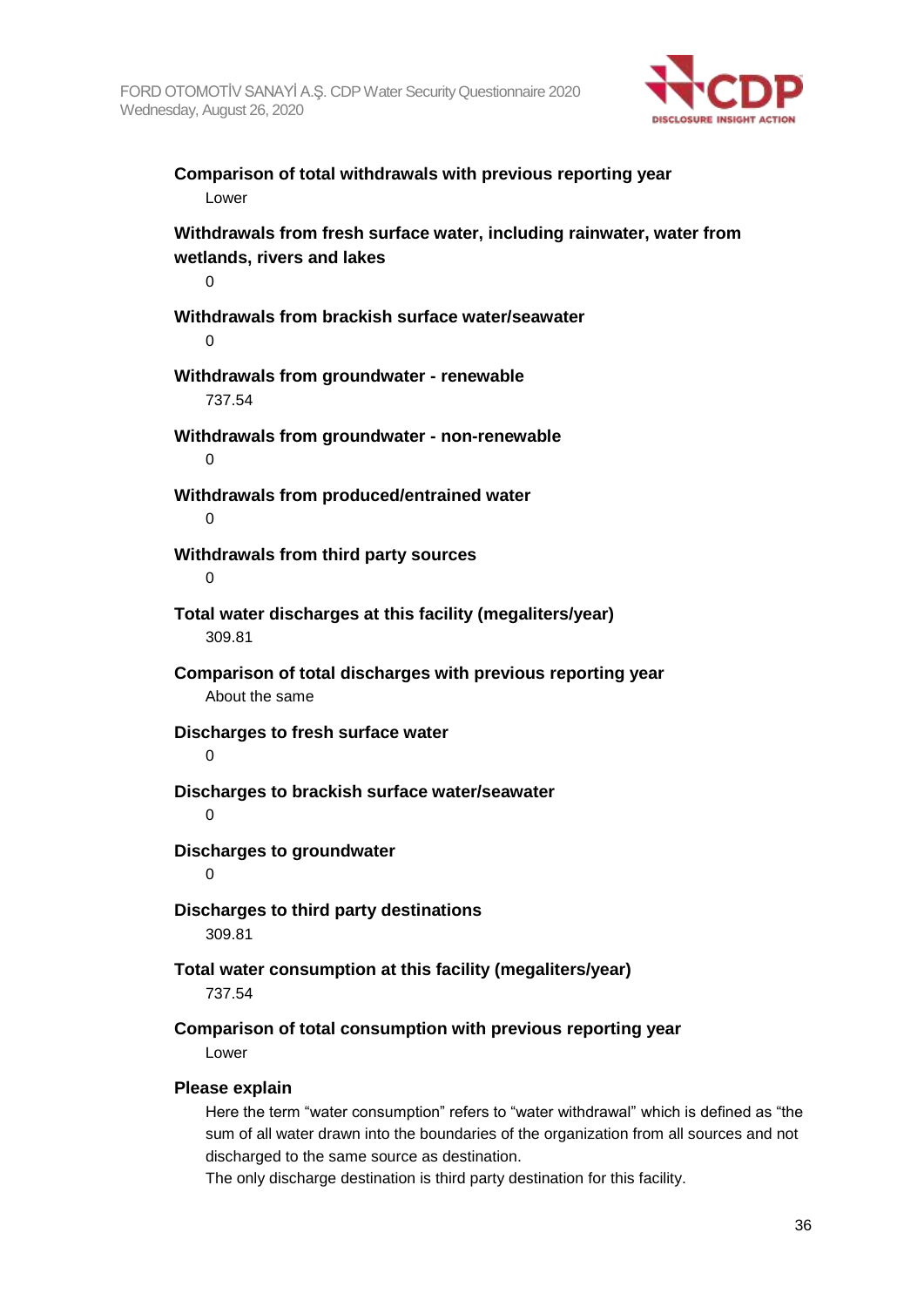

The above discharge amounts figure out industrial waste water discharge Withdrawal Decreased 7.76% Discharge Decreased 0.01 % Consumption Decreased 7.76% Year-to-year changes of less than 5% were considered as "about the same". Year-toyear changes between 5% and 15 % were considered as "higher"/"lower". Year-to-year changes over 15% were considered as "much higher"/"much lower

**Facility reference number**

Facility 2

### **Facility name (optional)**

Yeniköy Plant (from Kocaeli Plants)

### **Country/Area & River basin**

**Turkey** Other, please specify Marmara

#### **Latitude**

40.717352

### **Longitude**

29.851182

### **Located in area with water stress**

Yes

### **Total water withdrawals at this facility (megaliters/year)**

111.84

### **Comparison of total withdrawals with previous reporting year** Lower

**Withdrawals from fresh surface water, including rainwater, water from wetlands, rivers and lakes**

 $\Omega$ 

### **Withdrawals from brackish surface water/seawater**

 $\Omega$ 

## **Withdrawals from groundwater - renewable**

111.84

**Withdrawals from groundwater - non-renewable**  $\Omega$ 

**Withdrawals from produced/entrained water**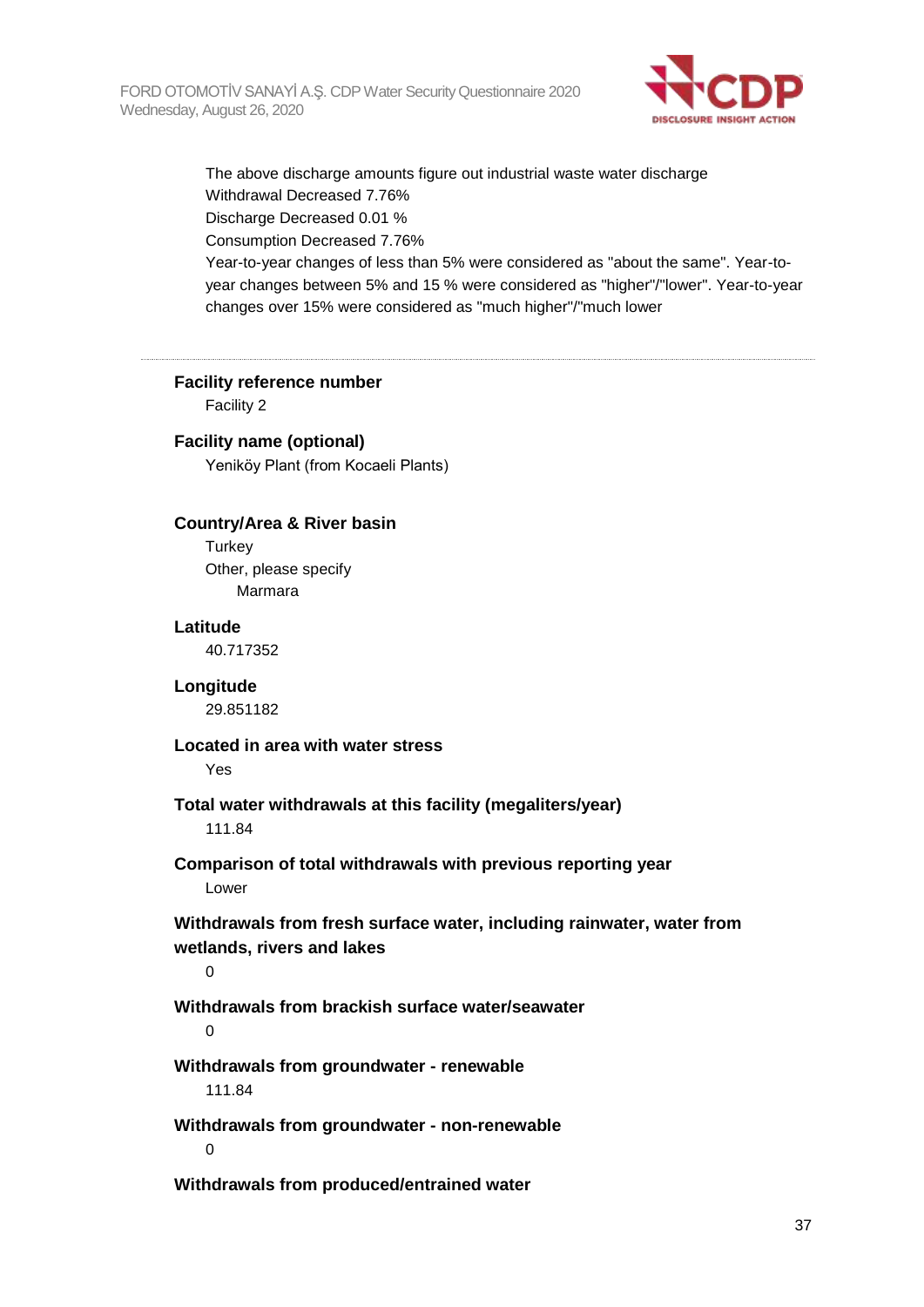

#### 0

**Withdrawals from third party sources**  $\Omega$ 

**Total water discharges at this facility (megaliters/year)** 29.3

**Comparison of total discharges with previous reporting year** About the same

### **Discharges to fresh surface water**

 $\Omega$ 

#### **Discharges to brackish surface water/seawater**

 $\Omega$ 

**Discharges to groundwater**

 $\Omega$ 

### **Discharges to third party destinations**

29.3

### **Total water consumption at this facility (megaliters/year)**

111.84

### **Comparison of total consumption with previous reporting year**

Lower

### **Please explain**

Here the term "water consumption" refers to "water withdrawal" which is defined as "the sum of all water drawn into the boundaries of the organization from all sources and not discharged to the same source as destination.

Withdrawal Decreased 14.74%

Discharge Decreased 0.23%

Consumption Decreased 14.74%

Year-to-year changes of less than 5% were considered as "about the same". Year-toyear changes between 5% and 15 % were considered as "higher"/"lower". Year-to-year changes over 15% were considered as "much higher"/"much lower

### **Facility reference number**

Facility 3

### **Facility name (optional)**

Sancaktepe R&D Center and Spare Part Distribution Center

### **Country/Area & River basin**

**Turkey**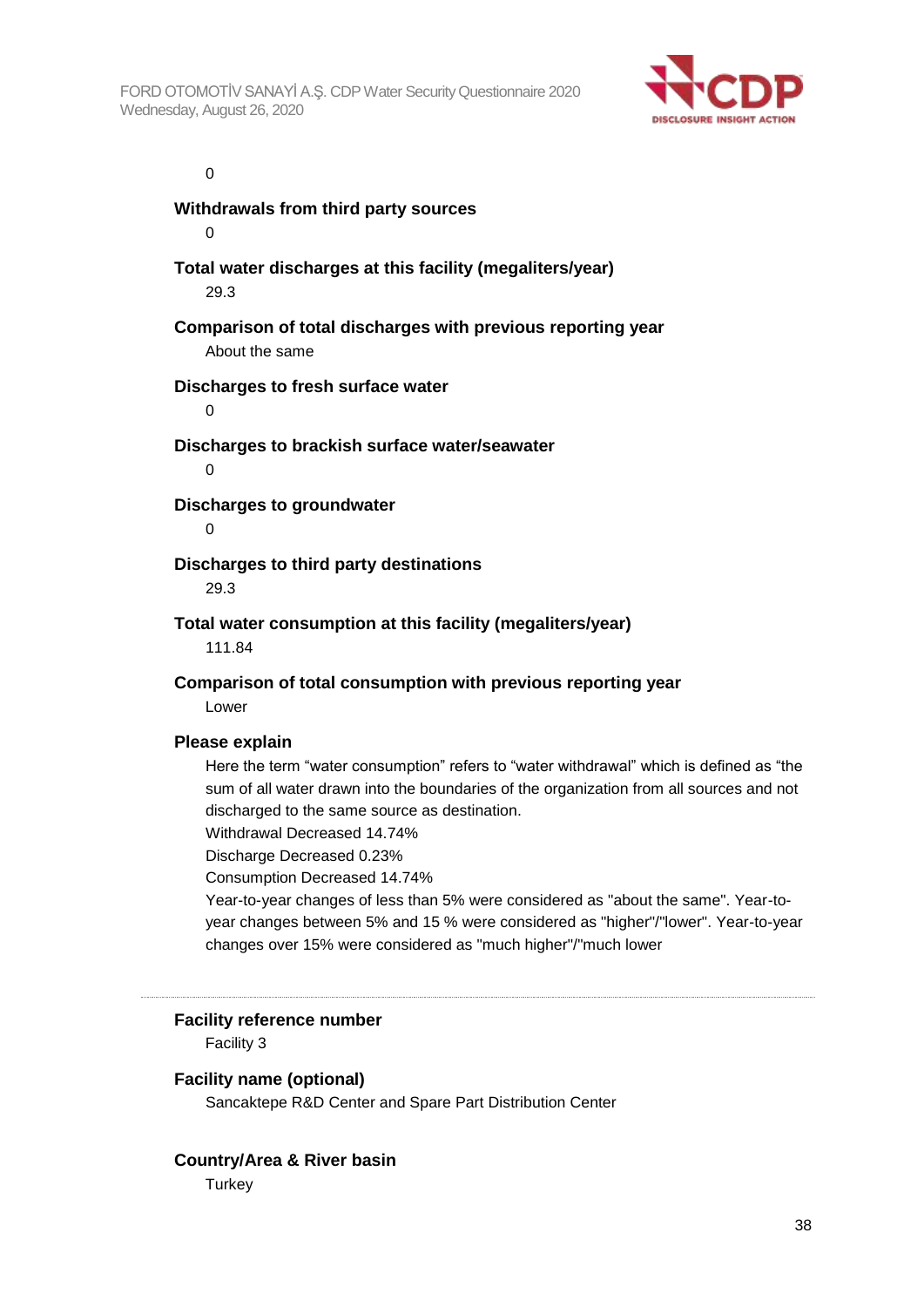FORD OTOMOTİV SANAYİ A.Ş. CDP Water Security Questionnaire 2020 Wednesday, August 26, 2020



Other, please specify Marmara **Latitude** 40.974679 **Longitude** 29.23206 **Located in area with water stress** Yes **Total water withdrawals at this facility (megaliters/year)** 28.92 **Comparison of total withdrawals with previous reporting year** Lower **Withdrawals from fresh surface water, including rainwater, water from wetlands, rivers and lakes**  $\Omega$ **Withdrawals from brackish surface water/seawater**  $\Omega$ **Withdrawals from groundwater - renewable**  $\Omega$ **Withdrawals from groundwater - non-renewable**  $\Omega$ **Withdrawals from produced/entrained water**  $\Omega$ **Withdrawals from third party sources** 11.05 **Total water discharges at this facility (megaliters/year)**  $\Omega$ **Comparison of total discharges with previous reporting year** About the same **Discharges to fresh surface water**  $\Omega$ **Discharges to brackish surface water/seawater**  $\Omega$ **Discharges to groundwater**  $\Omega$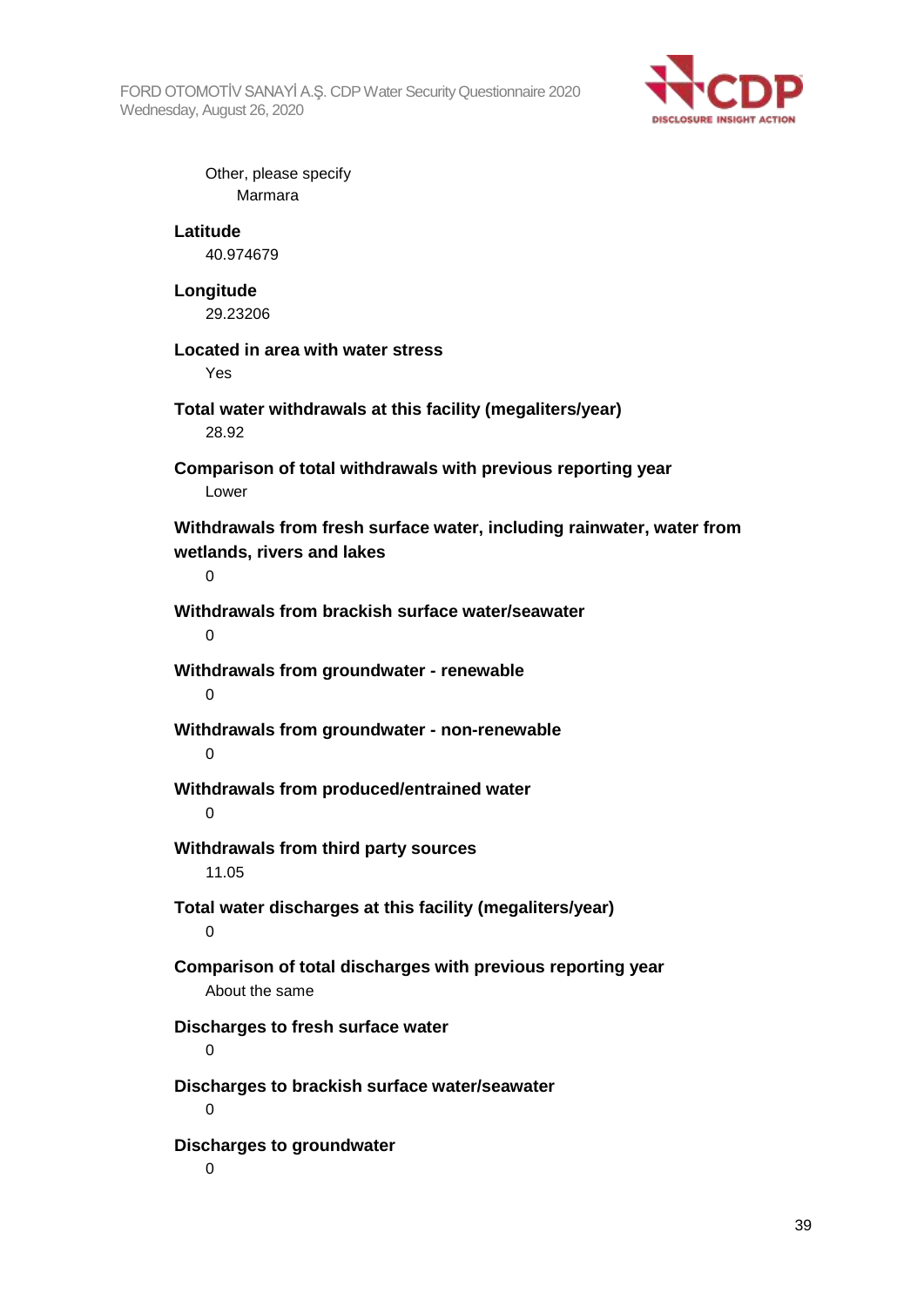

### **Discharges to third party destinations**

0

### **Total water consumption at this facility (megaliters/year)** 28.92

## **Comparison of total consumption with previous reporting year**

Lower

### **Please explain**

There is no industrial waste water at this site that is why discharge amount is 0 Here the term "water consumption" refers to "water withdrawal" which is defined as "the sum of all water drawn into the boundaries of the organization from all sources and not discharged to the same source as destination.

Withdrawal Decreased 8.34%

Consumption Decreased 8.34%

Year-to-year changes of less than 5% were considered as "about the same". Year-toyear changes between 5% and 15 % were considered as "higher"/"lower". Year-to-year changes over 15% were considered as "much higher"/"much lower

### **Facility reference number**

Facility 4

**Facility name (optional)**

Eskişehir (old name is İnonu Plant)

### **Country/Area & River basin**

**Turkey** Sakarya

### **Latitude**

39.842081

### **Longitude**

30.121566

### **Located in area with water stress**

Yes

### **Total water withdrawals at this facility (megaliters/year)**

230.73

# **Comparison of total withdrawals with previous reporting year**

**Higher** 

**Withdrawals from fresh surface water, including rainwater, water from wetlands, rivers and lakes**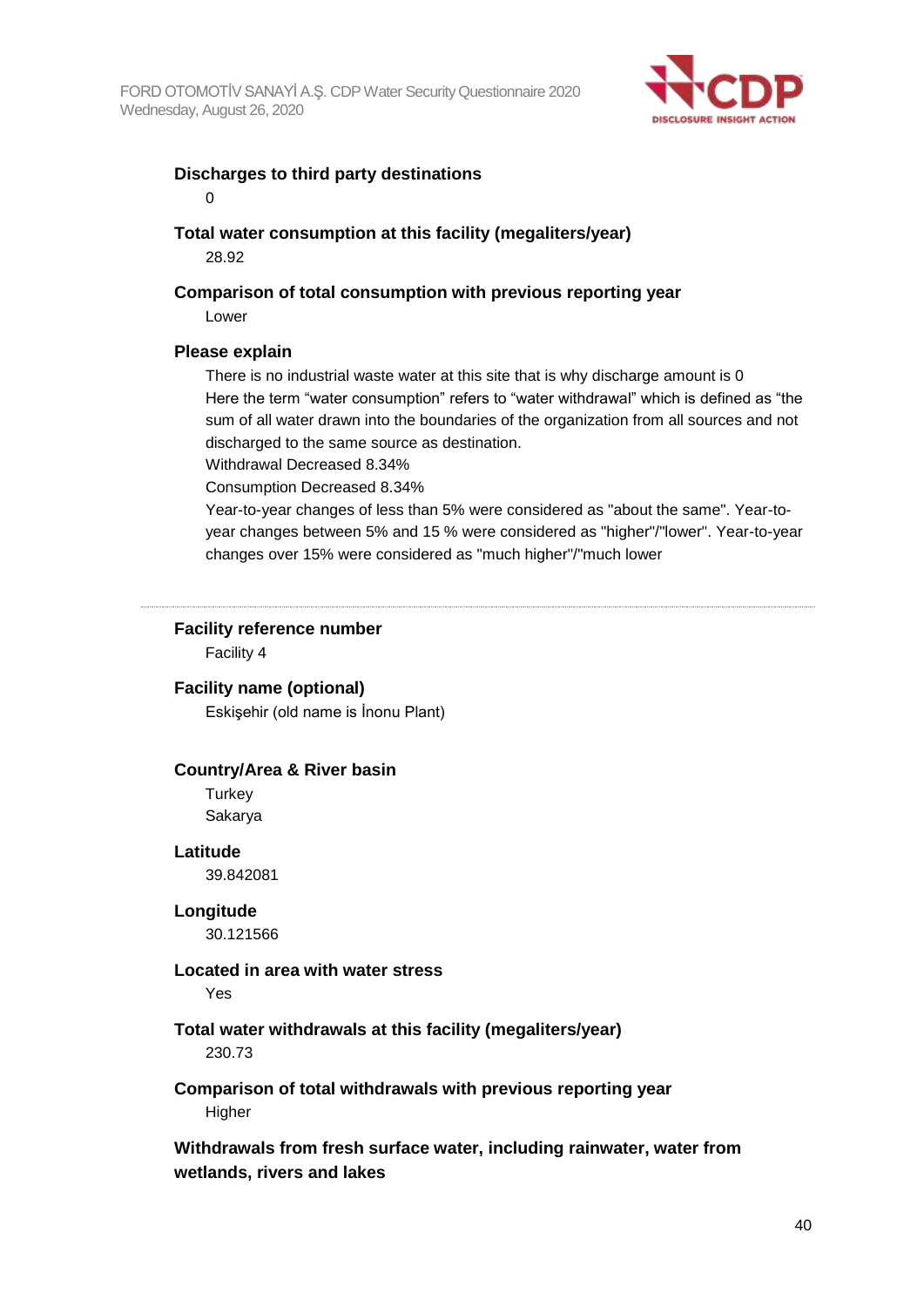

0

**Withdrawals from brackish surface water/seawater**  $\Omega$ **Withdrawals from groundwater - renewable** 230.73 **Withdrawals from groundwater - non-renewable**  $\Omega$ **Withdrawals from produced/entrained water**  $\Omega$ **Withdrawals from third party sources**  $\Omega$ **Total water discharges at this facility (megaliters/year)** 35.87 **Comparison of total discharges with previous reporting year** Much higher **Discharges to fresh surface water** 35.87 **Discharges to brackish surface water/seawater** 0 **Discharges to groundwater**  $\Omega$ **Discharges to third party destinations** 0 **Total water consumption at this facility (megaliters/year)** 230.73 **Comparison of total consumption with previous reporting year Higher Please explain** Here the term "water consumption" refers to "water withdrawal" which is defined as "the sum of all water drawn into the boundaries of the organization from all sources and not discharged to the same source as destination. The only discharge destination is fresh water surface for this facility. The above discharge amounts figure out industrial wastewater discharge. Withdrawal Increased 9.97%

Discharge Increased 43.38%

Consumption Increased 9.97%

The discharge of the industrial wastewater treatment plant of Eskişehir factory is done to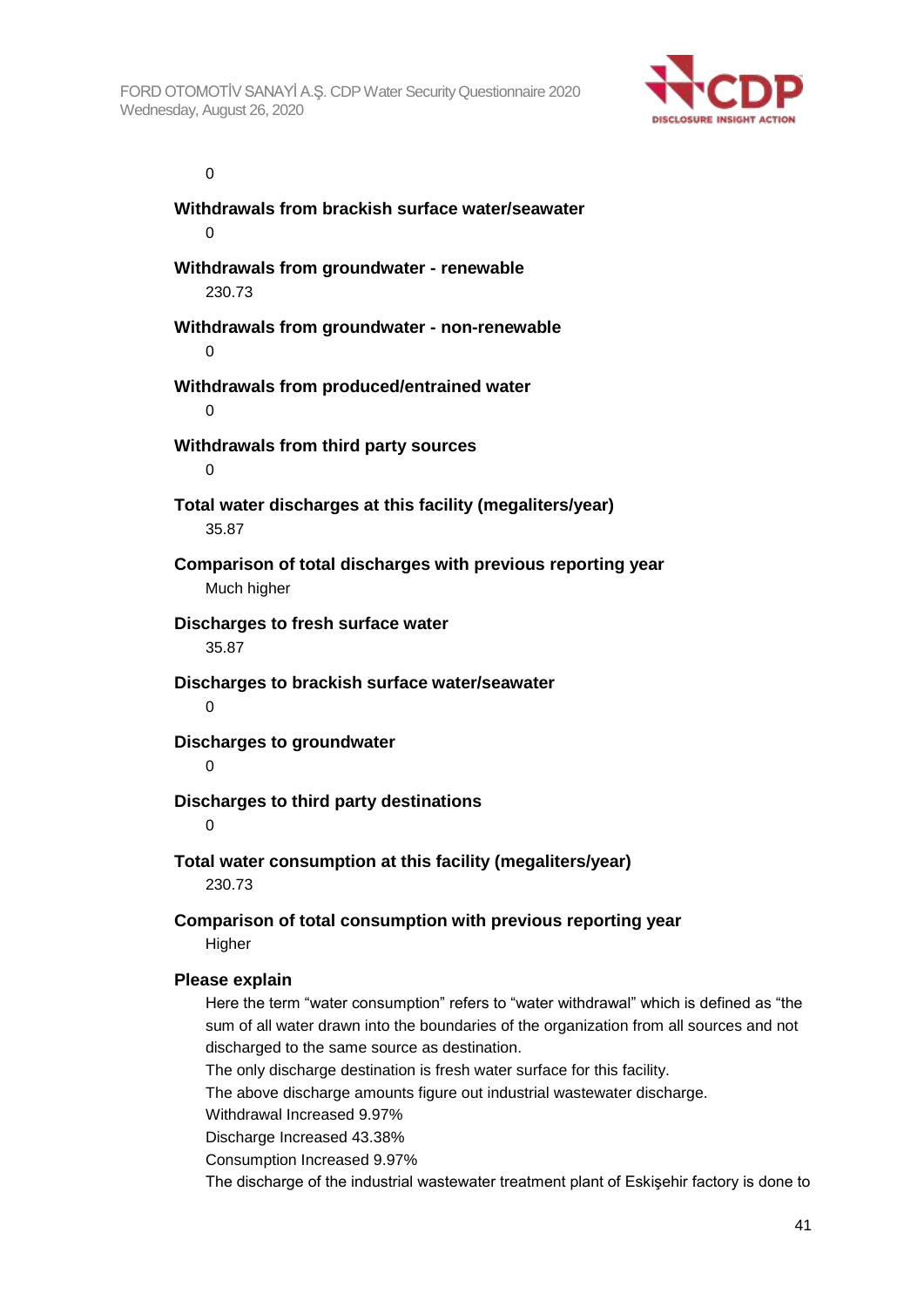

Sarısu River at Sakarya Basin.

Fresh surface water discharge during the reporting period has increased by 43.38% compared to previous year.

As the wastewater coming from the painthouse increased due to production, the treated discharge water, also increased. In addition, the number of employees increased from 1,446 in 2018 to 1,632 in 2019.

Year-to-year changes of less than 5% were considered as "about the same". Year-toyear changes between 5% and 15 % were considered as "higher"/"lower". Year-to-year changes over 15% were considered as "much higher"/"much lower

## **W5.1a**

**(W5.1a) For the facilities referenced in W5.1, what proportion of water accounting data has been externally verified?**

| Water withdrawals - total volumes        |                                                                   |
|------------------------------------------|-------------------------------------------------------------------|
| % verified                               |                                                                   |
| Not verified                             |                                                                   |
| Water withdrawals - volume by source     |                                                                   |
| % verified                               |                                                                   |
| Not verified                             |                                                                   |
| Water withdrawals - quality              |                                                                   |
| % verified                               |                                                                   |
| Not verified                             |                                                                   |
| Water discharges - total volumes         |                                                                   |
| % verified                               |                                                                   |
| Not verified                             |                                                                   |
| Water discharges - volume by destination |                                                                   |
| % verified                               |                                                                   |
| Not verified                             |                                                                   |
|                                          | Water discharges - volume by treatment method                     |
| % verified                               |                                                                   |
| Not verified                             |                                                                   |
|                                          | Water discharge quality - quality by standard effluent parameters |
| % verified                               |                                                                   |
| Not verified                             |                                                                   |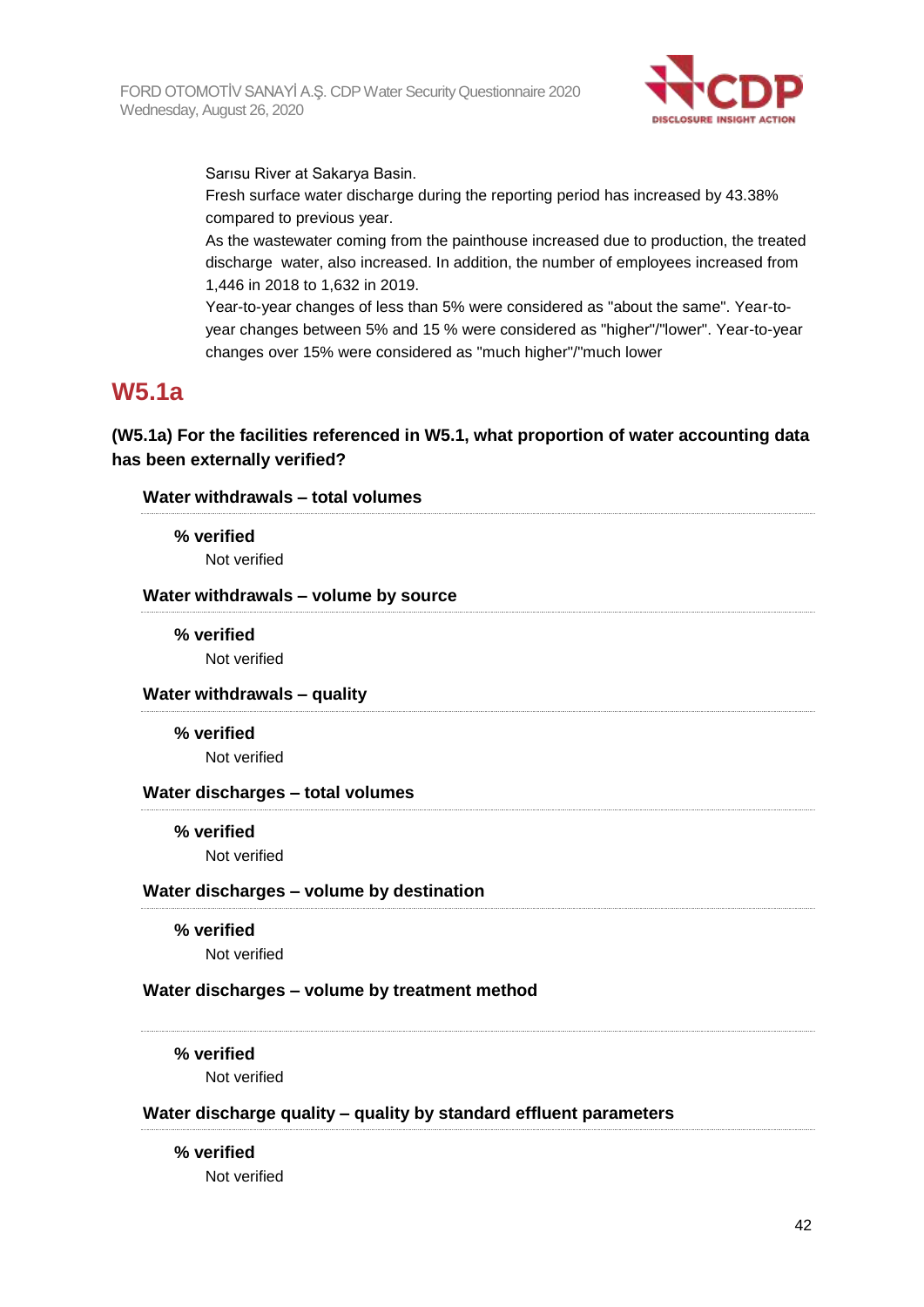

### **Water discharge quality – temperature**

### **% verified**

Not verified

### **Water consumption – total volume**

**% verified** Not verified

### **Water recycled/reused**

**% verified**

Not verified

# **W6. Governance**

## **W6.1**

### **(W6.1) Does your organization have a water policy?**

Yes, we have a documented water policy, but it is not publicly available

### **W6.1a**

### **(W6.1a) Select the options that best describe the scope and content of your water policy.**

|     | <b>Scope</b>     | <b>Content</b>                                                                                                                                                                                                                                                                                                                                                                                             | <b>Please explain</b>                                                                                                                                                                                                                                                                                                                                                                                                                                                                                                                                                                                                                                                                                                                                                                                                                                                                                                                                                                                                      |
|-----|------------------|------------------------------------------------------------------------------------------------------------------------------------------------------------------------------------------------------------------------------------------------------------------------------------------------------------------------------------------------------------------------------------------------------------|----------------------------------------------------------------------------------------------------------------------------------------------------------------------------------------------------------------------------------------------------------------------------------------------------------------------------------------------------------------------------------------------------------------------------------------------------------------------------------------------------------------------------------------------------------------------------------------------------------------------------------------------------------------------------------------------------------------------------------------------------------------------------------------------------------------------------------------------------------------------------------------------------------------------------------------------------------------------------------------------------------------------------|
| Row | Company-<br>wide | Description of business<br>impact on water<br>Description of water-<br>related performance<br>standards for direct<br>operations<br>Description of water-<br>related standards for<br>procurement<br>Commitment to align<br>with public policy<br>initiatives, such as the<br><b>SDGs</b><br><b>Commitments beyond</b><br>regulatory compliance<br>Commitment to<br>stakeholder awareness<br>and education | Ford Otosan has a corporate water policy and strategy<br>covering all operations and stakeholders<br>The policy states a commitment to global and local<br>coherence in the approximation to water security.<br>In this policy the commitments are beyond regulatory<br>compliance.<br>Ford Otosan has water targets and goals for its own<br>operations, to reduce negative impact on environment.<br>The efficient solutions based on best available<br>technologies are the tools to act as a pioneer in<br>environmental and energy issues to other sectors and<br>suppliers. In this policy providing the most advanced<br>level of Emergency and Environmental Risk<br>Management was highlighted with the prioritization of<br>environmental protection and energy efficiency.<br>Basin level stewardship has a high importance for Ford<br>Otosan: Reducing the effects of climate change on<br>issues affecting future generations such as biodiversity<br>and ecosystem protection is managed with action plans. |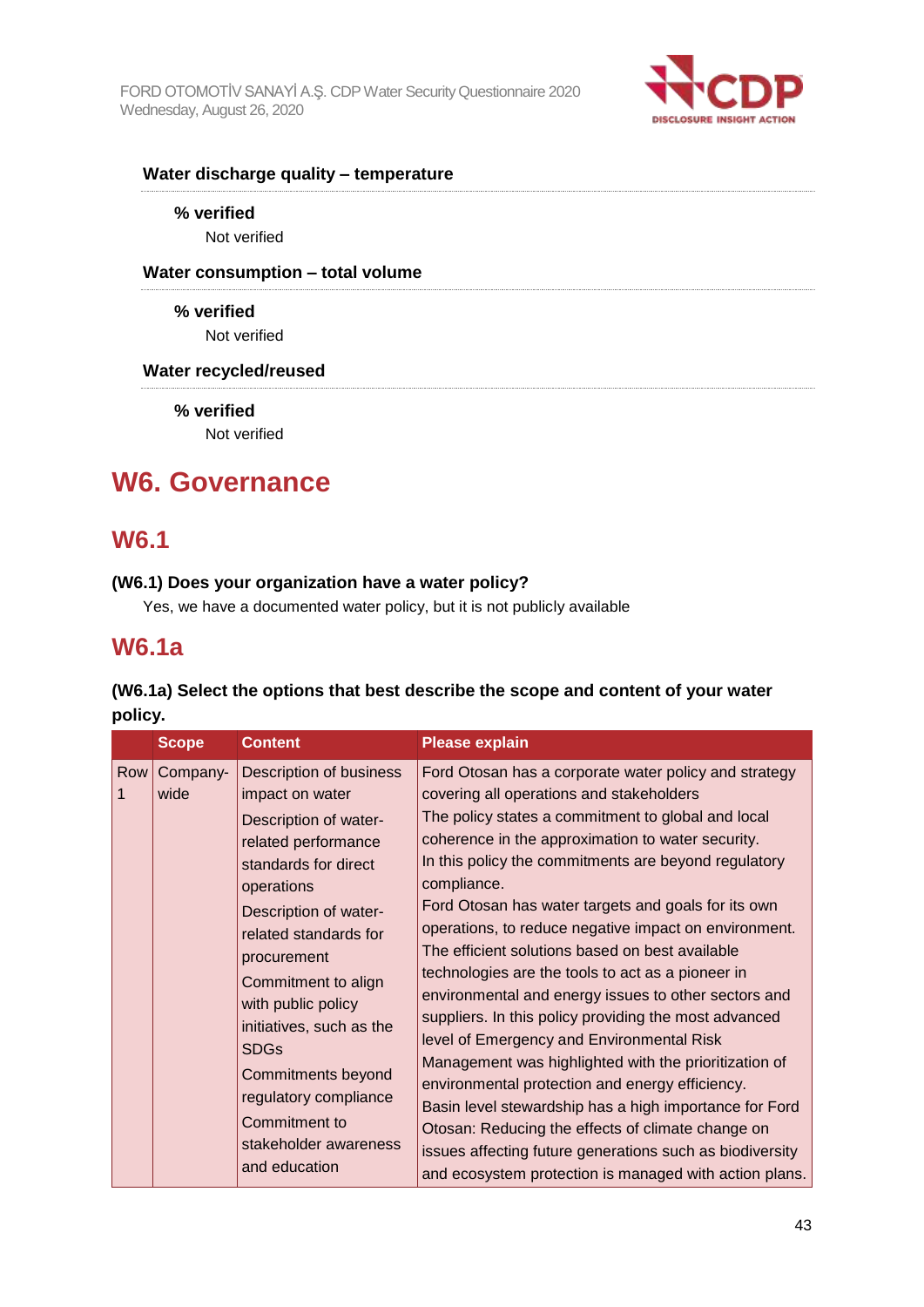

|  |                       | Acknowledgement of the There is a commitment about to be active in the life  |
|--|-----------------------|------------------------------------------------------------------------------|
|  |                       | human right to water and cycle approach by encouraging our suppliers and all |
|  | sanitation            | business stakeholders on environmental performance                           |
|  | Other, please specify | and green economy issues such as" green                                      |
|  | Incorporated within   | procurement".                                                                |
|  | group environmental   | It is also committed to raise awareness of responsibility                    |
|  |                       | in the field of environment and energy by organizing                         |
|  |                       | training activities for the employees, stakeholders and                      |
|  |                       | community, and ensuring their awareness of the policy.                       |
|  |                       | It is embedded in Ford Otosan's Environmental and                            |
|  |                       | Energy Policy and Risk Identification Table.                                 |
|  |                       |                                                                              |

# **W6.2**

**(W6.2) Is there board level oversight of water-related issues within your organization?** Yes

# **W6.2a**

**(W6.2a) Identify the position(s) (do not include any names) of the individual(s) on the board with responsibility for water-related issues.**

| <b>Position of</b><br>individual | <b>Please explain</b>                                                                |
|----------------------------------|--------------------------------------------------------------------------------------|
| <b>Chief</b>                     | The CEO as a member of the Board and leader of EC has a direct executive             |
| <b>Executive</b>                 | decision responsibility on behalf of the Executive Committee (EC).                   |
| Officer (CEO)                    | In the EC Meetings, the CEO has an assessing and managing responsibility on          |
|                                  | Sustainability Committee's performance that Water Security related issues are        |
|                                  | embedded in economic, environmental, energy and social performance indicators.       |
|                                  | The CEO supports also the Board Chair with the help of the Board– Level              |
|                                  | Committees; Audit Committee, Corporate Governance Committee, Remuneration            |
|                                  | Committee, Early Detection and Management of Risks Committee. The last one           |
|                                  | consists of three board members ensuring to manage strategic, operational, financial |
|                                  | and all other climate and water related risks and opportunities. All members of the  |
|                                  | Board are responsible from the economic performance of the company and               |
|                                  | incorporate water related issues by resource allocation when deciding on the         |
|                                  | strategic plan with the economic performance of the company.                         |

# **W6.2b**

**(W6.2b) Provide further details on the board's oversight of water-related issues.**

| <b>Frequency that</b> | <b>Governance</b>   | <b>Please explain</b> |
|-----------------------|---------------------|-----------------------|
| water-related         | mechanisms into     |                       |
| issues are a          | which water-related |                       |
| scheduled             | lissues are l       |                       |
| agenda item           | integrated          |                       |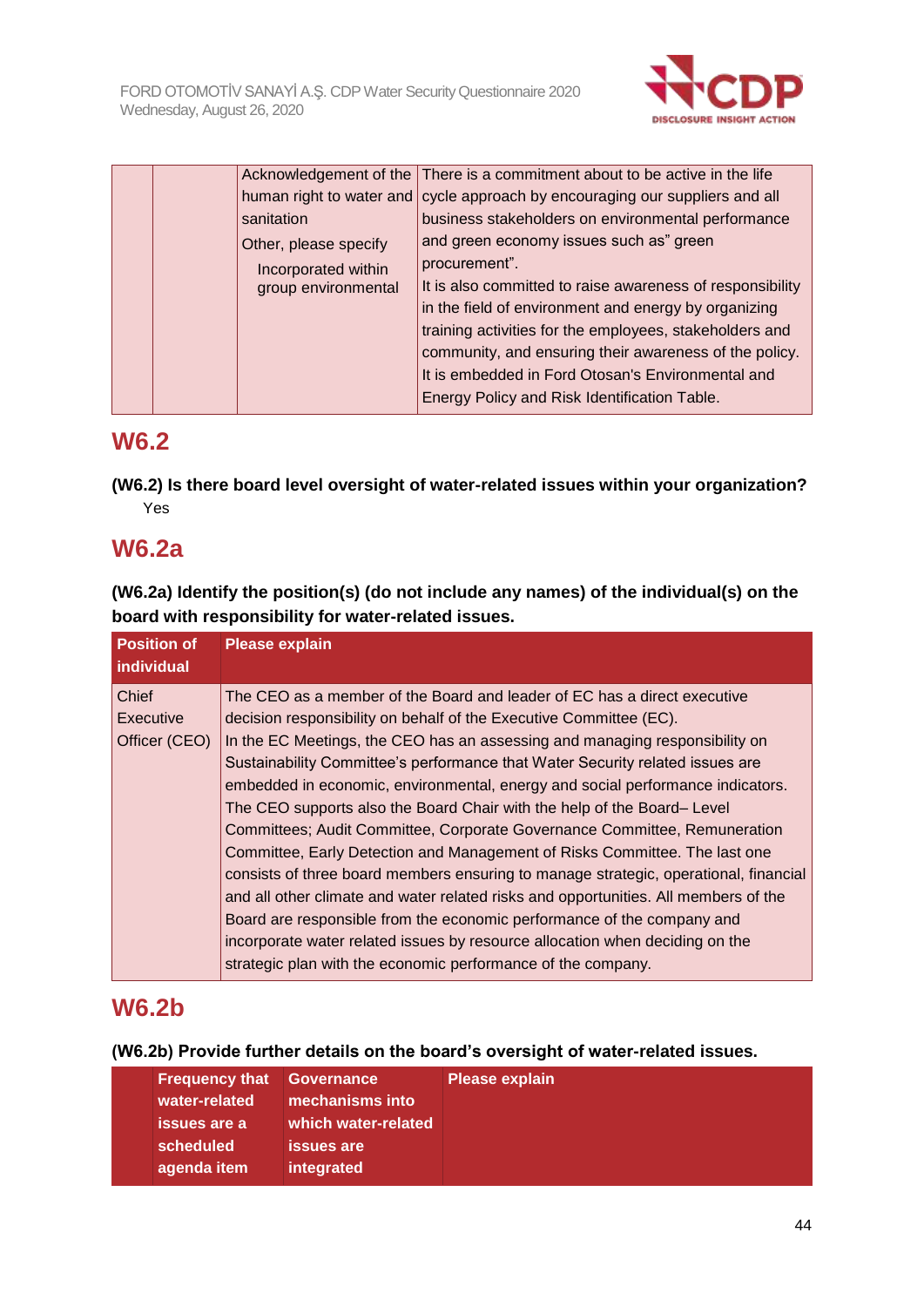

| Row | Scheduled -   | Monitoring              | The Board is reviewing and guiding strategy, major                                                |
|-----|---------------|-------------------------|---------------------------------------------------------------------------------------------------|
| 1   | some meetings | implementation and      | plans of action, risk management policy, annual                                                   |
|     |               | performance             | budget, business plans, setting performance                                                       |
|     |               | Overseeing              | objectives, monitoring implementation and                                                         |
|     |               | acquisitions and        | performance of objectives, overseeing major capital                                               |
|     |               | divestiture             | expenditures, acquisitions and divestitures,                                                      |
|     |               | Overseeing major        | monitoring and overseeing progress against goals                                                  |
|     |               | capital expenditures    | and targets for addressing water-related issues as                                                |
|     |               | Providing employee      | scheduled.                                                                                        |
|     |               | incentives              | The Board chair incorporates climate & water                                                      |
|     |               | Reviewing and           | related issues including R&O's on most strategic                                                  |
|     |               | guiding annual          | product-based company level decisions.<br>The broader commitment to sustainable business          |
|     |               | budgets                 | including water related strategy is debated and                                                   |
|     |               | <b>Reviewing and</b>    | decided by the executive committee (EC) led by                                                    |
|     |               | guiding business        | CEO who is a member of the Board of Directors.                                                    |
|     |               | plans                   | The CEO briefs the Board of Directors about asset                                                 |
|     |               | Reviewing and           | level executions.                                                                                 |
|     |               | guiding major plans     | The Executive Committee Meetings realize in                                                       |
|     |               | of action               | weekly periods. Other EC core members who are                                                     |
|     |               | Reviewing and           | the Assistant General Managers (COO) report their                                                 |
|     |               | guiding risk            | performances on energy, water, wastes and other                                                   |
|     |               | management policies     | environment related risks & opportunities to the                                                  |
|     |               | <b>Reviewing and</b>    | CEO in weekly meetings.                                                                           |
|     |               | guiding strategy        | Sustainability & Energy Committee leaders brief the                                               |
|     |               | Reviewing and           | EC and EDRM Committee members about the                                                           |
|     |               | guiding corporate       | R&O's that may have impact on the Risk                                                            |
|     |               | responsibility strategy | Management Policy of the organization. The                                                        |
|     |               |                         | interaction between the R&D Policy and Company's                                                  |
|     |               |                         | Sustainability Strategy is discussed in EC meetings                                               |
|     |               |                         | by considering global water & climate related<br>issues, legal issues, governmental relations and |
|     |               |                         | other corporate responsibility matters.                                                           |
|     |               |                         | Actualization of reporting years' water related                                                   |
|     |               |                         | targets are presented and evaluated in weekly                                                     |
|     |               |                         | "Operating Committee Meetings (OCM)" where the                                                    |
|     |               |                         | next years' water related targets are set up and                                                  |
|     |               |                         | R&O's are assessed. All the results are reported to                                               |
|     |               |                         | EC.                                                                                               |
|     |               |                         | In 2019 the Committee has decided to evaluate the                                                 |
|     |               |                         | impacts of our operations on                                                                      |
|     |               |                         | biodiversity.                                                                                     |
|     |               |                         | <b>Ford Otosan Marine Macro</b>                                                                   |
|     |               |                         | Species Rapid Current Due Diligence Project Final                                                 |
|     |               |                         | Report was completed in the first quarter of 2019. In                                             |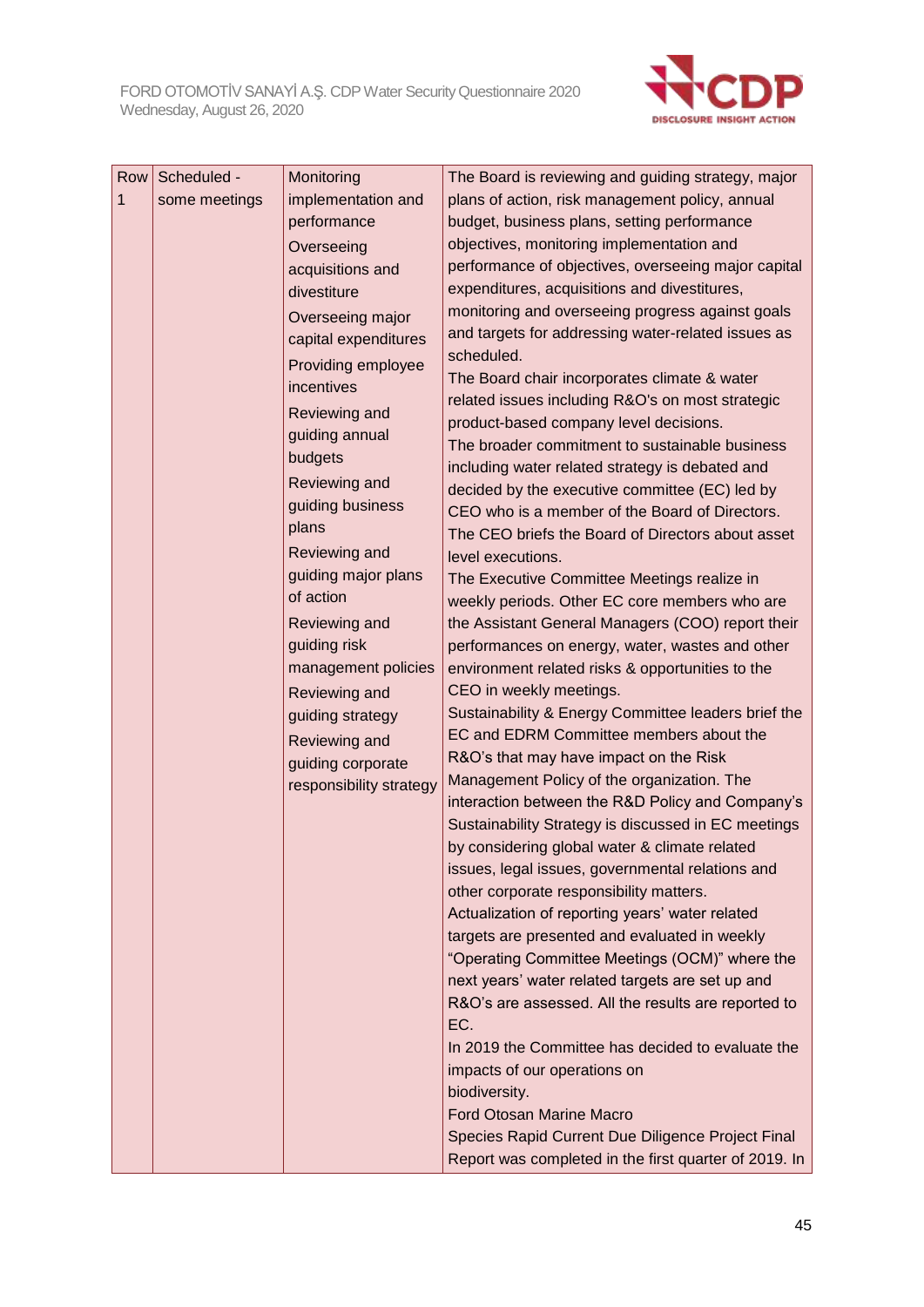

|  | the Marine Macro Species Current Due Diligence        |
|--|-------------------------------------------------------|
|  | Project; with the short-term observations and         |
|  | Sampling, 18 fish species were identified. In         |
|  | addition, 5 sea bird species were observed during     |
|  | the field research.                                   |
|  | The second decision was to initiate an oil-retaining  |
|  | bacteria project for the purpose to separate from     |
|  | water the kitchen sourced oils. With this project, in |
|  | total, the amount paid for cleaning and waste         |
|  | management decreased from \$10,000 to \$800 per       |
|  | year. At the same time, the project treatment plant   |
|  | has reduced the pollution load and the bad odor       |
|  | caused by decay has been eliminated. The carbon       |
|  | footprint of logistics activities has been reduced by |
|  | increasing the number of trips, the distance traveled |
|  | is 2,000 km/year shorter after the project.           |
|  |                                                       |

# **W6.3**

**(W6.3) Provide the highest management-level position(s) or committee(s) with responsibility for water-related issues (do not include the names of individuals).**

# **Name of the position(s) and/or committee(s)**

Chief Executive Officer (CEO)

### **Responsibility**

Both assessing and managing water-related risks and opportunities

### **Frequency of reporting to the board on water-related issues**

**Quarterly** 

### **Please explain**

The CEO briefs the Board of Directors about asset level executions The Executive Committee Meetings realize in weekly periods. Other EC core members who are the Assistant General Managers (COO) report their performances on energy, water, wastes and other environment related risks & opportunities to the CEO in weekly meetings. The CEO has responsibility to oversight the corporate water strategy, which covers company-wide operations and supply chain activities. To provide all kind of human resources, technological investments and financial resources for the efficient use of the natural resources. To ensure that ecosystem activities are to be realized only to the extent of allowing them to be replenished.

# **Name of the position(s) and/or committee(s)**

Chief Operating Officer (COO)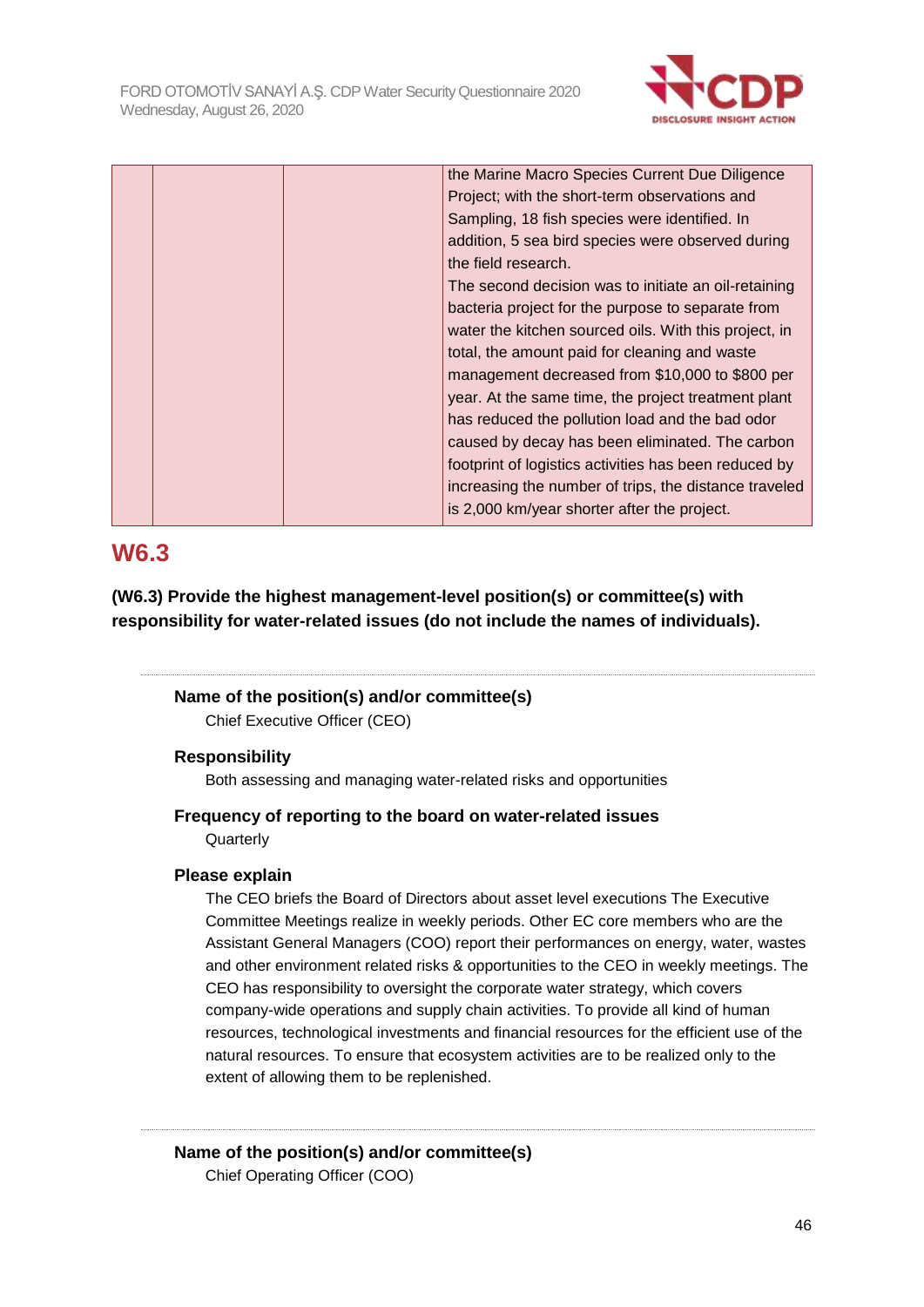FORD OTOMOTİV SANAYİ A.Ş. CDP Water Security Questionnaire 2020 Wednesday, August 26, 2020



### **Responsibility**

Both assessing and managing water-related risks and opportunities

### **Frequency of reporting to the board on water-related issues**

**Quarterly** 

### **Please explain**

The Executive Committee core members who are the Assistant General Managers (COO) report their performances on energy, water, wastes and other environment related risks & opportunities to the CEO in weekly meetings.

### **Name of the position(s) and/or committee(s)**

Risk committee

### **Responsibility**

Both assessing and managing water-related risks and opportunities

# **Frequency of reporting to the board on water-related issues**

**Quarterly** 

### **Please explain**

The primary goal of Ford Otosan in risk management are to foresee, manage, monitor the potential risks in each area and to prepare action plans for risk and crisis management in advance. The Board of Directors, Early Determination and Management of Risk Committee, Audit Committee and Executive Management of the Company are regularly informed about the risks, including water related ones.

### **Name of the position(s) and/or committee(s)**

Environmental health and safety manager

### **Responsibility**

Both assessing and managing water-related risks and opportunities

### **Frequency of reporting to the board on water-related issues Quarterly**

### **Please explain**

Environmental Health and Safety Manager is responsible of executing and monitoring the progress on water related target and goals with her team.

### **W6.4**

**(W6.4) Do you provide incentives to C-suite employees or board members for the management of water-related issues?**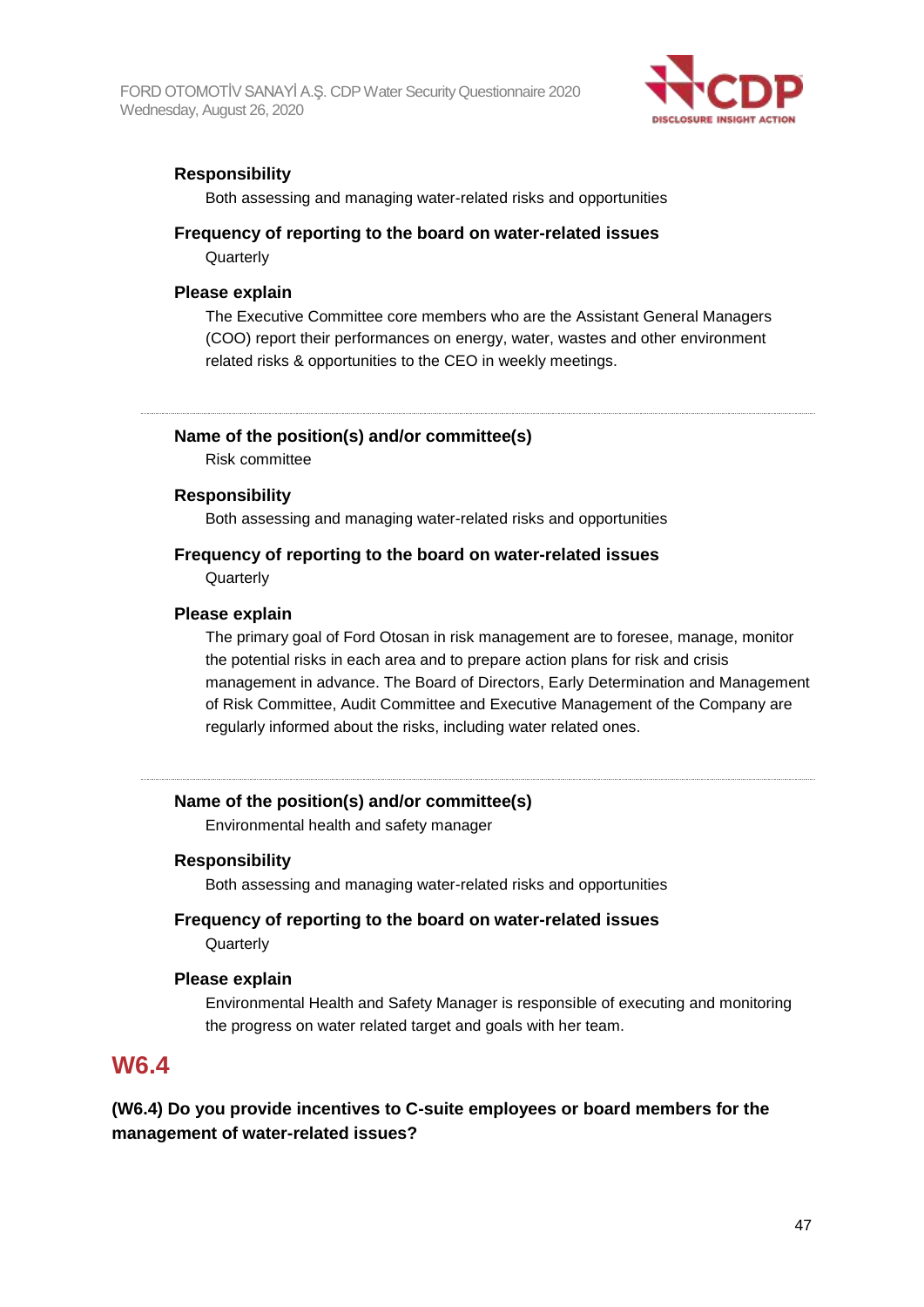

|     | <b>Provide incentives</b><br>for management of<br>water-related issues         | <b>Comment</b>                                                                                                                                                                                                                                                                                                                                            |
|-----|--------------------------------------------------------------------------------|-----------------------------------------------------------------------------------------------------------------------------------------------------------------------------------------------------------------------------------------------------------------------------------------------------------------------------------------------------------|
| Row | No, not currently but<br>we plan to introduce<br>them in the next two<br>years | EC core members who are the Assistant General Managers (COO)<br>report their performances on energy, water, wastes and other<br>environment related risks & opportunities to the CEO in weekly<br>meetings. The CEO has responsibility to oversight the corporate<br>water strategy, which covers company-wide operations and supply<br>chain activities. |

## **W6.5**

**(W6.5) Do you engage in activities that could either directly or indirectly influence public policy on water through any of the following?**

Yes, direct engagement with policy makers

# **W6.5a**

### **(W6.5a) What processes do you have in place to ensure that all of your direct and indirect activities seeking to influence policy are consistent with your water policy/water commitments?**

Water is managed with a strategic approach whereby risks and opportunities are evaluated, extending from Koç Holding to group companies. In addition, the coordination of water related activities is performed by Koç Group. Ford Otosan engaged in contributing in the issuance of water regulation by actively cooperating with Koç Group Environmental Board which has a direct mission to ensure that our engagement is consistent with our own priorities and policy. Comments on Water Use Control Regulation were shared with the specialists of Ministry of Environment and Urbanization.

Moreover, Ford Otosan is the member of Turkish Automotive Manufacturers Association (OSD), Turkish partner of ACEA (The European Automobile Manufacturers Association) and has presented its legislative proposals on water regulation to policy makers through OSD. OSD meetings realizes in monthly periods. We proposed to revise any regulation which is related to water and to investigate "best and worst cases" on this issue. We also attend the working groups of ISO & KSO (Istanbul, Kocaeli Chamber of Industry) where we can share our comments with policy makers, in order to follow up regulatory and other activity developments related with water policy. If an inconsistency is detected we communicate our arguments and provide a solution to sustain our engagement to be consistent with our water policy.

## **W6.6**

### **(W6.6) Did your organization include information about its response to water-related risks in its most recent mainstream financial report?**

No, but we plan to do so in the next two years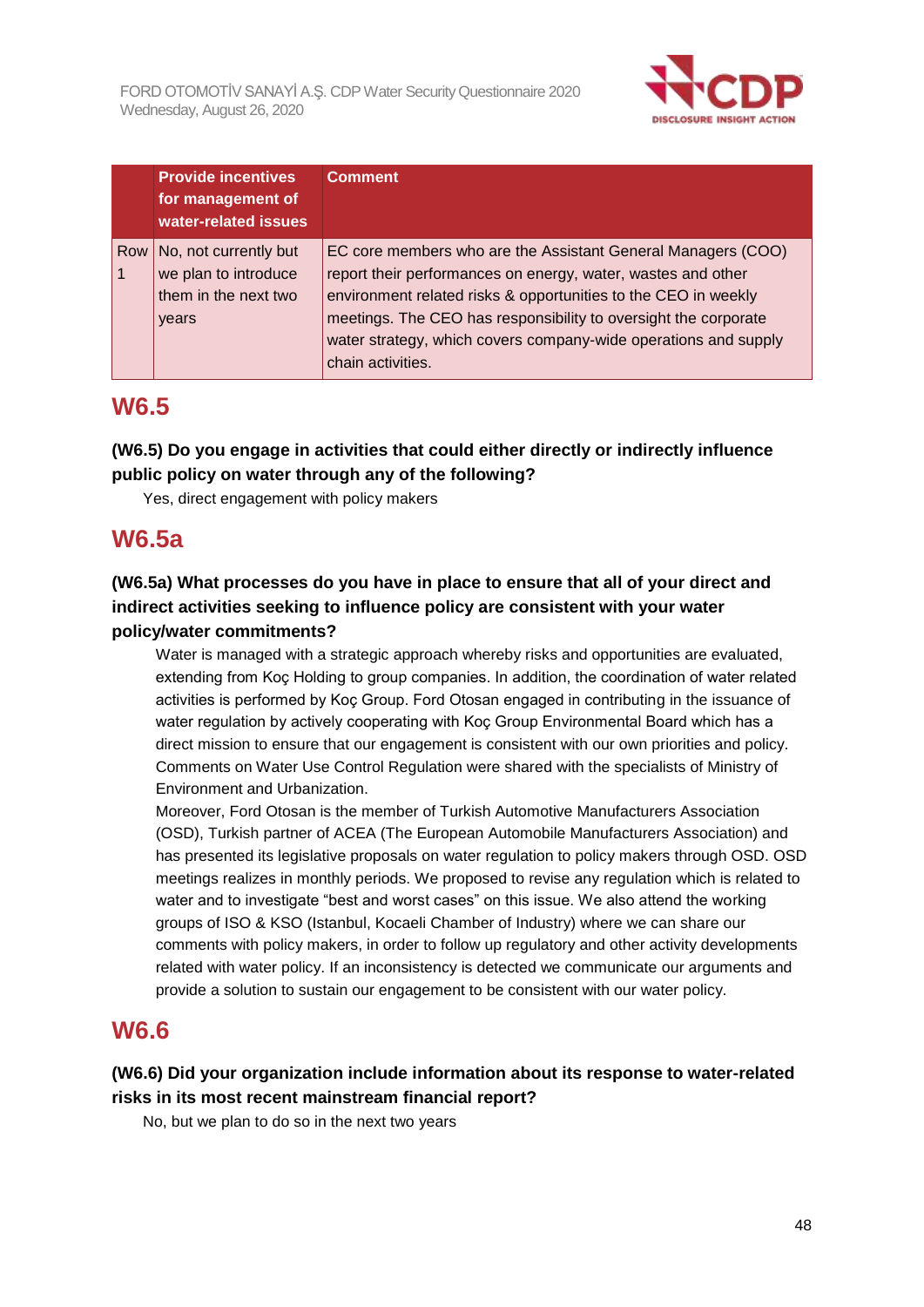

# **W7. Business strategy**

# **W7.1**

### **(W7.1) Are water-related issues integrated into any aspects of your long-term strategic business plan, and if so how?**

|                                                      | Are water-<br>related issues<br>integrated?     | Long-term<br>time<br>horizon<br>(years) | <b>Please explain</b>                                                                                                                                                                                                                                                                                                                                                                                                                                                                                                                                                                 |
|------------------------------------------------------|-------------------------------------------------|-----------------------------------------|---------------------------------------------------------------------------------------------------------------------------------------------------------------------------------------------------------------------------------------------------------------------------------------------------------------------------------------------------------------------------------------------------------------------------------------------------------------------------------------------------------------------------------------------------------------------------------------|
| Long-term<br>business<br>objectives                  | Yes, water-<br>related issues<br>are integrated | $5 - 10$                                | Ford Otosan (Ford Otomotiv Sanayi A.Ş.) is a<br>publicly traded company, where Ford Motor<br>Company and Koç Holding have equal shares. Ford<br>Motor Company has a worldwide target of 30%<br>reduction in water use per vehicle produced by 2020,<br>as compared to base year; 2015.<br>As Ford Otosan, our target is fully in line with the<br>target of our parent organization. This target is<br>intended to spur further aggressive actions related to<br>water reductions.<br>In the following years till the target year our reduction<br>will be 8.40% on the yearly basis. |
| Strategy for<br>achieving<br>long-term<br>objectives | Yes, water-<br>related issues<br>are integrated | $5 - 10$                                | Ford Otosan (Ford Otomotiv Sanayi A.Ş.) is a<br>publicly traded company, where Ford Motor<br>Company and Koç Holding have equal shares. Ford<br>Motor Company has a worldwide target of 30%<br>reduction in water use per vehicle produced by 2020,<br>as compared to base year; 2015.<br>As Ford Otosan, our target is fully in line with the<br>target of our parent organization. This target is<br>intended to spur further aggressive actions related to<br>water reductions.<br>In the following years till the target year our reduction<br>will be 8.40% on the yearly basis. |
| Financial<br>planning                                | Yes, water-<br>related issues<br>are integrated | $5 - 10$                                | Ford Otosan (Ford Otomotiv Sanayi A.Ş.) is a<br>publicly traded company, where Ford Motor<br>Company and Koc Holding have equal shares. Ford<br>Motor Company has a worldwide target of 30%<br>reduction in water use per vehicle produced by 2020,<br>as compared to base year; 2015.<br>As Ford Otosan, our target is fully in line with the<br>target of our parent organization. This target is<br>intended to spur further aggressive actions related to<br>water reductions.                                                                                                    |

49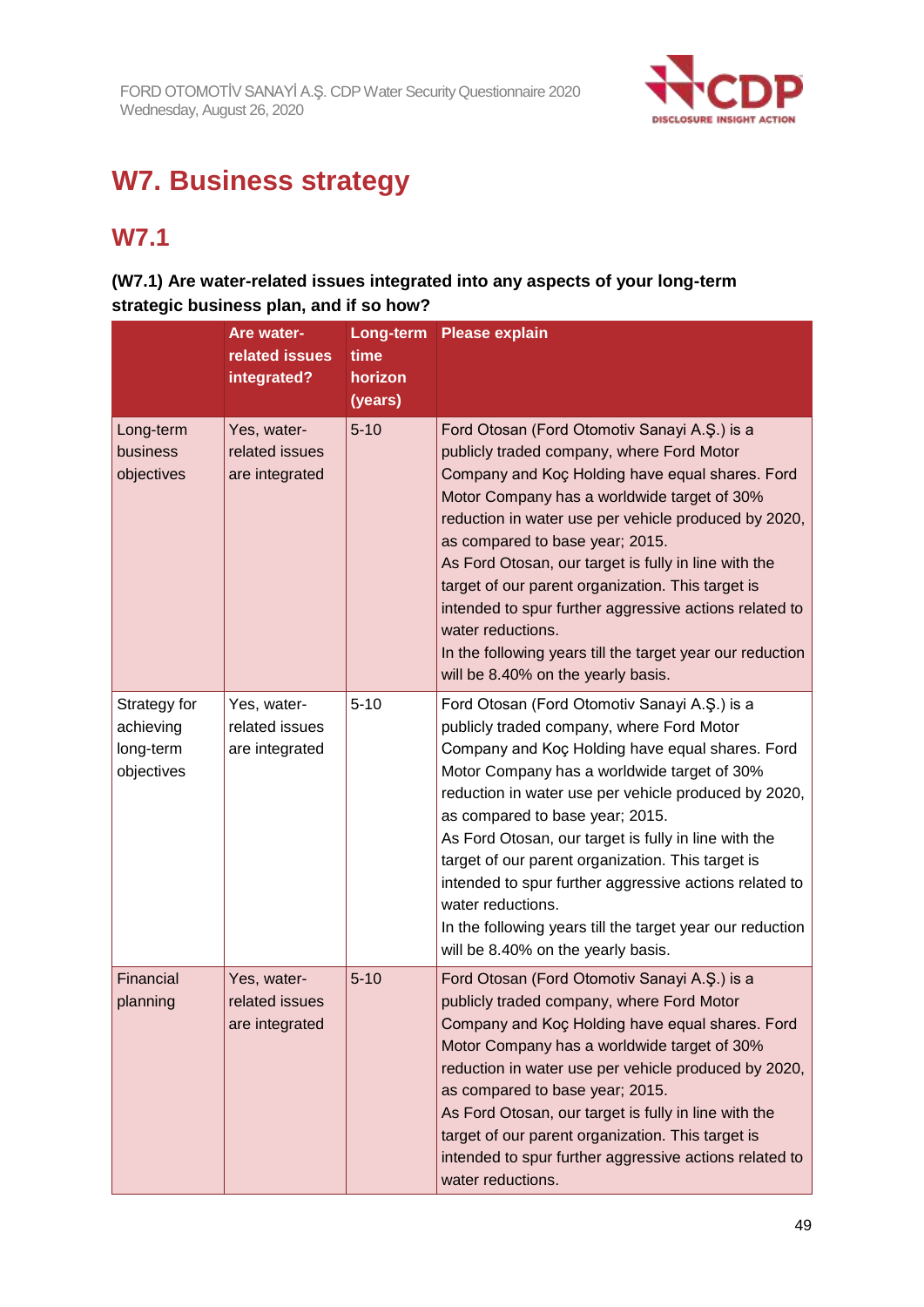

| In the following years till the target year our reduction |
|-----------------------------------------------------------|
| will be 8.40% on the yearly basis.                        |

## **W7.2**

### **(W7.2) What is the trend in your organization's water-related capital expenditure (CAPEX) and operating expenditure (OPEX) for the reporting year, and the anticipated trend for the next reporting year?**

**Row 1**

**Water-related CAPEX (+/- % change)** 0 **Anticipated forward trend for CAPEX (+/- % change)** 0 **Water-related OPEX (+/- % change)**

0

**Anticipated forward trend for OPEX (+/- % change)**

0

### **Please explain**

Ford Otosan has operational and capital expenditures related to water, however capital and operational expenditures specific to water are not listed separately from other environmental capital expenditures.

## **W7.3**

### **(W7.3) Does your organization use climate-related scenario analysis to inform its business strategy?**

|     | Use of<br>climate-<br>related<br>scenario<br>analysis | <b>Comment</b>                                                                                                                                                                                                                                                                                                                                                                                                                                                                                   |
|-----|-------------------------------------------------------|--------------------------------------------------------------------------------------------------------------------------------------------------------------------------------------------------------------------------------------------------------------------------------------------------------------------------------------------------------------------------------------------------------------------------------------------------------------------------------------------------|
| Row | Yes                                                   | We prefer to identify water stress areas by using WRI Aqueduct "Global"<br>Water Risk Mapping Atlas" which enables to map future water risks. It is a<br>recommended tool by TCFD. By using the results and internal knowledge &<br>regional local data, we determined that all of our facilities are located in water<br>stressed areas. The proportion 100% has not changed. We define water<br>stressed area for overall water risk; as having above medium to high risks (2-<br>3 out of 5). |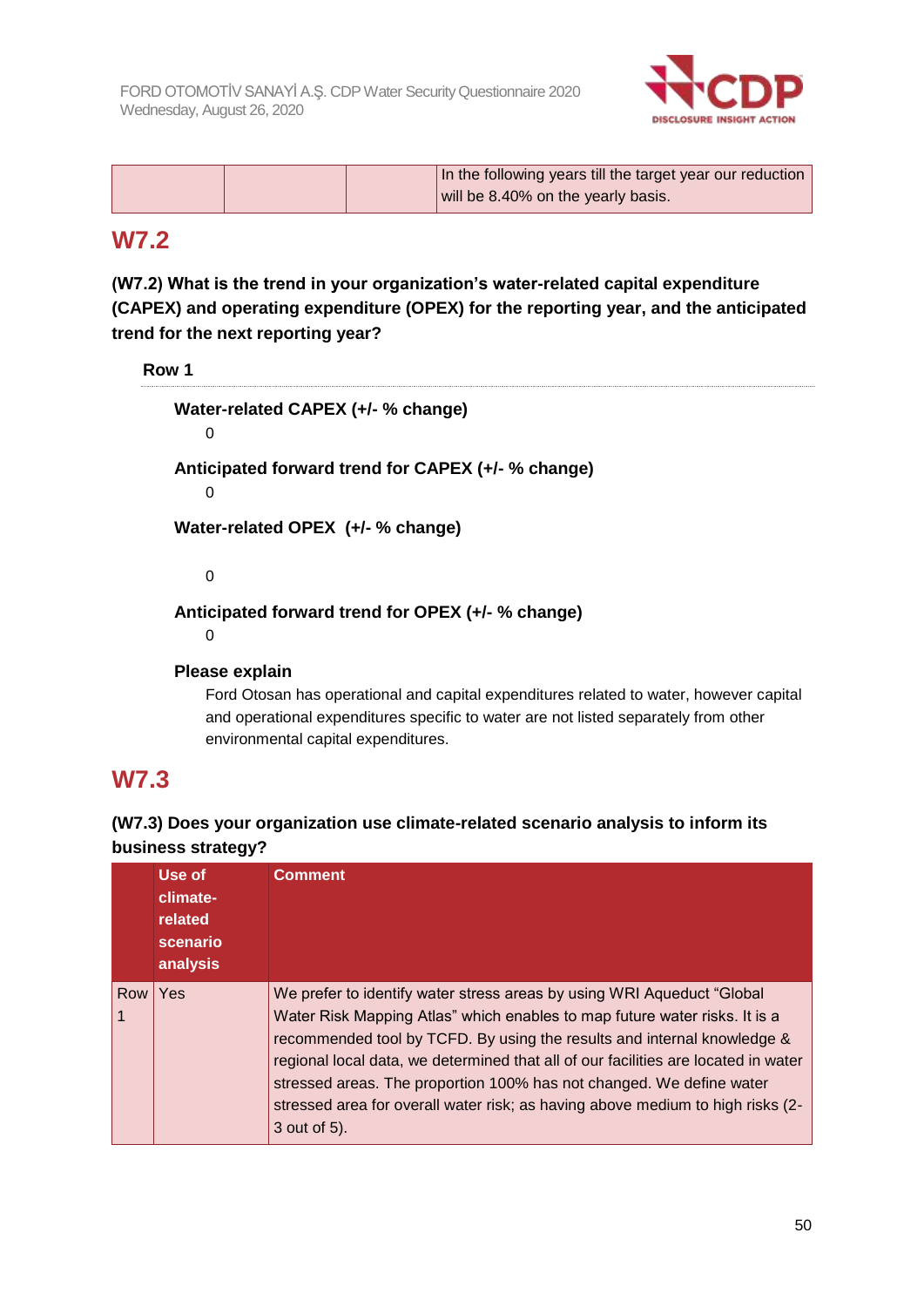

# **W7.3a**

### **(W7.3a) Has your organization identified any water-related outcomes from your climate-related scenario analysis?**

No

### **W7.4**

### **(W7.4) Does your company use an internal price on water?**

**Row 1**

### **Does your company use an internal price on water?**

No, but we are currently exploring water valuation practices

### **Please explain**

We are currently exploring a system to incorporate a holistic approach to detect water related external costs; the "true cost of water "for the purpose to be clearer and more certain on the assessment of water related risk and opportunities". With the new valuation practices, water strategy and decision-making process will be based more on absolute water figures.

# **W8. Targets**

## **W8.1**

**(W8.1) Describe your approach to setting and monitoring water-related targets and/or goals.**

|     | <b>Levels for</b>                                                                                                                                               | <b>Monitoring at</b><br>targets and/or corporate level                                                       | Approach to setting and monitoring targets and/or goals                                                                                                                                                                                                                                                                                                                                                                                                                                                                                                                                                                                                                                                                                                                                                |
|-----|-----------------------------------------------------------------------------------------------------------------------------------------------------------------|--------------------------------------------------------------------------------------------------------------|--------------------------------------------------------------------------------------------------------------------------------------------------------------------------------------------------------------------------------------------------------------------------------------------------------------------------------------------------------------------------------------------------------------------------------------------------------------------------------------------------------------------------------------------------------------------------------------------------------------------------------------------------------------------------------------------------------------------------------------------------------------------------------------------------------|
| Row | goals<br>Company-wide<br>targets and<br>goals<br><b>Business level</b><br>specific targets<br>and/or goals<br>Site/facility<br>specific targets<br>and/or goals | Targets are<br>monitored at<br>the corporate<br>level<br>Goals are<br>monitored at<br>the corporate<br>level | Ford Otosan's water reduction targets are fully in in line with<br>Ford Motor Company that is our parent organization<br>The strategy and target were established by a cross-<br>functional global team from Ford Global. The team surveys<br>the global landscape and examines regulations, water stress<br>and many other aspects of the current and future landscape<br>in developing the strategy and targets. Global targets are<br>then cascaded to the regional and plant levels.<br>Progress to targets is reviewed at regular meetings with<br>senior management to ensure progress and accountability.<br>In Ford Otosan, this target is monitored through the score<br>card of each department and are reviewed monthly at the<br>score card meetings. The departments prepare road map for |
|     |                                                                                                                                                                 |                                                                                                              | the items that come out on the target. Road maps include                                                                                                                                                                                                                                                                                                                                                                                                                                                                                                                                                                                                                                                                                                                                               |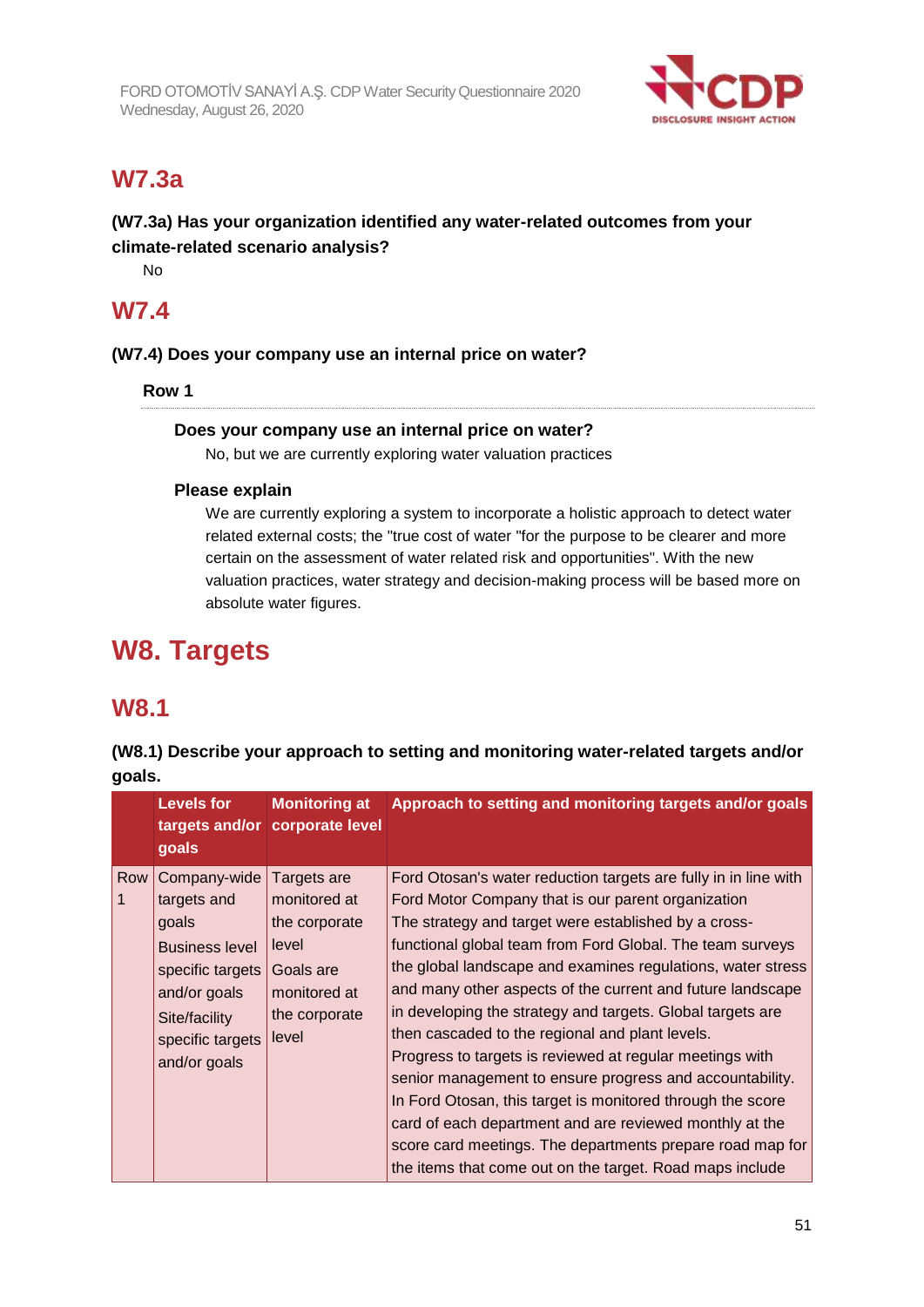

|  | the information about the budget, timeline, responsibilities, |
|--|---------------------------------------------------------------|
|  | to reach the target.                                          |

## **W8.1a**

**(W8.1a) Provide details of your water targets that are monitored at the corporate level, and the progress made.**

### **Target reference number**

Target 1

### **Category of target**

Water withdrawals

### **Level**

Company-wide

### **Primary motivation**

Reduced environmental impact

### **Description of target**

Ford Otosan (Ford Otomotiv Sanayi A.Ş.) is a publicly traded company, where Ford Motor Company and Koç Holding have equal shares. Ford Motor Company has a worldwide target of 30% reduction in water use per vehicle produced by 2020, as compared to base year; 2015.

As Ford Otosan, our target is fully in line with the target of our parent organization. This target is intended to spur further aggressive actions related to water reductions. Ford Otosan will achieve this target by complying 100% with legal regulations. Water management process and water withdrawal values are publicly available in our 2019 Sustainability Report (\*In the Report water withdrawal is referred to as water consumption).

### **Quantitative metric**

% reduction per product

### **Baseline year**

2015

**Start year** 2015

**Target year** 2021

**% of target achieved** 84.51

**Please explain**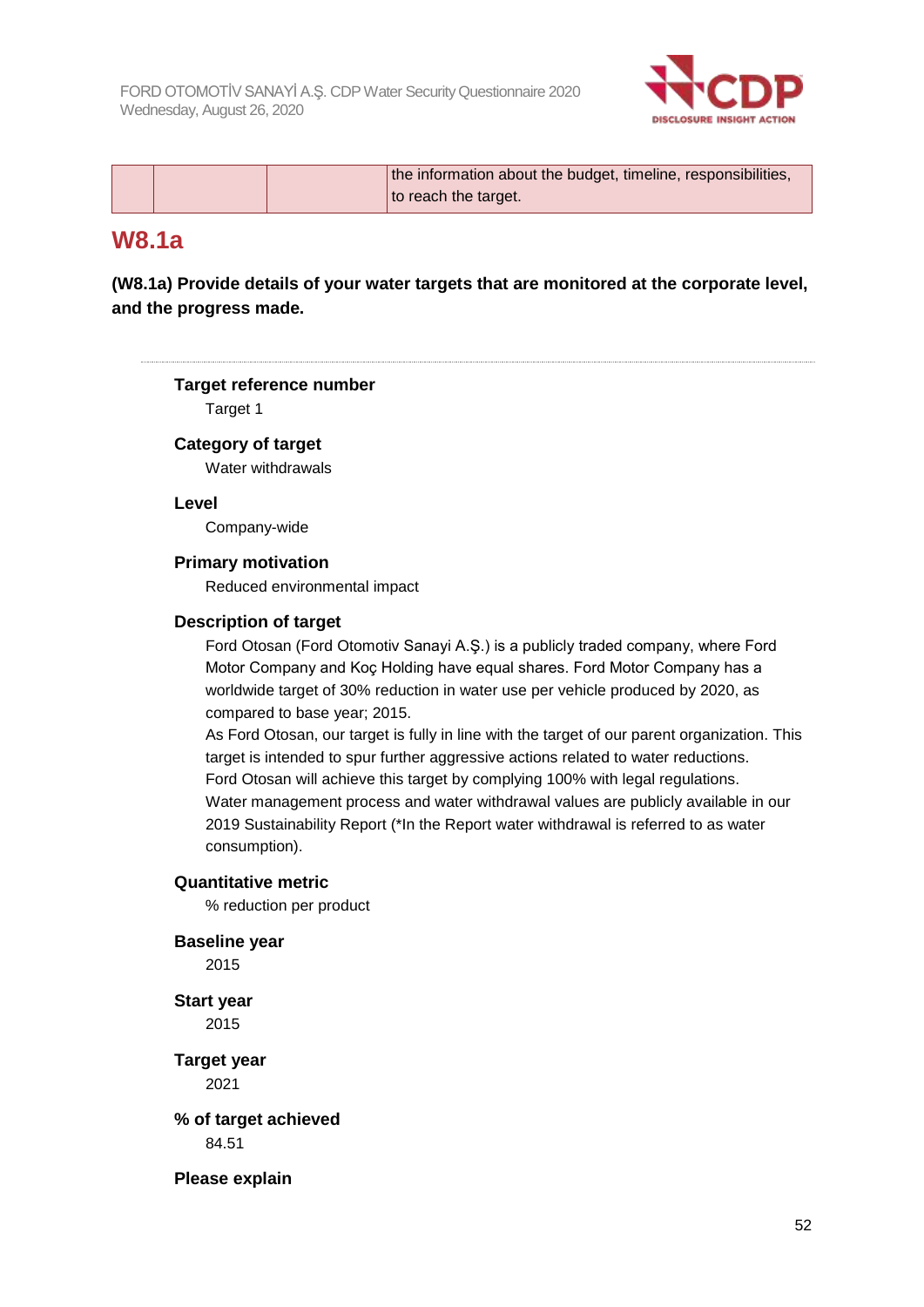

In 2015, Ford Otosan withdrew 3.24 m3 of water per vehicle produced. In 2019, Ford Otosan withdrew 3.01 m3 of water per vehicle produced.

In the following years till the target year our reduction will be 8.40% on the yearly basis.

# **W8.1b**

### **(W8.1b) Provide details of your water goal(s) that are monitored at the corporate level and the progress made.**

### **Goal**

Improve wastewater quality beyond compliance requirements

**Level**

Company-wide

### **Motivation**

Reduced environmental impact

### **Description of goal**

Improving wastewater quality will provide us the opportunity to increase the use of recycled/reused water. This serves directly to our main target as sub-target.

### **Baseline year**

2018

#### **Start year**

2018

### **End year**

2021

### **Progress**

In 2019, Ford Otosan recycled/reused 184,152 m3 of water in the processes. At some of our facilities, the investments will be realized related to recycled/reused water in 2019.

# **W9. Verification**

### **W9.1**

### **(W9.1) Do you verify any other water information reported in your CDP disclosure (not already covered by W5.1a)?**

No, but we are actively considering verifying within the next two years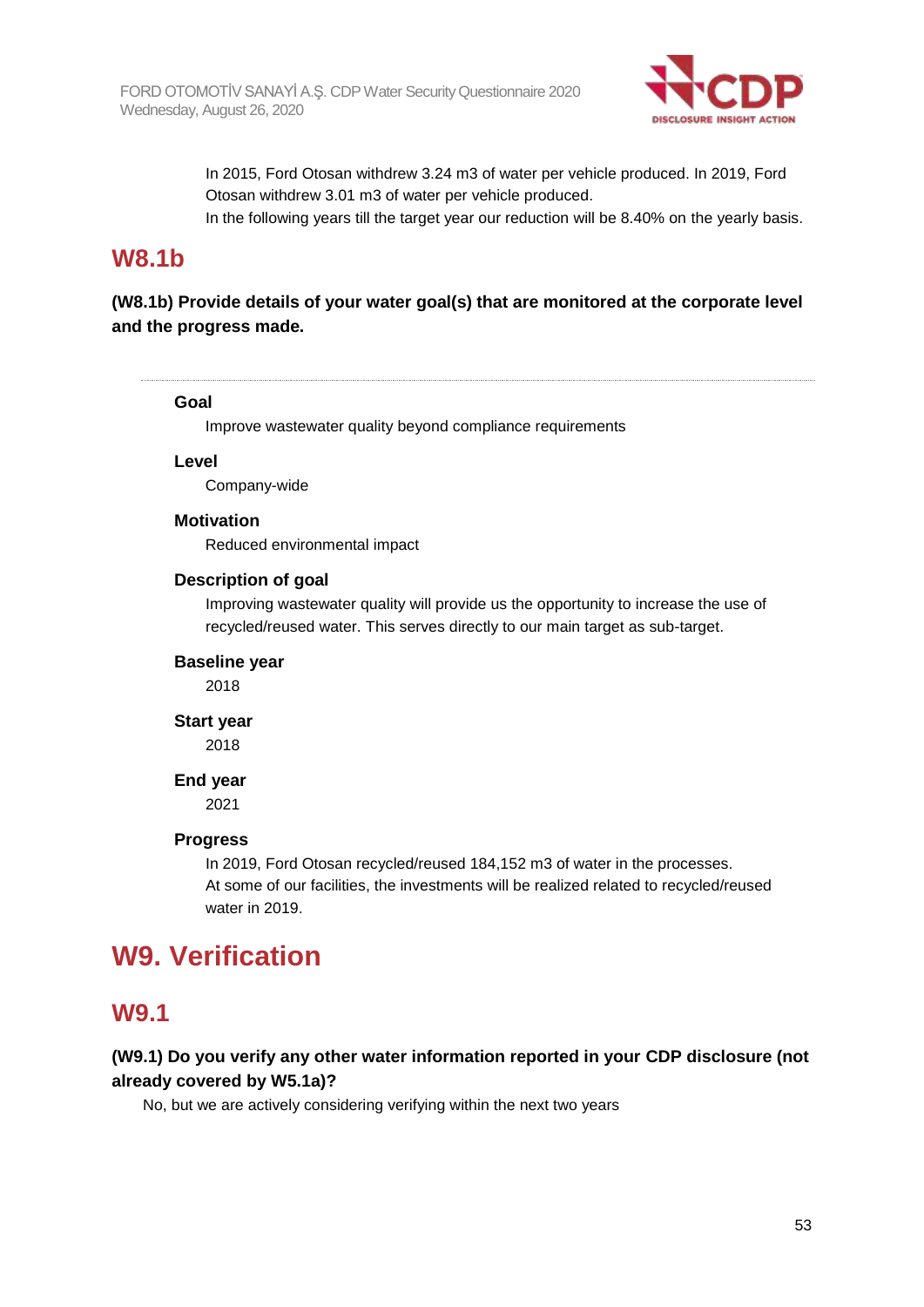

# **W10. Sign off**

# **W-FI**

**(W-FI) Use this field to provide any additional information or context that you feel is relevant to your organization's response. Please note that this field is optional and is not scored.**

Ford Otosan Climate Change Action Plan-2020 for W6.1a Ford Otosan Environmental & Energy Policy for W6.1a Ford Otosan Risk Identification Table for W6.1a

U Ford OTOSAN Environmental & Energy Policy.pdf

Ford Otosan Climate Change Action Plan- 2020.docx

# **W10.1**

**(W10.1) Provide details for the person that has signed off (approved) your CDP water response.**

|                  | <b>Job title</b>   | <b>Corresponding job category</b> |
|------------------|--------------------|-----------------------------------|
| Row <sup>1</sup> | <b>HR Director</b> | Director on board                 |

## **W10.2**

**(W10.2) Please indicate whether your organization agrees for CDP to transfer your publicly disclosed data on your impact and risk response strategies to the CEO Water Mandate's Water Action Hub [applies only to W2.1a (response to impacts), W4.2 and W4.2a (response to risks)].**

No

# **Submit your response**

### **In which language are you submitting your response?**

English

### **Please confirm how your response should be handled by CDP**

|                             | I am submitting to | <b>Public or Non-Public Submission</b> |
|-----------------------------|--------------------|----------------------------------------|
| I am submitting my response | Investors          | Public                                 |